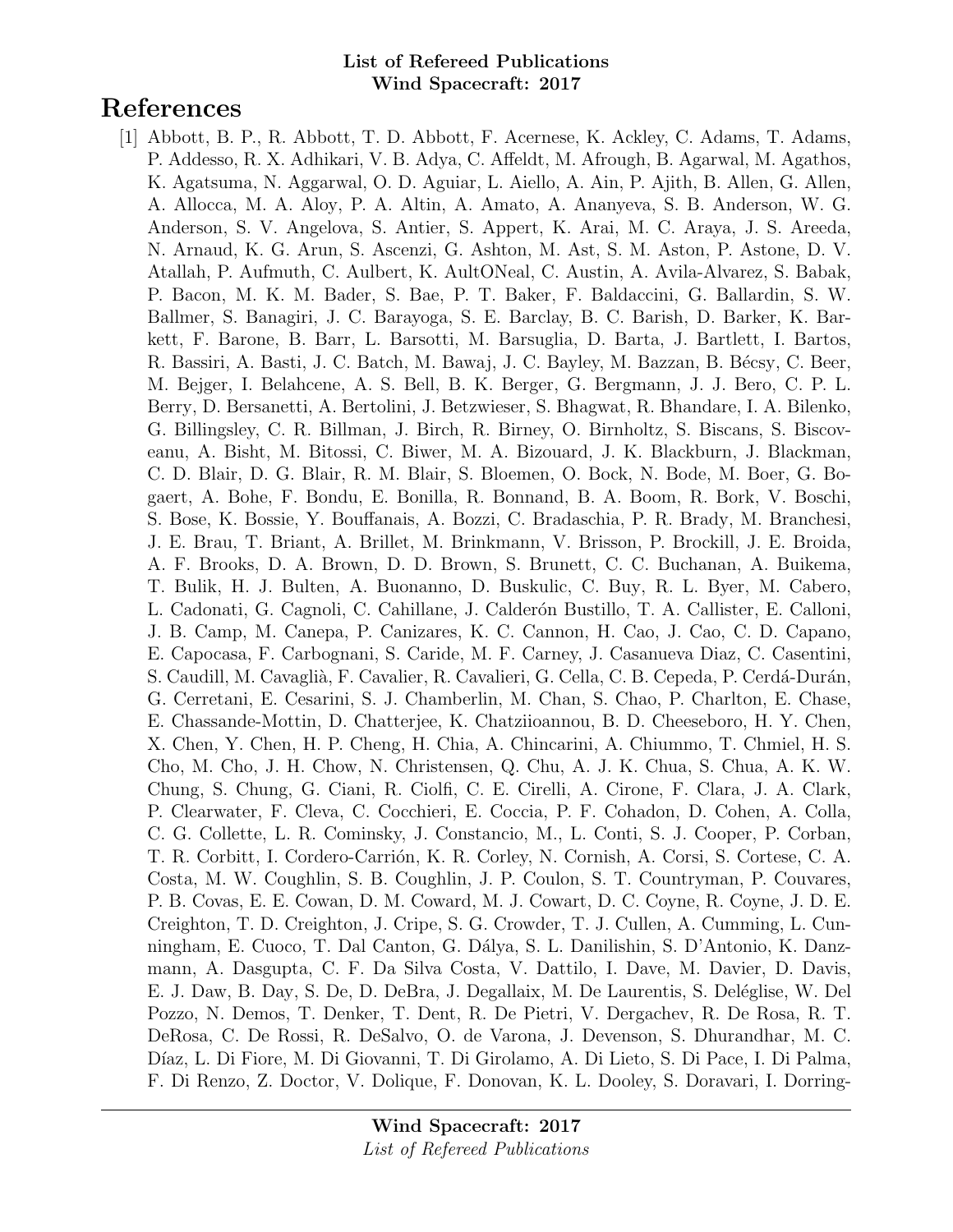ton, R. Douglas, M. Dovale Alvarez, T. P. Downes, M. Drago, C. Dreissigacker, J. C. ´ Driggers, Z. Du, M. Ducrot, P. Dupej, S. E. Dwyer, T. B. Edo, M. C. Edwards, A. Effler, H. B. Eggenstein, P. Ehrens, J. Eichholz, S. S. Eikenberry, R. A. Eisenstein, R. C. Essick, D. Estevez, Z. B. Etienne, T. Etzel, M. Evans, T. M. Evans, M. Factourovich, V. Fafone, H. Fair, S. Fairhurst, X. Fan, S. Farinon, B. Farr, W. M. Farr, E. J. Fauchon-Jones, M. Favata, M. Fays, C. Fee, H. Fehrmann, J. Feicht, M. M. Fejer, A. Fernandez-Galiana, I. Ferrante, E. C. Ferreira, F. Ferrini, F. Fidecaro, D. Finstad, I. Fiori, D. Fiorucci, M. Fishbach, R. P. Fisher, M. Fitz-Axen, R. Flaminio, M. Fletcher, H. Fong, J. A. Font, P. W. F. Forsyth, S. S. Forsyth, J. D. Fournier, S. Frasca, F. Frasconi, Z. Frei, A. Freise, R. Frey, V. Frey, E. M. Fries, P. Fritschel, V. V. Frolov, P. Fulda, M. Fyffe, H. Gabbard, B. U. Gadre, S. M. Gaebel, J. R. Gair, L. Gammaitoni, M. R. Ganija, S. G. Gaonkar, C. Garcia-Quiros, F. Garufi, B. Gateley, S. Gaudio, G. Gaur, V. Gayathri, N. Gehrels, G. Gemme, E. Genin, A. Gennai, D. George, J. George, L. Gergely, V. Germain, S. Ghonge, A. Ghosh, A. Ghosh, S. Ghosh, J. A. Giaime, K. D. Giardina, A. Giazotto, K. Gill, L. Glover, E. Goetz, R. Goetz, S. Gomes, B. Goncharov, G. González, J. M. Gonzalez Castro, A. Gopakumar, M. L. Gorodetsky, S. E. Gossan, M. Gosselin, R. Gouaty, A. Grado, C. Graef, M. Granata, A. Grant, S. Gras, C. Gray, G. Greco, A. C. Green, E. M. Gretarsson, P. Groot, H. Grote, S. Grunewald, P. Gruning, G. M. Guidi, X. Guo, A. Gupta, M. K. Gupta, K. E. Gushwa, E. K. Gustafson, R. Gustafson, O. Halim, B. R. Hall, E. D. Hall, E. Z. Hamilton, G. Hammond, M. Haney, M. M. Hanke, J. Hanks, C. Hanna, M. D. Hannam, O. A. Hannuksela, J. Hanson, T. Hardwick, J. Harms, G. M. Harry, I. W. Harry, M. J. Hart, C. J. Haster, K. Haughian, J. Healy, A. Heidmann, M. C. Heintze, H. Heitmann, P. Hello, G. Hemming, M. Hendry, I. S. Heng, J. Hennig, A. W. Heptonstall, M. Heurs, S. Hild, T. Hinderer, D. Hoak, D. Hofman, K. Holt, D. E. Holz, P. Hopkins, C. Horst, J. Hough, E. A. Houston, E. J. Howell, A. Hreibi, Y. M. Hu, E. A. Huerta, D. Huet, B. Hughey, S. Husa, S. H. Huttner, T. Huynh-Dinh, N. Indik, R. Inta, G. Intini, H. N. Isa, J. M. Isac, M. Isi, B. R. Iyer, K. Izumi, T. Jacqmin, K. Jani, P. Jaranowski, S. Jawahar, F. Jiménez-Forteza, W. W. Johnson, N. K. Johnson-McDaniel, D. I. Jones, R. Jones, R. J. G. Jonker, L. Ju, J. Junker, C. V. Kalaghatgi, V. Kalogera, B. Kamai, S. Kandhasamy, G. Kang, J. B. Kanner, S. J. Kapadia, S. Karki, K. S. Karvinen, M. Kasprzack, W. Kastaun, M. Katolik, E. Katsavounidis, W. Katzman, S. Kaufer, K. Kawabe, F. Kéfélian, D. Keitel, A. J. Kemball, R. Kennedy, C. Kent, J. S. Key, F. Y. Khalili, I. Khan, S. Khan, Z. Khan, E. A. Khazanov, N. Kijbunchoo, C. Kim, J. C. Kim, K. Kim, W. Kim, W. S. Kim, Y. M. Kim, S. J. Kimbrell, E. J. King, P. J. King, M. Kinley-Hanlon, R. Kirchhoff, J. S. Kissel, L. Kleybolte, S. Klimenko, T. D. Knowles, P. Koch, S. M. Koehlenbeck, S. Koley, V. Kondrashov, A. Kontos, M. Korobko, W. Z. Korth, I. Kowalska, D. B. Kozak, C. Krämer, V. Kringel, B. Krishnan, A. Królak, G. Kuehn, P. Kumar, R. Kumar, S. Kumar, L. Kuo, A. Kutynia, S. Kwang, B. D. Lackey, K. H. Lai, M. Landry, R. N. Lang, J. Lange, B. Lantz, R. K. Lanza, A. Lartaux-Vollard, P. D. Lasky, M. Laxen, A. Lazzarini, C. Lazzaro, P. Leaci, S. Leavey, C. H. Lee, H. K. Lee, H. M. Lee, H. W. Lee, K. Lee, J. Lehmann, A. Lenon, M. Leonardi, N. Leroy, N. Letendre, Y. Levin, T. G. F. Li, S. D. Linker, T. B. Littenberg, J. Liu, R. K. L. Lo, N. A. Lockerbie, L. T. London, J. E. Lord, M. Lorenzini, V. Loriette, M. Lormand, G. Losurdo, J. D. Lough, C. O. Lousto, G. Lovelace, H. Lück, D. Lumaca, A. P. Lundgren, R. Lynch, Y. Ma, R. Macas, S. Macfoy, B. Machenschalk, M. MacInnis,

> Wind Spacecraft: 2017 List of Refereed Publications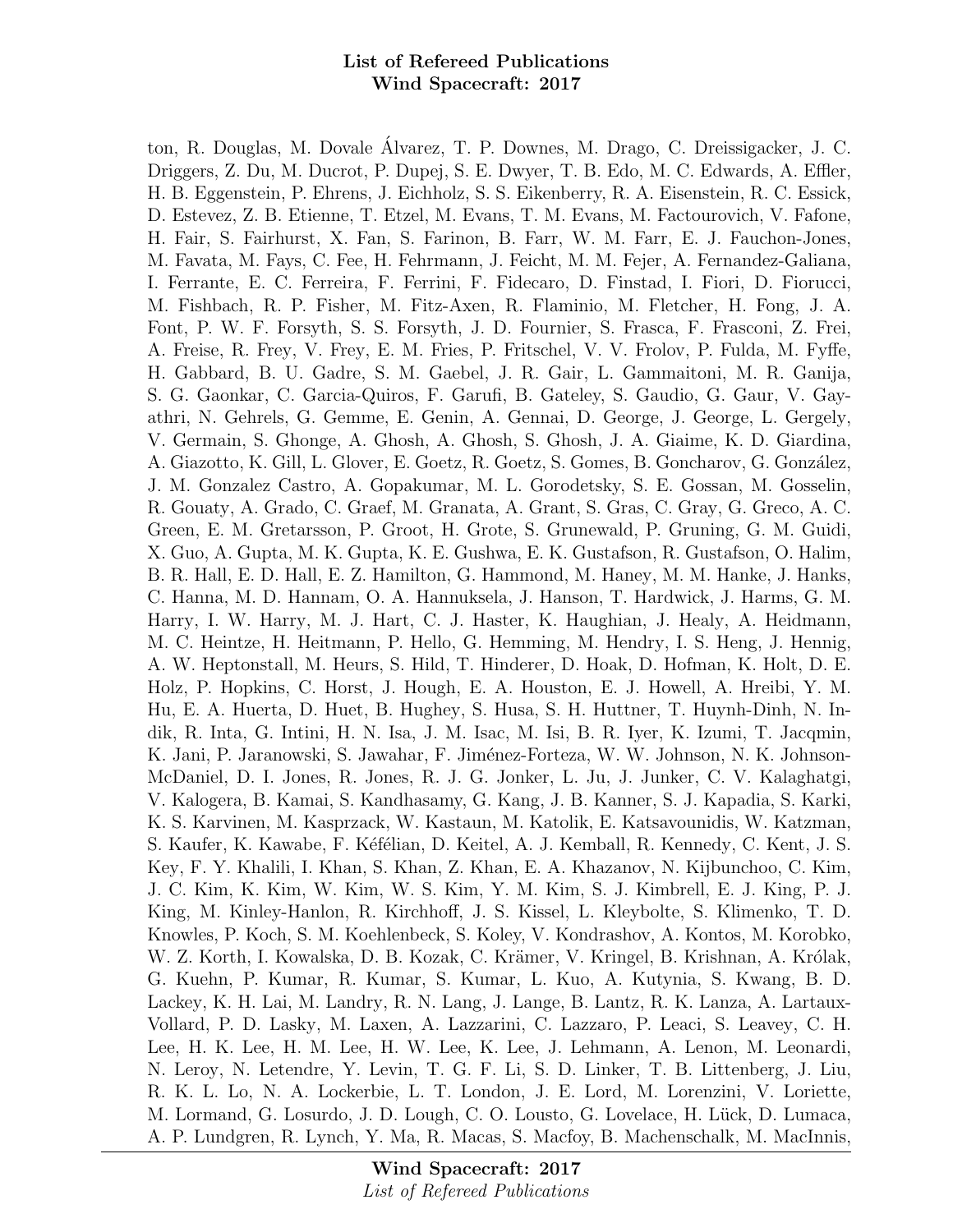D. M. Macleod, I. Magaña Hernandez, F. Magaña-Sandoval, L. Magaña Zertuche, R. M. Magee, E. Majorana, I. Maksimovic, N. Man, V. Mandic, V. Mangano, G. L. Mansell, M. Manske, M. Mantovani, F. Marchesoni, F. Marion, S. Márka, Z. Márka, C. Markakis, A. S. Markosyan, A. Markowitz, E. Maros, A. Marquina, F. Martelli, L. Martellini, I. W. Martin, R. M. Martin, D. V. Martynov, K. Mason, E. Massera, A. Masserot, T. J. Massinger, M. Masso-Reid, S. Mastrogiovanni, A. Matas, F. Matichard, L. Matone, N. Mavalvala, N. Mazumder, R. McCarthy, D. E. McClelland, S. McCormick, L. Mc-Culler, S. C. McGuire, G. McIntyre, J. McIver, D. J. McManus, L. McNeill, T. McRae, S. T. McWilliams, D. Meacher, G. D. Meadors, M. Mehmet, J. Meidam, E. Mejuto-Villa, A. Melatos, G. Mendell, R. A. Mercer, E. L. Merilh, M. Merzougui, S. Meshkov, C. Messenger, C. Messick, R. Metzdorff, P. M. Meyers, H. Miao, C. Michel, H. Middleton, E. E. Mikhailov, L. Milano, A. L. Miller, B. B. Miller, J. Miller, M. Millhouse, M. C. Milovich-Goff, O. Minazzoli, Y. Minenkov, J. Ming, C. Mishra, S. Mitra, V. P. Mitrofanov, G. Mitselmakher, R. Mittleman, D. Moffa, A. Moggi, K. Mogushi, M. Mohan, S. R. P. Mohapatra, M. Montani, C. J. Moore, D. Moraru, G. Moreno, S. R. Morriss, B. Mours, C. M. Mow-Lowry, G. Mueller, A. W. Muir, A. Mukherjee, D. Mukherjee, S. Mukherjee, N. Mukund, A. Mullavey, J. Munch, E. A. Muñiz, M. Muratore, P. G. Murray, K. Napier, I. Nardecchia, L. Naticchioni, R. K. Nayak, J. Neilson, G. Nelemans, T. J. N. Nelson, M. Nery, A. Neunzert, L. Nevin, J. M. Newport, G. Newton, K. K. Y. Ng, T. T. Nguyen, D. Nichols, A. B. Nielsen, S. Nissanke, A. Nitz, A. Noack, F. Nocera, D. Nolting, C. North, L. K. Nuttall, J. Oberling, G. D. O'Dea, G. H. Ogin, J. J. Oh, S. H. Oh, F. Ohme, M. A. Okada, M. Oliver, P. Oppermann, R. J. Oram, B. O'Reilly, R. Ormiston, L. F. Ortega, R. O'Shaughnessy, S. Ossokine, D. J. Ottaway, H. Overmier, B. J. Owen, A. E. Pace, J. Page, M. A. Page, A. Pai, S. A. Pai, J. R. Palamos, O. Palashov, C. Palomba, A. Pal-Singh, H. Pan, H.-W. Pan, B. Pang, P. T. H. Pang, C. Pankow, F. Pannarale, B. C. Pant, F. Paoletti, A. Paoli, M. A. Papa, A. Parida, W. Parker, D. Pascucci, A. Pasqualetti, R. Passaquieti, D. Passuello, M. Patil, B. Patricelli, B. L. Pearlstone, M. Pedraza, R. Pedurand, L. Pekowsky, A. Pele, S. Penn, C. J. Perez, A. Perreca, L. M. Perri, H. P. Pfeiffer, M. Phelps, O. J. Piccinni, M. Pichot, F. Piergiovanni, V. Pierro, G. Pillant, L. Pinard, I. M. Pinto, M. Pirello, M. Pitkin, M. Poe, R. Poggiani, P. Popolizio, E. K. Porter, A. Post, J. Powell, J. Prasad, J. W. W. Pratt, G. Pratten, V. Predoi, T. Prestegard, M. Prijatelj, M. Principe, S. Privitera, G. A. Prodi, L. G. Prokhorov, O. Puncken, M. Punturo, P. Puppo, M. Pürrer, H. Qi, V. Quetschke, E. A. Quintero, R. Quitzow-James, F. J. Raab, D. S. Rabeling, H. Radkins, P. Raffai, S. Raja, C. Rajan, B. Rajbhandari, M. Rakhmanov, K. E. Ramirez, A. Ramos-Buades, P. Rapagnani, V. Raymond, M. Razzano, J. Read, T. Regimbau, L. Rei, S. Reid, D. H. Reitze, W. Ren, S. D. Reyes, F. Ricci, P. M. Ricker, S. Rieger, K. Riles, M. Rizzo, N. A. Robertson, R. Robie, F. Robinet, A. Rocchi, L. Rolland, J. G. Rollins, V. J. Roma, R. Romano, C. L. Romel, J. H. Romie, D. Rosińska, M. P. Ross, S. Rowan, A. Rüdiger, P. Ruggi, G. Rutins, K. Ryan, S. Sachdev, T. Sadecki, L. Sadeghian, M. Sakellariadou, L. Salconi, M. Saleem, F. Salemi, A. Samajdar, L. Sammut, L. M. Sampson, E. J. Sanchez, L. E. Sanchez, N. Sanchis-Gual, V. Sandberg, J. R. Sanders, B. Sassolas, B. S. Sathyaprakash, P. R. Saulson, O. Sauter, R. L. Savage, A. Sawadsky, P. Schale, M. Scheel, J. Scheuer, J. Schmidt, P. Schmidt, R. Schnabel, R. M. S. Schofield, A. Schönbeck, E. Schreiber, D. Schuette, B. W. Schulte, B. F. Schutz, S. G. Schwalbe, J. Scott, S. M. Scott, E. Seidel,

> Wind Spacecraft: 2017 List of Refereed Publications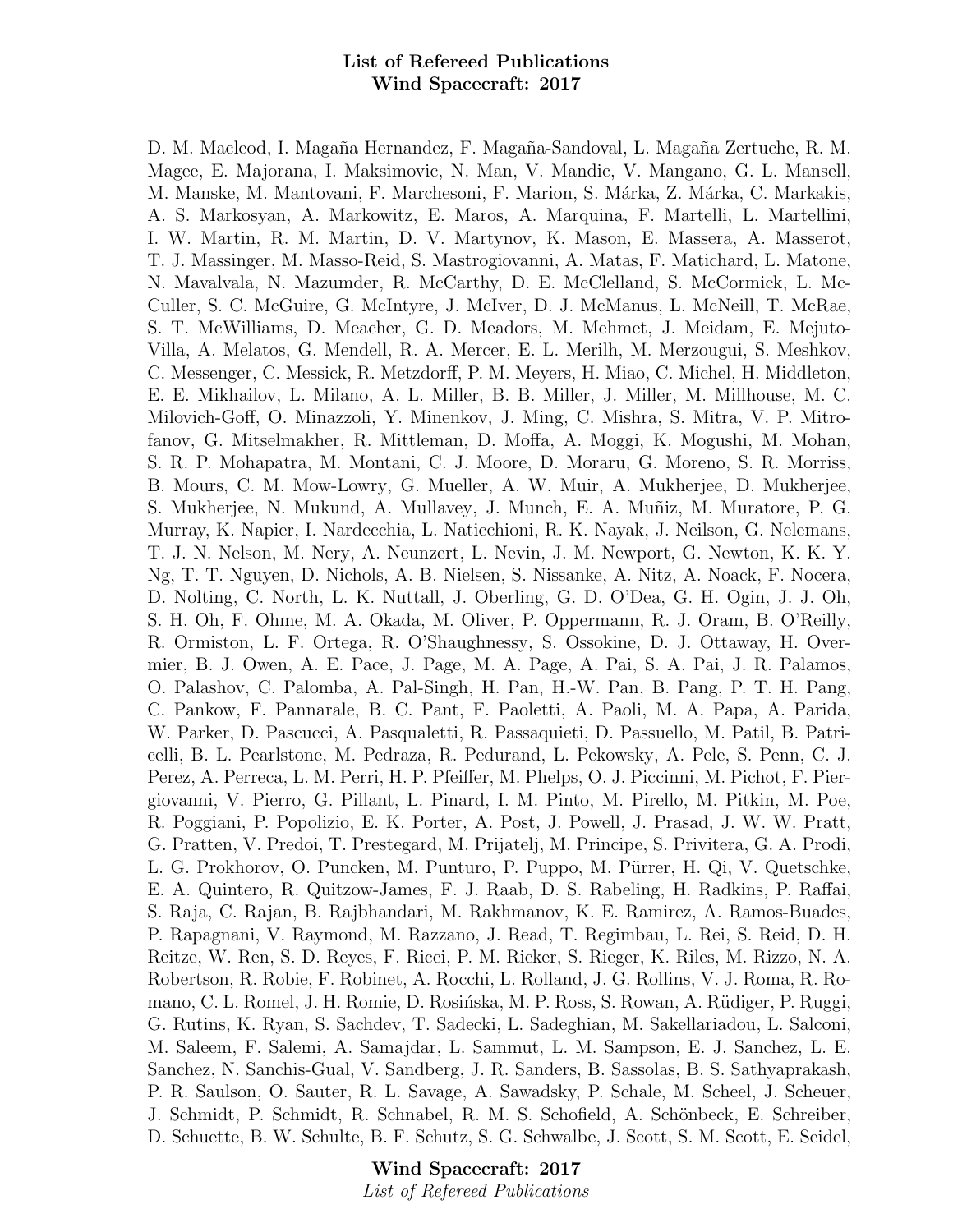D. Sellers, A. S. Sengupta, D. Sentenac, V. Sequino, A. Sergeev, D. A. Shaddock, T. J. Shaffer, A. A. Shah, M. S. Shahriar, M. B. Shaner, L. Shao, B. Shapiro, P. Shawhan, A. Sheperd, D. H. Shoemaker, D. M. Shoemaker, K. Siellez, X. Siemens, M. Sieniawska, D. Sigg, A. D. Silva, L. P. Singer, A. Singh, A. Singhal, A. M. Sintes, B. J. J. Slagmolen, B. Smith, J. R. Smith, R. J. E. Smith, S. Somala, E. J. Son, J. A. Sonnenberg, B. Sorazu, F. Sorrentino, T. Souradeep, A. P. Spencer, A. K. Srivastava, K. Staats, A. Staley, M. Steinke, J. Steinlechner, S. Steinlechner, D. Steinmeyer, S. P. Stevenson, R. Stone, D. J. Stops, K. A. Strain, G. Stratta, S. E. Strigin, A. Strunk, R. Sturani, A. L. Stuver, T. Z. Summerscales, L. Sun, S. Sunil, J. Suresh, P. J. Sutton, B. L. Swinkels, M. J. Szczepańczyk, M. Tacca, S. C. Tait, C. Talbot, D. Talukder, D. B. Tanner, M. Tápai, A. Taracchini, J. D. Tasson, J. A. Taylor, R. Taylor, S. V. Tewari, T. Theeg, F. Thies, E. G. Thomas, M. Thomas, P. Thomas, K. A. Thorne, K. S. Thorne, E. Thrane, S. Tiwari, V. Tiwari, K. V. Tokmakov, K. Toland, M. Tonelli, Z. Tornasi, A. Torres-Forn´e, C. I. Torrie, D. Töyrä, F. Travasso, G. Traylor, J. Trinastic, M. C. Tringali, L. Trozzo, K. W. Tsang, M. Tse, R. Tso, L. Tsukada, D. Tsuna, D. Tuyenbayev, K. Ueno, D. Ugolini, C. S. Unnikrishnan, A. L. Urban, S. A. Usman, H. Vahlbruch, G. Vajente, G. Valdes, N. van Bakel, M. van Beuzekom, J. F. J. van den Brand, C. Van Den Broeck, D. C. Vander-Hyde, L. van der Schaaf, J. V. van Heijningen, A. A. van Veggel, M. Vardaro, V. Varma, S. Vass, M. Vasúth, A. Vecchio, G. Vedovato, J. Veitch, P. J. Veitch, K. Venkateswara, G. Venugopalan, D. Verkindt, F. Vetrano, A. Viceré, A. D. Viets, S. Vinciguerra, D. J. Vine, J. Y. Vinet, S. Vitale, T. Vo, H. Vocca, C. Vorvick, S. P. Vyatchanin, A. R. Wade, L. E. Wade, M. Wade, R. Walet, M. Walker, L. Wallace, S. Walsh, G. Wang, H. Wang, J. Z. Wang, W. H. Wang, Y. F. Wang, R. L. Ward, J. Warner, M. Was, J. Watchi, B. Weaver, L. W. Wei, M. Weinert, A. J. Weinstein, R. Weiss, L. Wen, E. K. Wessel, P. Weßels, J. Westerweck, T. Westphal, K. Wette, J. T. Whelan, S. E. Whitcomb, B. F. Whiting, C. Whittle, D. Wilken, D. Williams, R. D. Williams, A. R. Williamson, J. L. Willis, B. Willke, M. H. Wimmer, W. Winkler, C. C. Wipf, H. Wittel, G. Woan, J. Woehler, J. Wofford, K. W. K. Wong, J. Worden, J. L. Wright, D. S. Wu, D. M. Wysocki, S. Xiao, H. Yamamoto, C. C. Yancey, L. Yang, M. J. Yap, M. Yazback, H. Yu, H. Yu, M. Yvert, A. Zadrożny, M. Zanolin, T. Zelenova, J. P. Zendri, M. Zevin, L. Zhang, M. Zhang, T. Zhang, Y. H. Zhang, C. Zhao, M. Zhou, Z. Zhou, S. J. Zhu, X. J. Zhu, A. B. Zimmerman, M. E. Zucker, J. Zweizig, (LIGO Scientific Collaboration, Virgo Collaboration, E. Burns, P. Veres, D. Kocevski, J. Racusin, A. Goldstein, V. Connaughton, M. S. Briggs, L. Blackburn, R. Hamburg, C. M. Hui, A. von Kienlin, J. McEnery, R. D. Preece, C. A. Wilson-Hodge, E. Bissaldi, W. H. Cleveland, M. H. Gibby, M. M. Giles, R. M. Kippen, S. McBreen, C. A. Meegan, W. S. Paciesas, S. Poolakkil, O. J. Roberts, M. Stanbro, F. Gamma-ray Burst Monitor, V. Savchenko, C. Ferrigno, E. Kuulkers, A. Bazzano, E. Bozzo, S. Brandt, J. Chenevez, T. J. L. Courvoisier, R. Diehl, A. Domingo, L. Hanlon, E. Jourdain, P. Laurent, F. Lebrun, A. Lutovinov, S. Mereghetti, L. Natalucci, J. Rodi, J. P. Roques, R. Sunyaev, P. Ubertini, and (INTEGRAL (2017), Gravitational Waves and Gamma-Rays from a Binary Neutron Star Merger: GW170817 and GRB 170817A, Astrophys. J. Lett., 848(2), L13, [10.3847/2041-8213/aa920c.](http://dx.doi.org/10.3847/2041-8213/aa920c)

[2] Ackermann, M., A. Allafort, L. Baldini, G. Barbiellini, D. Bastieri, R. Bellazzini, E. Bissaldi, R. Bonino, E. Bottacini, J. Bregeon, P. Bruel, R. Buehler, R. A. Cameron,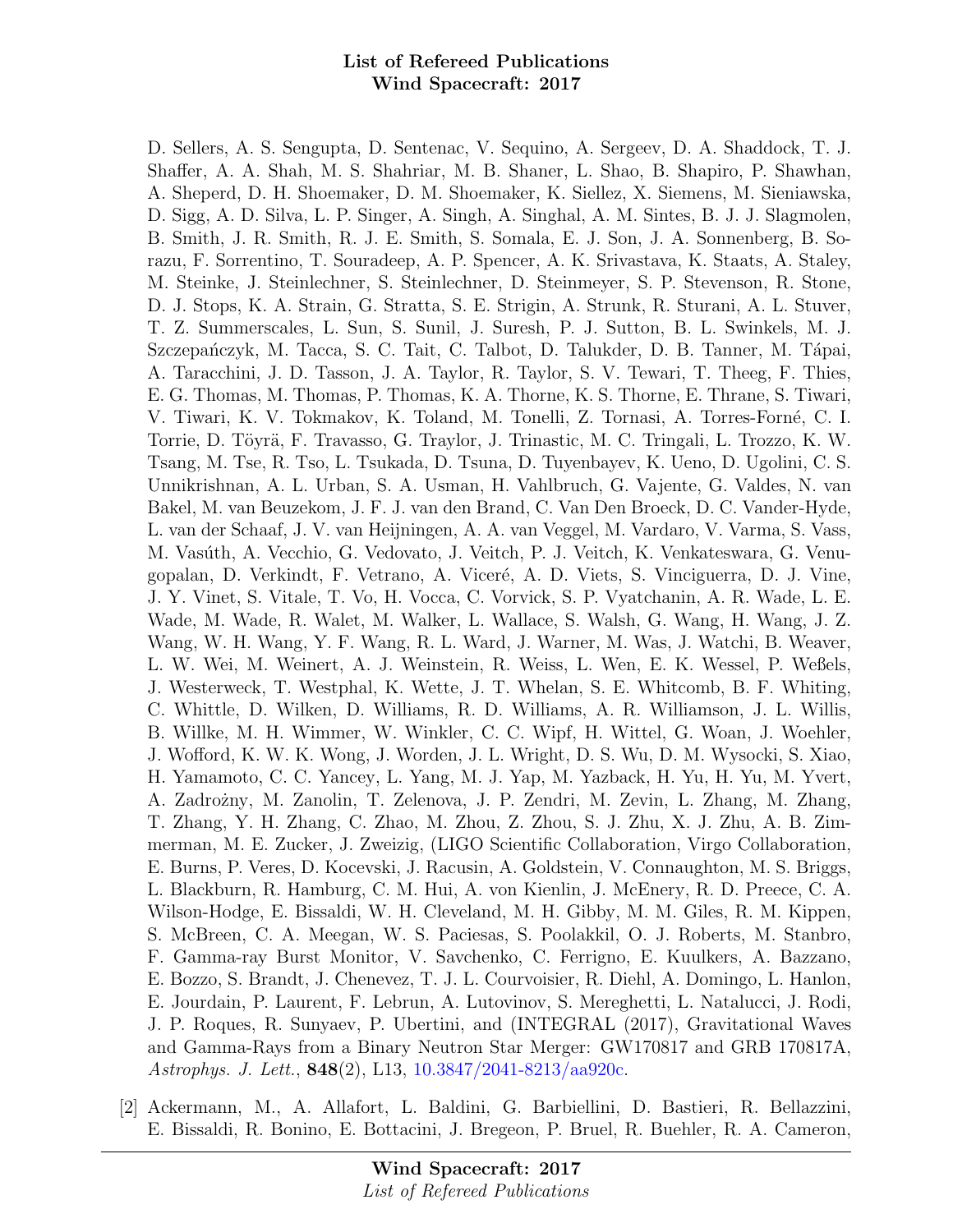M. Caragiulo, P. A. Caraveo, E. Cavazzuti, C. Cecchi, E. Charles, S. Ciprini, F. Costanza, S. Cutini, F. D'Ammando, F. de Palma, R. Desiante, S. W. Digel, N. Di Lalla, M. Di Mauro, L. Di Venere, P. S. Drell, C. Favuzzi, Y. Fukazawa, P. Fusco, F. Gargano, N. Giglietto, F. Giordano, M. Giroletti, I. A. Grenier, L. Guillemot, S. Guiriec, T. Jogler, G. Jóhannesson, L. Kashapova, S. Krucker, M. Kuss, G. La Mura, S. Larsson, L. Latronico, J. Li, W. Liu, F. Longo, F. Loparco, P. Lubrano, J. D. Magill, S. Maldera, A. Manfreda, M. N. Mazziotta, W. Mitthumsiri, T. Mizuno, M. E. Monzani, A. Morselli, I. V. Moskalenko, M. Negro, E. Nuss, T. Ohsugi, N. Omodei, E. Orlando, V. Pal'shin, D. Paneque, J. S. Perkins, M. Pesce-Rollins, V. Petrosian, F. Piron, G. Principe, S. Rain`o, R. Rando, M. Razzano, O. Reimer, F. Rubio da Costa, C. Sgrò, D. Simone, E. J. Siskind, F. Spada, G. Spandre, P. Spinelli, H. Tajima, J. B. Thayer, D. F. Torres, E. Troja, and G. Vianello (2017), Fermi-LAT Observations of High-energy Behind-the-limb Solar Flares, Astrophys. J., 835, 219, [10.3847/1538-4357/835/2/219.](http://dx.doi.org/10.3847/1538-4357/835/2/219)

- [3] Adhikari, B., N. Sapkota, P. Baruwal, N. P. Chapagain, and C. R. Braga (2017), Impacts on Cosmic-Ray Intensity Observed During Geomagnetic Disturbances, Solar Phys., 292, 149, [10.1007/s11207-017-1183-3.](http://dx.doi.org/10.1007/s11207-017-1183-3)
- [4] Al-Hamadani, F., S. Pohjolainen, and E. Valtonen (2017), Formation of Radio Type II Bursts During a Multiple Coronal Mass Ejection Event, Solar Phys., 292, 183, [10.1007/s11207-017-1208-y.](http://dx.doi.org/10.1007/s11207-017-1208-y)
- [5] Al-Hamadani, F., S. Pohjolainen, and E. Valtonen (2017), Origin of Radio Enhancements in Type II Bursts in the Outer Corona, Solar Phys., 292, 127, [10.1007/s11207-017-1148-6.](http://dx.doi.org/10.1007/s11207-017-1148-6)
- [6] Alberti, T., M. Laurenza, E. W. Cliver, M. Storini, G. Consolini, and F. Lepreti (2017), Solar Activity from 2006 to 2014 and Short-term Forecasts of Solar Proton Events Using the ESPERTA Model, Astrophys. J., 838, 59, [10.3847/1538-4357/aa5cb8.](http://dx.doi.org/10.3847/1538-4357/aa5cb8)
- [7] Allen, R. C. (2017), Plasma Sources and Evolution in the Global Magnetosphere and Wave Generation in the Outer Magnetosphere, Ph.D. thesis, The University of Texas at San Antonio.
- [8] Allen, R. C., S. A. Livi, S. K. Vines, J. Goldstein, I. Cohen, S. A. Fuselier, B. H. Mauk, and H. E. Spence (2017), Storm time empirical model of  $O^+$  and  $O^{6+}$  distributions in the magnetosphere, J. Geophys. Res., 122, 8353–8374, [10.1002/2017JA024245.](http://dx.doi.org/10.1002/2017JA024245)
- [9] Alrefay, T. Y. (2017), Earth's bow shock dynamics and structure scales based on MMS multi-spacecraft data, in Journal of Physics Conference Series, J. Phys. Conf. Ser., vol. 869, p. 012089, [10.1088/1742-6596/869/1/012089.](http://dx.doi.org/10.1088/1742-6596/869/1/012089)
- [10] Altyntsev, A., N. Meshalkina, I. Myshyakov, V. Pal'shin, and G. Fleishman (2017), Flare SOL2012-07-06: On the Origin of the Circular Polarization Reversal Between 17 GHz and 34 GHz, Solar Phys., 292, 137, [10.1007/s11207-017-1152-x.](http://dx.doi.org/10.1007/s11207-017-1152-x)
- [11] Ameri, D., and E. Valtonen (2017), Investigation of the Geoeffectiveness of Disk-Centre Full-Halo Coronal Mass Ejections, Solar Phys., 292, 79, [10.1007/s11207-017-1102-7.](http://dx.doi.org/10.1007/s11207-017-1102-7)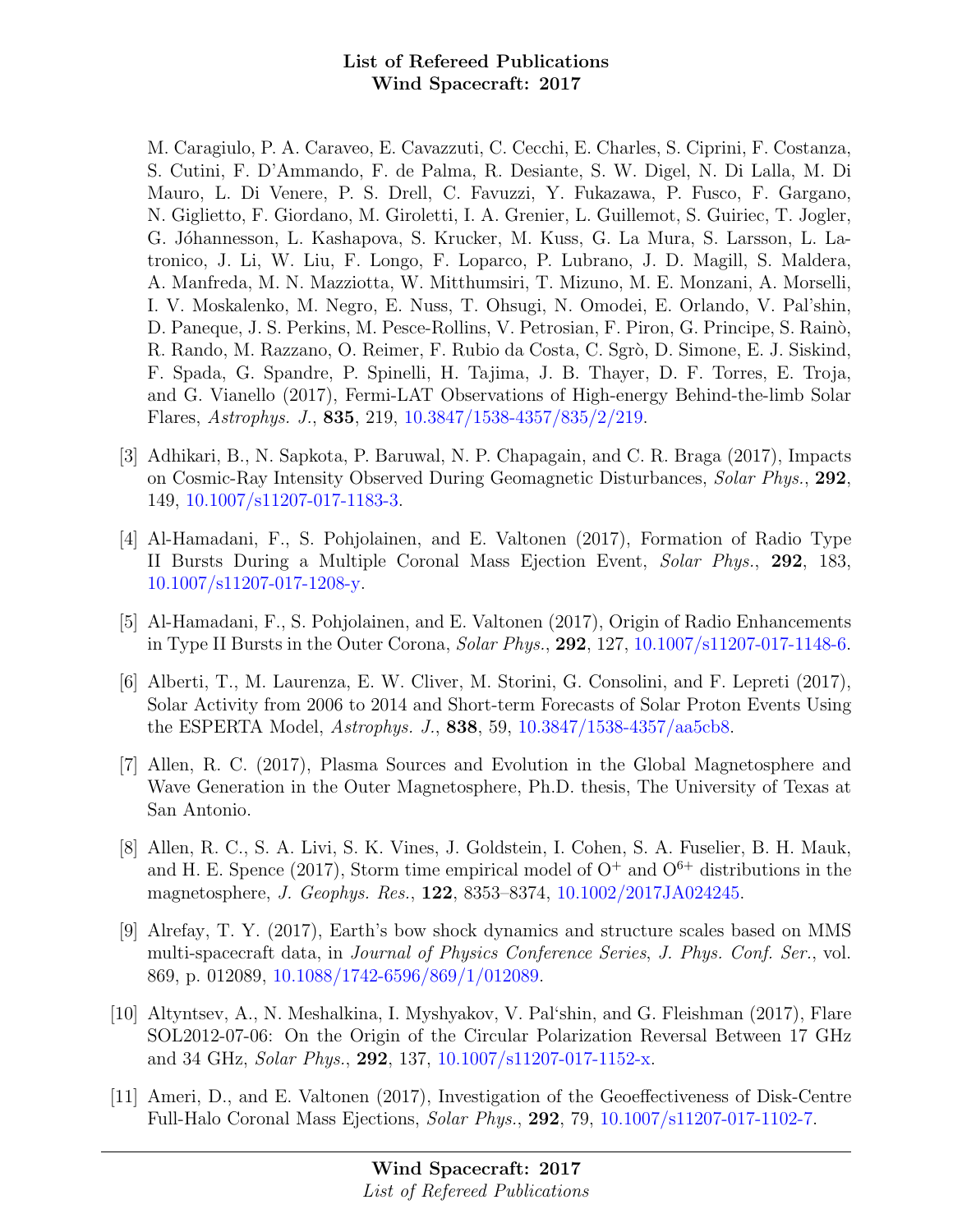- [12] Anastasiadis, A., A. Papaioannou, I. Sandberg, M. Georgoulis, K. Tziotziou, A. Kouloumvakos, and P. Jiggens (2017), Predicting Flares and Solar Energetic Particle Events: The FORSPEF Tool, Solar Phys., 292, 134, [10.1007/s11207-017-1163-7.](http://dx.doi.org/10.1007/s11207-017-1163-7)
- [13] Anderson, B. J., H. Korth, D. T. Welling, V. G. Merkin, M. J. Wiltberger, J. Raeder, R. J. Barnes, C. L. Waters, A. A. Pulkkinen, and L. Rastaetter (2017), Comparison of predictive estimates of high-latitude electrodynamics with observations of global-scale Birkeland currents, Space Weather, 15, 352–373, [10.1002/2016SW001529.](http://dx.doi.org/10.1002/2016SW001529)
- [14] Aslam, O. P. M., and Badruddin (2017), Study of the Geoeffectiveness and Galactic Cosmic-Ray Response of VarSITI-ISEST Campaign Events in Solar Cycle 24, Solar Phys., 292, 135, [10.1007/s11207-017-1160-x.](http://dx.doi.org/10.1007/s11207-017-1160-x)
- [15] Avakyan, S. V., V. A. Gaponov, G. A. Nicol'skii, and A. A. Solov'ev (2017), Possibilities of the forecast of generation of the high energy solar protons for the safety of Mars mission, Acta Astron., 135, 187–191, [10.1016/j.actaastro.2017.01.030.](http://dx.doi.org/10.1016/j.actaastro.2017.01.030)
- [16] Badruddin, H. Basurah, and M. Derouich (2017), Study of the geoeffectiveness of interplanetary magnetic clouds, Planet. Space Sci., 139, 1–10, [10.1016/j.pss.2017.03.001.](http://dx.doi.org/10.1016/j.pss.2017.03.001)
- [17] Bagenal, F., A. Adriani, F. Allegrini, S. J. Bolton, B. Bonfond, E. J. Bunce, J. E. P. Connerney, S. W. H. Cowley, R. W. Ebert, G. R. Gladstone, C. J. Hansen, W. S. Kurth, S. M. Levin, B. H. Mauk, D. J. McComas, C. P. Paranicas, D. Santos-Costa, R. M. Thorne, P. Valek, J. H. Waite, and P. Zarka (2017), Magnetospheric Science Objectives of the Juno Mission, Space Sci. Rev., 213, 219–287, [10.1007/s11214-014-0036-8.](http://dx.doi.org/10.1007/s11214-014-0036-8)
- [18] Basak, R., S. Iyyani, V. Chand, T. Chattopadhyay, D. Bhattacharya, A. R. Rao, and S. V. Vadawale (2017), Surprise in simplicity: an unusual spectral evolution of a single pulse GRB 151006A, Mon. Not. Roy. Astron. Soc., 472, 891–903, [10.1093/mnras/stx1970.](http://dx.doi.org/10.1093/mnras/stx1970)
- [19] Belakhovsky, V. B., V. A. Pilipenko, Y. A. Sakharov, D. L. Lorentzen, and S. N. Samsonov (2017), Geomagnetic and ionospheric response to the interplanetary shock on January 24, 2012, Earth, Planets, and Space, 69, 105, [10.1186/s40623-017-0696-1.](http://dx.doi.org/10.1186/s40623-017-0696-1)
- [20] Belov, A. V., M. A. Abunina, A. A. Abunin, E. A. Eroshenko, V. A. Oleneva, and V. G. Yanke (2017), Cosmic-ray vector anisotropy and local characteristics of the interplanetary medium, Geomag. and Aeron., 57, 389–397, [10.1134/S0016793217040028.](http://dx.doi.org/10.1134/S0016793217040028)
- [21] Béniguel, Y., I. Cherniak, A. Garcia-Rigo, P. Hamel, M. Hernández-Pajares, R. Kameni, A. Kashcheyev, A. Krankowski, M. Monnerat, B. Nava, H. Ngaya, R. Orus-Perez, H. Secrétan, D. Sérant, S. Schlüter, and V. Wilken (2017), MONITOR Ionospheric Network: two case studies on scintillation and electron content variability, Ann. Geophys., 35, 377–391, [10.5194/angeo-35-377-2017.](http://dx.doi.org/10.5194/angeo-35-377-2017)
- [22] Bogomolov, A. V., V. V. Bogomolov, A. F. Iyudin, E. A. Kuznetsova, P. Y. Minaev, M. I. Panasyuk, A. S. Pozanenko, A. V. Prokhorov, S. I. Svertilov, and A. M. Chernenko (2017), Cosmic gamma-ray bursts detected in the RELEC experiment onboard the Vernov satellite, Astron. Lett., 43, 516–528, [10.1134/S1063773717080023.](http://dx.doi.org/10.1134/S1063773717080023)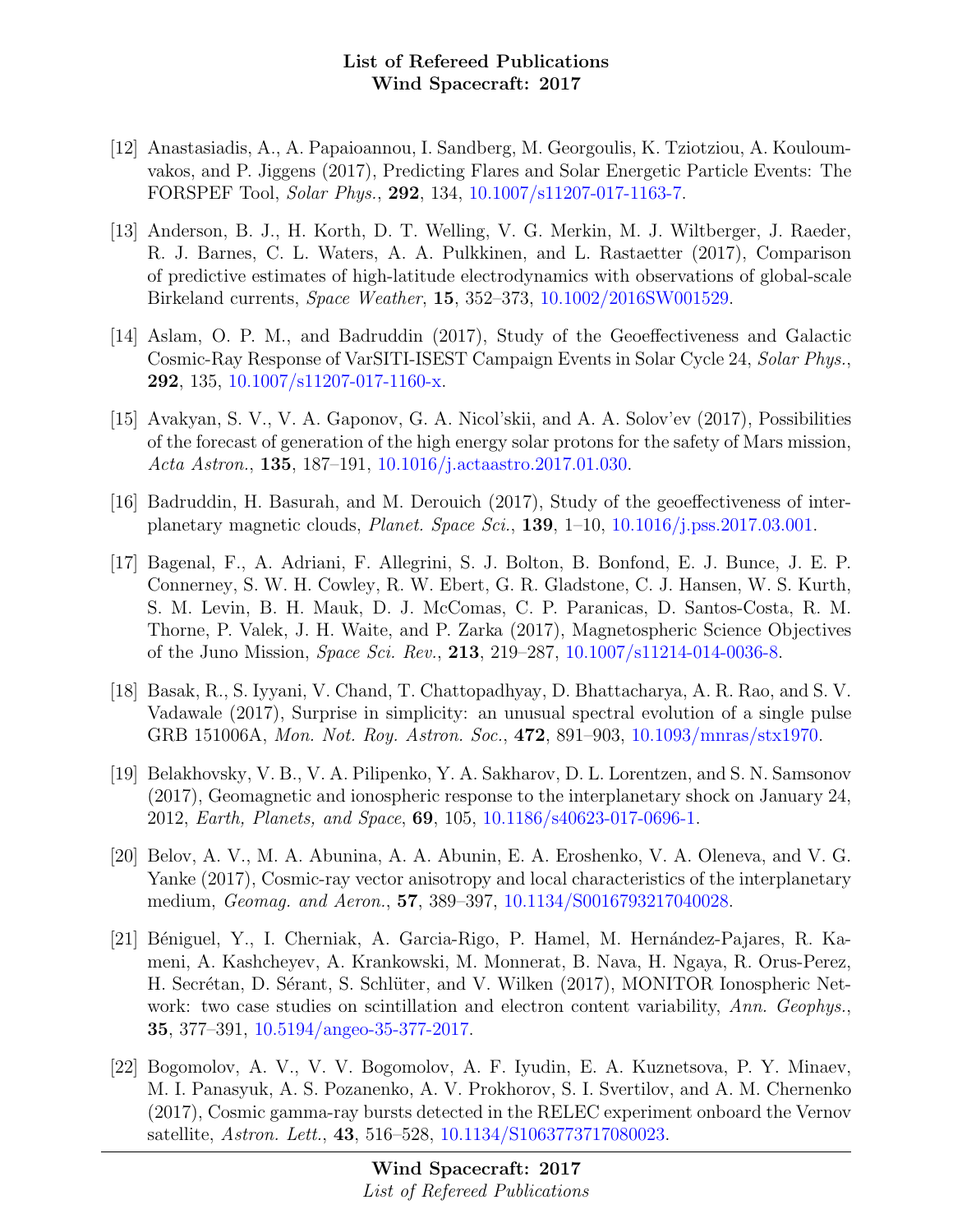- [23] Borog, V. V., A. N. Dmitrieva, and A. A. Kovylyaeva (2017), Method of flicker-noise spectroscopy of cosmic ray muon flux variations caused by non-stationary processes, in Journal of Physics Conference Series, J. Phys. Conf. Ser., vol. 798, p. 012050, [10.1088/1742-](http://dx.doi.org/10.1088/1742-6596/798/1/012050) [6596/798/1/012050.](http://dx.doi.org/10.1088/1742-6596/798/1/012050)
- [24] Borovsky, J. E., and K. Yakymenko (2017), Systems science of the magnetosphere: Creating indices of substorm activity, of the substorm-injected electron population, and of the electron radiation belt, J. Geophys. Res., 122(11), 10,012–10,035, [10.1002/2017JA024250.](http://dx.doi.org/10.1002/2017JA024250)
- [25] Bothmer, V., and N. Mrotzek (2017), Comparison of CME and ICME Structures Derived from Remote-Sensing and In Situ Observations, Solar Phys., 292, 157, [10.1007/s11207-](http://dx.doi.org/10.1007/s11207-017-1171-7) [017-1171-7.](http://dx.doi.org/10.1007/s11207-017-1171-7)
- [26] Brooks, D. H., D. Baker, L. van Driel-Gesztelyi, and H. P. Warren (2017), A Solar cycle correlation of coronal element abundances in Sun-as-a-star observations, Nature Comm., 8, 183, [10.1038/s41467-017-00328-7.](http://dx.doi.org/10.1038/s41467-017-00328-7)
- [27] Browett, S. D., R. C. Fear, A. Grocott, and S. E. Milan (2017), Timescales for the penetration of IMF  $B<sub>y</sub>$  into the Earth's magnetotail, J. Geophys. Res., 122, 579–593, [10.1002/2016JA023198.](http://dx.doi.org/10.1002/2016JA023198)
- [28] Bruno, A., O. Adriani, G. C. Barbarino, G. A. Bazilevskaya, R. Bellotti, M. Boezio, E. A. Bogomolov, M. Bongi, V. Bonvicini, S. Bottai, F. Cafagna, D. Campana, P. Carlson, M. Casolino, G. Castellini, E. C. Christian, C. De Donato, G. A. de Nolfo, C. De Santis, N. De Simone, V. Di Felice, A. M. Galper, A. V. Karelin, S. V. Koldashov, S. Koldobskiy, S. Y. Krutkov, A. N. Kvashnin, A. Leonov, V. Malakhov, L. Marcelli, M. Martucci, A. G. Mayorov, W. Menn, M. Merg`e, V. V. Mikhailov, E. Mocchiutti, A. Monaco, N. Mori, R. Munini, G. Osteria, F. Palma, B. Panico, P. Papini, M. Pearce, P. Picozza, M. Ricci, S. B. Ricciarini, J. M. Ryan, R. Sarkar, V. Scotti, M. Simon, R. Sparvoli, P. Spillantini, S. Stochaj, Y. I. Stozhkov, A. Vacchi, E. Vannuccini, G. I. Vasilyev, S. A. Voronov, Y. T. Yurkin, G. Zampa, and N. Zampa (2017), Geomagnetically trapped, albedo and solar energetic particles: Trajectory analysis and flux reconstruction with PAMELA, Adv. Space Res., 60, 788–795, [10.1016/j.asr.2016.06.042.](http://dx.doi.org/10.1016/j.asr.2016.06.042)
- [29] Burns, E. (2017), Searching for Prompt Gamma Ray Signals Around Gravitational Wave Triggers, Ph.D. thesis, The University of Alabama in Huntsville.
- [30] Camporeale, E., A. Carè, and J. E. Borovsky (2017), Classification of Solar Wind With Machine Learning, J. Geophys. Res., 122(11), 10,910–10,920, [10.1002/2017JA024383.](http://dx.doi.org/10.1002/2017JA024383)
- [31] Cara, A., B. Lavraud, A. Fedorov, J. De Keyser, R. DeMarco, M. F. Marcucci, F. Valentini, S. Servidio, and R. Bruno (2017), Electrostatic analyzer design for solar wind proton measurements with high temporal, energy, and angular resolutions, J. Geophys. Res., 122, 1439–1450, [10.1002/2016JA023269.](http://dx.doi.org/10.1002/2016JA023269)
- [32] Carter, J. A., S. E. Milan, R. C. Fear, M.-T. Walach, Z. A. Harrison, L. J. Paxton, and B. Hubert (2017), Transpolar arcs observed simultaneously in both hemispheres, J. Geophys. Res., 122, 6107–6120, [10.1002/2016JA023830.](http://dx.doi.org/10.1002/2016JA023830)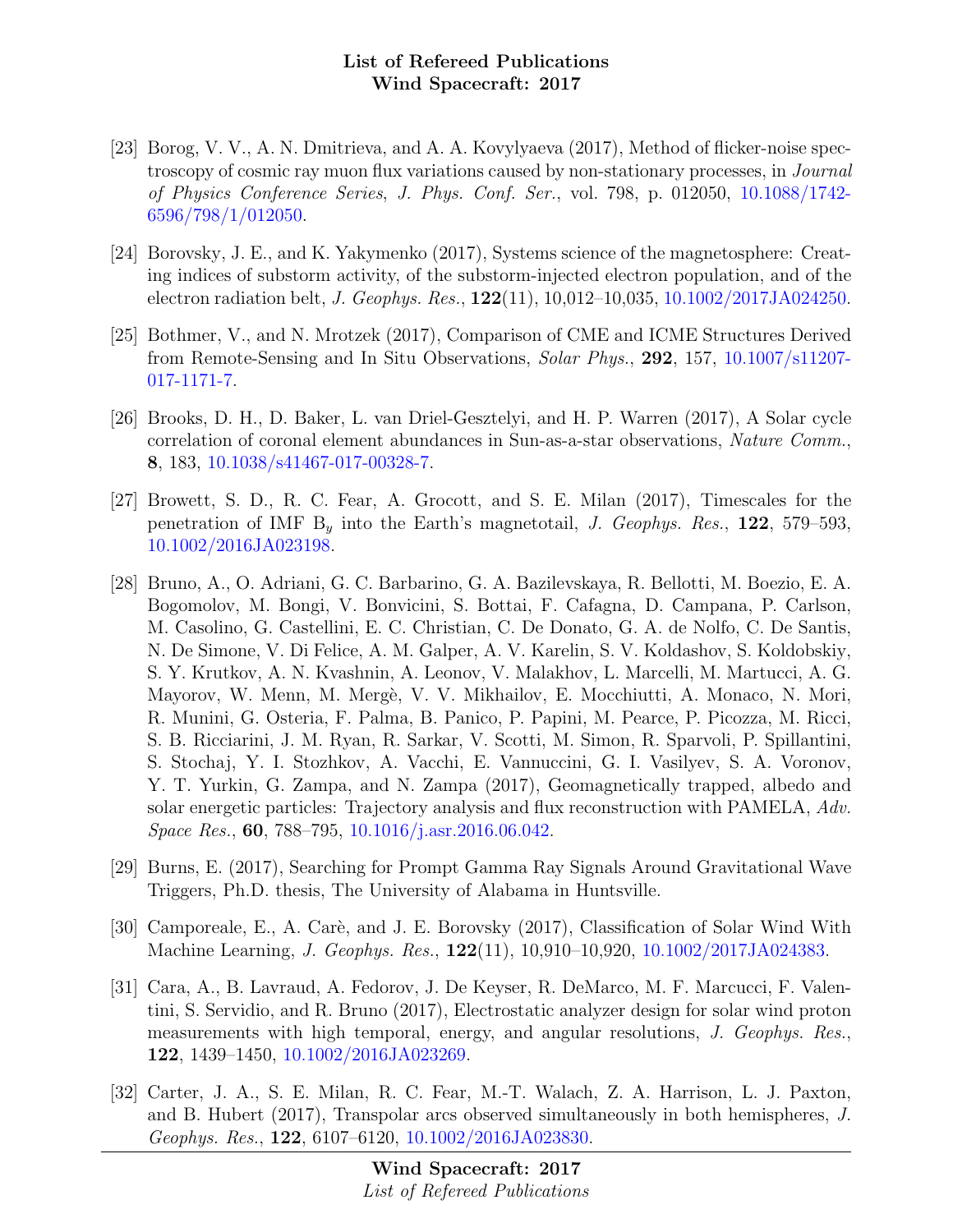- [33] Cassak, P. A., K. J. Genestreti, J. L. Burch, T.-D. Phan, M. A. Shay, M. Swisdak, J. F. Drake, L. Price, S. Eriksson, R. E. Ergun, B. J. Anderson, V. G. Merkin, and C. M. Komar (2017), The Effect of a Guide Field on Local Energy Conversion During Asymmetric Magnetic Reconnection: Particle-in-Cell Simulations, J. Geophys. Res., 122(11), 11,523– 11,542, [10.1002/2017JA024555.](http://dx.doi.org/10.1002/2017JA024555)
- [34] Cattell, C. A., A. W. Breneman, C. Colpitts, J. Dombeck, S. Thaller, S. Tian, J. Wygant, J. Fennell, M. K. Hudson, R. E. Ergun, C. T. Russell, R. Torbert, P.-R. Lindqvist, and J. Burch (2017), Dayside response of the magnetosphere to a small shock compression: Van Allen Probes, Magnetospheric MultiScale, and GOES-13, Geophys. Res. Lett., 44(17), 8712–8720, [10.1002/2017GL074895.](http://dx.doi.org/10.1002/2017GL074895)
- [35] Cavallari, E., and F. Frontera (2017), Hard X-Ray/Soft Gamma-Ray Experiments and Missions: Overview and Prospects, Space Sci. Rev., 212, 429–518, [10.1007/s11214-017-](http://dx.doi.org/10.1007/s11214-017-0426-9) [0426-9.](http://dx.doi.org/10.1007/s11214-017-0426-9)
- [36] Chandorkar, M., E. Camporeale, and S. Wing (2017), Probabilistic forecasting of the disturbance storm time index: An autoregressive Gaussian process approach, Space Weather, 15, 1004–1019, [10.1002/2017SW001627.](http://dx.doi.org/10.1002/2017SW001627)
- [37] Chang, X., B. Zou, J. Guo, G. Zhu, W. Li, and W. Li (2017), One sliding PCA method to detect ionospheric anomalies before strong Earthquakes: Cases study of Qinghai, Honshu, Hotan and Nepal earthquakes, Adv. Space Res., 59, 2058–2070, [10.1016/j.asr.2017.02.007.](http://dx.doi.org/10.1016/j.asr.2017.02.007)
- [38] Chasapis, A., W. H. Matthaeus, T. N. Parashar, S. A. Fuselier, B. A. Maruca, T. D. Phan, J. L. Burch, T. E. Moore, C. J. Pollock, D. J. Gershman, R. B. Torbert, C. T. Russell, and R. J. Strangeway (2017), High-resolution Statistics of Solar Wind Turbulence at Kinetic Scales Using the Magnetospheric Multiscale Mission, Astrophys. J. Lett., 844, L9, [10.3847/2041-8213/aa7ddd.](http://dx.doi.org/10.3847/2041-8213/aa7ddd)
- [39] Chen, J. (2017), Physics of erupting solar flux ropes: Coronal mass ejections (CMEs)–Recent advances in theory and observation, Phys. Plasmas, 24(9), 090501, [10.1063/1.4993929.](http://dx.doi.org/10.1063/1.4993929)
- [40] Chertok, I. M., V. V. Grechnev, and A. A. Abunin (2017), An Early Diagnostics of the Geoeffectiveness of Solar Eruptions from Photospheric Magnetic Flux Observations: The Transition from SOHO to SDO, Solar Phys., 292, 62, [10.1007/s11207-017-1081-8.](http://dx.doi.org/10.1007/s11207-017-1081-8)
- [41] Cho, J.-H., D.-Y. Lee, S.-J. Noh, H. Kim, C. R. Choi, J. Lee, and J. Hwang (2017), Spatial dependence of electromagnetic ion cyclotron waves triggered by solar wind dynamic pressure enhancements, J. Geophys. Res., 122, 5502–5518, [10.1002/2016JA023827.](http://dx.doi.org/10.1002/2016JA023827)
- [42] Choi, K.-E., D.-Y. Lee, K.-C. Choi, and J. Kim (2017), Statistical properties and geoeffectiveness of southward interplanetary magnetic field with emphasis on weakly southward  $B_z$  events, *J. Geophys. Res.*, **122**, 4921–4934,  $10.1002/2016JA023836$ .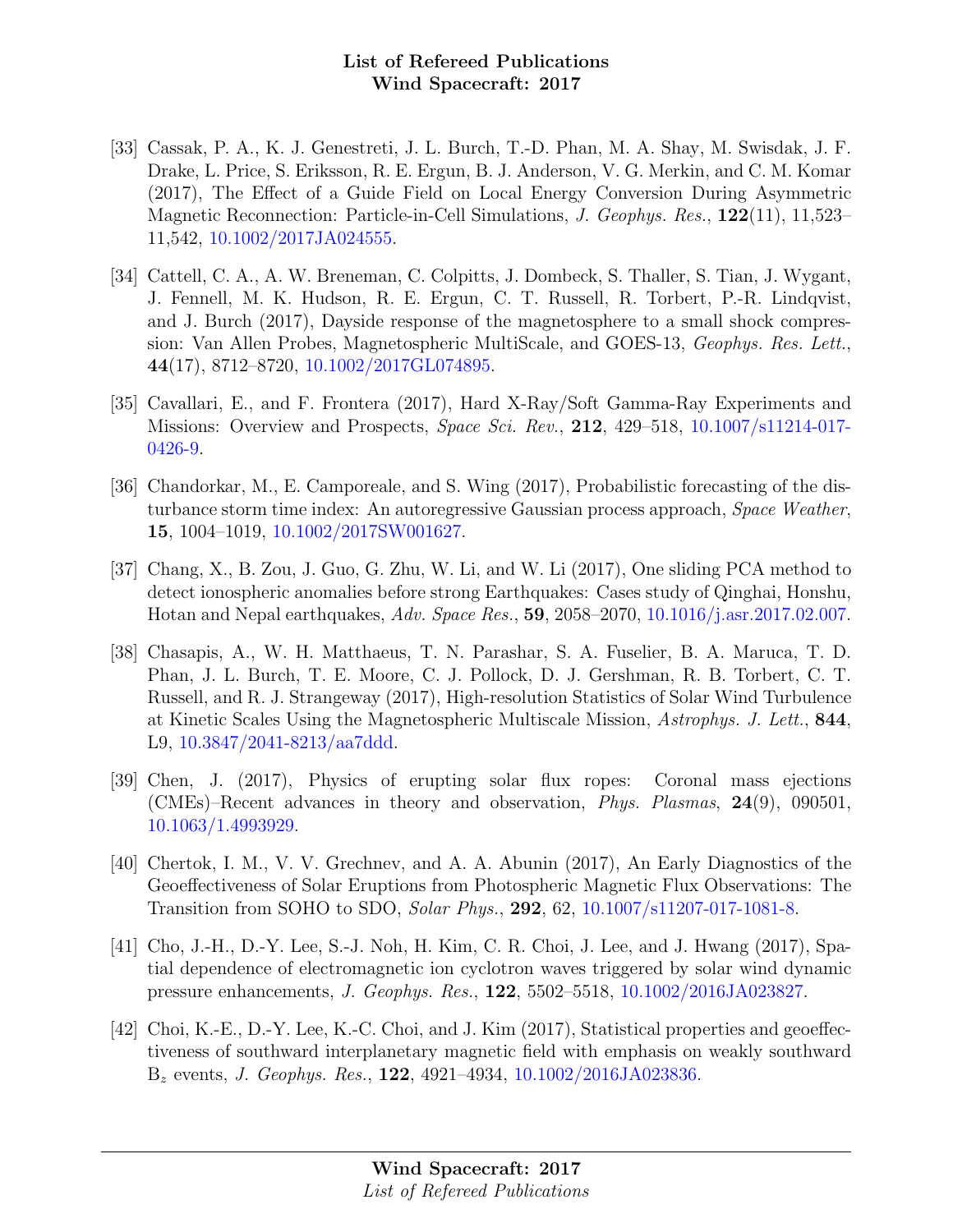- [43] Christon, S. P., D. C. Hamilton, J. M. C. Plane, D. G. Mitchell, J. M. Grebowsky, W. N. Spjeldvik, and S. R. Nylund (2017), Discovery of Suprathermal Ionospheric Origin  $Fe<sup>+</sup>$  in and Near Earth's Magnetosphere, *J. Geophys. Res.*,  $122(11)$ ,  $11,175-11,200$ , [10.1002/2017JA024414.](http://dx.doi.org/10.1002/2017JA024414)
- [44] Chu, X. N., J. Bortnik, W. Li, Q. Ma, V. Angelopoulos, and R. M. Thorne (2017), Erosion and refilling of the plasmasphere during a geomagnetic storm modeled by a neural network, J. Geophys. Res., 122, 7118–7129, [10.1002/2017JA023948.](http://dx.doi.org/10.1002/2017JA023948)
- [45] Cliver, E. W., and R. von Steiger (2017), Minimal Magnetic States of the Sun and the Solar Wind: Implications for the Origin of the Slow Solar Wind, Space Sci. Rev., 210, 227–247, [10.1007/s11214-015-0224-1.](http://dx.doi.org/10.1007/s11214-015-0224-1)
- [46] Cohen, C. M. S., G. M. Mason, and R. A. Mewaldt (2017), Characteristics of Solar Energetic Ions as a Function of Longitude,  $Astrophys. J.$ , 843, 132, [10.3847/1538-4357/aa7513.](http://dx.doi.org/10.3847/1538-4357/aa7513)
- [47] Cohen, I. J., B. H. Mauk, B. J. Anderson, J. H. Westlake, D. G. Sibeck, D. L. Turner, J. F. Fennell, J. B. Blake, A. N. Jaynes, T. W. Leonard, D. N. Baker, H. E. Spence, G. D. Reeves, B. J. Giles, R. J. Strangeway, R. B. Torbert, and J. L. Burch (2017), Statistical analysis of MMS observations of energetic electron escape observed at/beyond the dayside magnetopause, J. Geophys. Res., 122, 9440–9463, [10.1002/2017JA024401.](http://dx.doi.org/10.1002/2017JA024401)
- [48] Cranmer, S. R. (2017), Mass-loss Rates from Coronal Mass Ejections: A Predictive Theoretical Model for Solar-type Stars, Astrophys. J., 840, 114, [10.3847/1538-4357/aa6f0e.](http://dx.doi.org/10.3847/1538-4357/aa6f0e)
- [49] Cranmer, S. R., S. E. Gibson, and P. Riley (2017), Origins of the Ambient Solar Wind: Implications for Space Weather, Space Sci. Rev., 212, 1345–1384, [10.1007/s11214-017-](http://dx.doi.org/10.1007/s11214-017-0416-y) [0416-y.](http://dx.doi.org/10.1007/s11214-017-0416-y)
- [50] Daiffallah, K., and F. Mottez (2017), Electron acceleration and small-scale coherent structure formation by an Alfvén wave propagating in coronal interplume region, Astron. Nachr., 338, 781–789, [10.1002/asna.201713364.](http://dx.doi.org/10.1002/asna.201713364)
- [51] DeForest, C. E., C. A. de Koning, and H. A. Elliott (2017), 3D Polarized Imaging of Coronal Mass Ejections: Chirality of a CME, Astrophys. J., 850, 130, [10.3847/1538-](http://dx.doi.org/10.3847/1538-4357/aa94ca) [4357/aa94ca.](http://dx.doi.org/10.3847/1538-4357/aa94ca)
- [52] Denton, M. H., and J. E. Borovsky (2017), The response of the inner magnetosphere to the trailing edges of high-speed solar-wind streams, J. Geophys. Res., 122, 501–516, [10.1002/2016JA023592.](http://dx.doi.org/10.1002/2016JA023592)
- [53] Dhanya, M. B., A. Bhardwaj, Y. Futaana, S. Barabash, M. Wieser, M. Holmström, and P. Wurz (2017), New suprathermal proton population around the Moon: Observation by SARA on Chandrayaan-1, Geophys. Res. Lett., 44, 4540–4548, [10.1002/2017GL072605.](http://dx.doi.org/10.1002/2017GL072605)
- [54] D'Huys, E., D. B. Seaton, A. De Groof, D. Berghmans, and S. Poedts (2017), Solar signatures and eruption mechanism of the August 14, 2010 coronal mass ejection (CME), J. Space Weather Space Clim., 7(27), A7, [10.1051/swsc/2017006.](http://dx.doi.org/10.1051/swsc/2017006)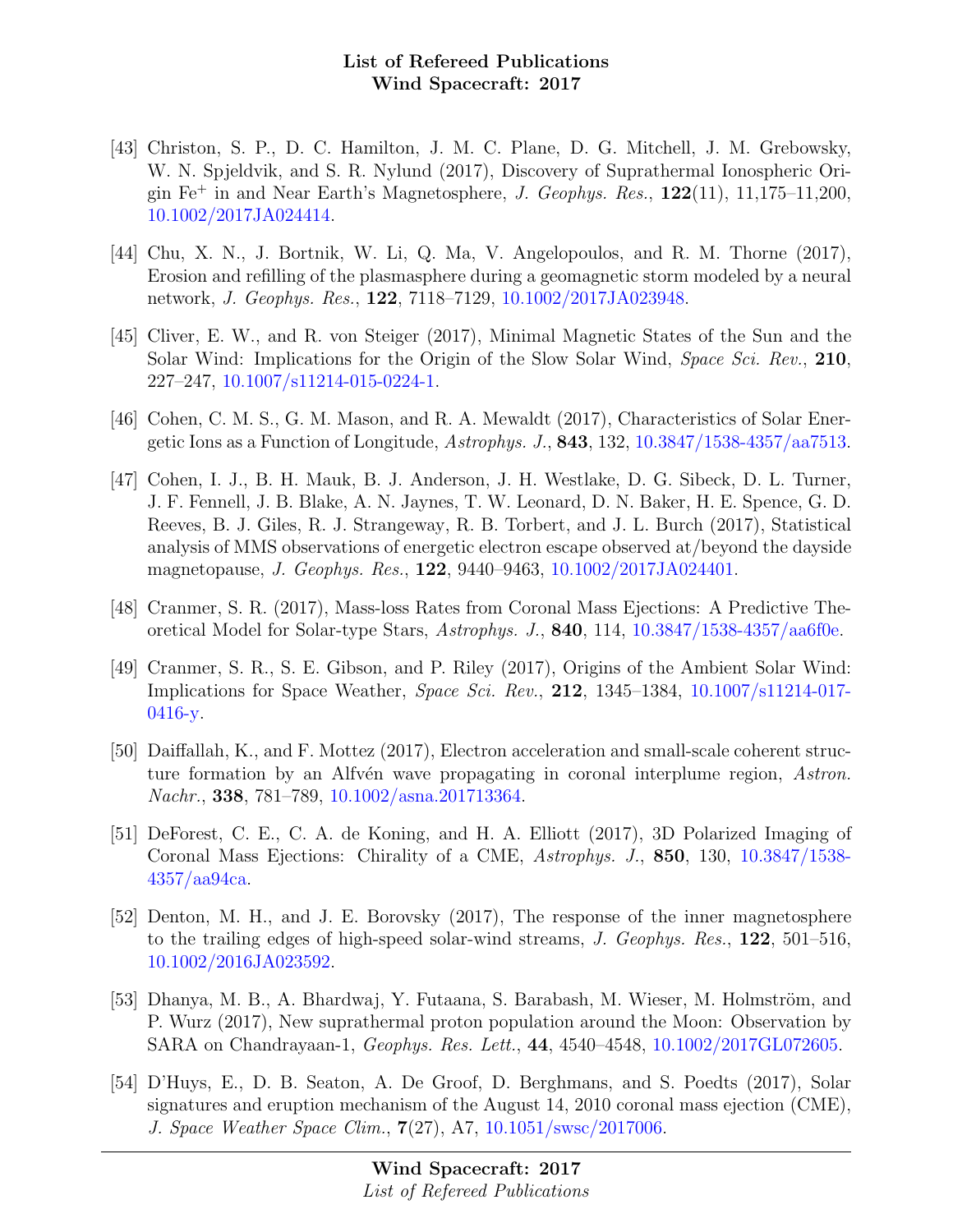- [55] Di Felice, V., R. Munini, E. E. Vos, and M. S. Potgieter (2017), New Evidence for Chargesign-dependent Modulation During the Solar Minimum of 2006 to 2009, Astrophys. J., 834, 89, [10.3847/1538-4357/834/1/89,](http://dx.doi.org/10.3847/1538-4357/834/1/89) authors attribute all OMNI data from 2006–2009 to ACE; the majority used Wind.
- [56] Dialynas, K., S. M. Krimigis, D. G. Mitchell, R. B. Decker, and E. C. Roelof (2017), Response times of Cassini/INCA  $> 5.2$  keV ENAs and Voyager ions in the heliosheath over the solar cycle, in Journal of Physics Conference Series, J. Phys. Conf. Ser., vol. 900, p. 012005, [10.1088/1742-6596/900/1/012005.](http://dx.doi.org/10.1088/1742-6596/900/1/012005)
- [57] Dimmock, A. P., A. Osmane, T. I. Pulkkinen, K. Nykyri, and E. Kilpua (2017), Temperature variations in the dayside magnetosheath and their dependence on ion-scale magnetic structures: THEMIS statistics and measurements by MMS, J. Geophys. Res., 122, 6165– 6184, [10.1002/2016JA023729.](http://dx.doi.org/10.1002/2016JA023729)
- [58] Dorfman, S., H. Hietala, P. Astfalk, and V. Angelopoulos (2017), Growth rate measurement of ULF waves in the ion foreshock, Geophys. Res. Lett., 44, 2120-2128, [10.1002/2017GL072692.](http://dx.doi.org/10.1002/2017GL072692)
- [59] Dósa, M., and G. Erdős (2017), Long-term Longitudinal Recurrences of the Open Magnetic Flux Density in the Heliosphere, Astrophys. J., 838, 104, [10.3847/1538-](http://dx.doi.org/10.3847/1538-4357/aa657b) [4357/aa657b.](http://dx.doi.org/10.3847/1538-4357/aa657b)
- [60] Dumbović, M., N. Srivastava, Y. K. Rao, B. Vršnak, A. Devos, and L. Rodriguez (2017), Validation of the CME Geomagnetic Forecast Alerts Under the COMESEP Alert System, Solar Phys., 292, 96, [10.1007/s11207-017-1120-5.](http://dx.doi.org/10.1007/s11207-017-1120-5)
- [61] Echer, E., A. Korth, M. José Alves Bolzan, and R. H. W. Friedel  $(2017)$ , Global geomagnetic responses to the IMF  $B_z$  fluctuations during the September/October 2003 highspeed stream intervals, Ann. Geophys., 35, 853–868, [10.5194/angeo-35-853-2017,](http://dx.doi.org/10.5194/angeo-35-853-2017) authors attribute all 1 min OMNI data in September and October of 2003 to ACE; roughly 10 days used Wind.
- [62] Enžl, J., J. Safránková, Z. Němeček, and L. Přech (2017), Spiky Structures around Reconnection Exhausts in the Solar Wind, Astrophys. J., 851, 86, [10.3847/1538-4357/aa98e0.](http://dx.doi.org/10.3847/1538-4357/aa98e0)
- [63] Eselevich, V. G., N. L. Borodkova, O. V. Sapunova, G. N. Zastenker, and Y. I. Yermolaev (2017), Effect of reflected ions on the formation of the structure of interplanetary quasiperpendicular shocks for Mach numbers lower than the first critical mach number, Cosmic Res., 55, 403–416, [10.1134/S0010952517060041.](http://dx.doi.org/10.1134/S0010952517060041)
- [64] Falkowski, B. J., B. T. Tsurutani, G. S. Lakhina, and J. S. Pickett (2017), Two sources of dayside intense, quasi-coherent plasmaspheric hiss: A new mechanism for the slot region?, J. Geophys. Res., 122, 1643–1657, [10.1002/2016JA023289.](http://dx.doi.org/10.1002/2016JA023289)
- [65] Farrugia, C. J., N. Lugaz, L. Alm, B. Vasquez, M. R. Argall, H. Kucharek, H. Matsui, R. B. Torbert, B. Lavraud, O. Le Contel, I. J. Cohen, J. L. Burch, C. T. Russell, R. J. Strangeway, J. Shuster, J. C. Dorelli, J. P. Eastwood, R. E. Ergun, S. A. Fuselier, D. J.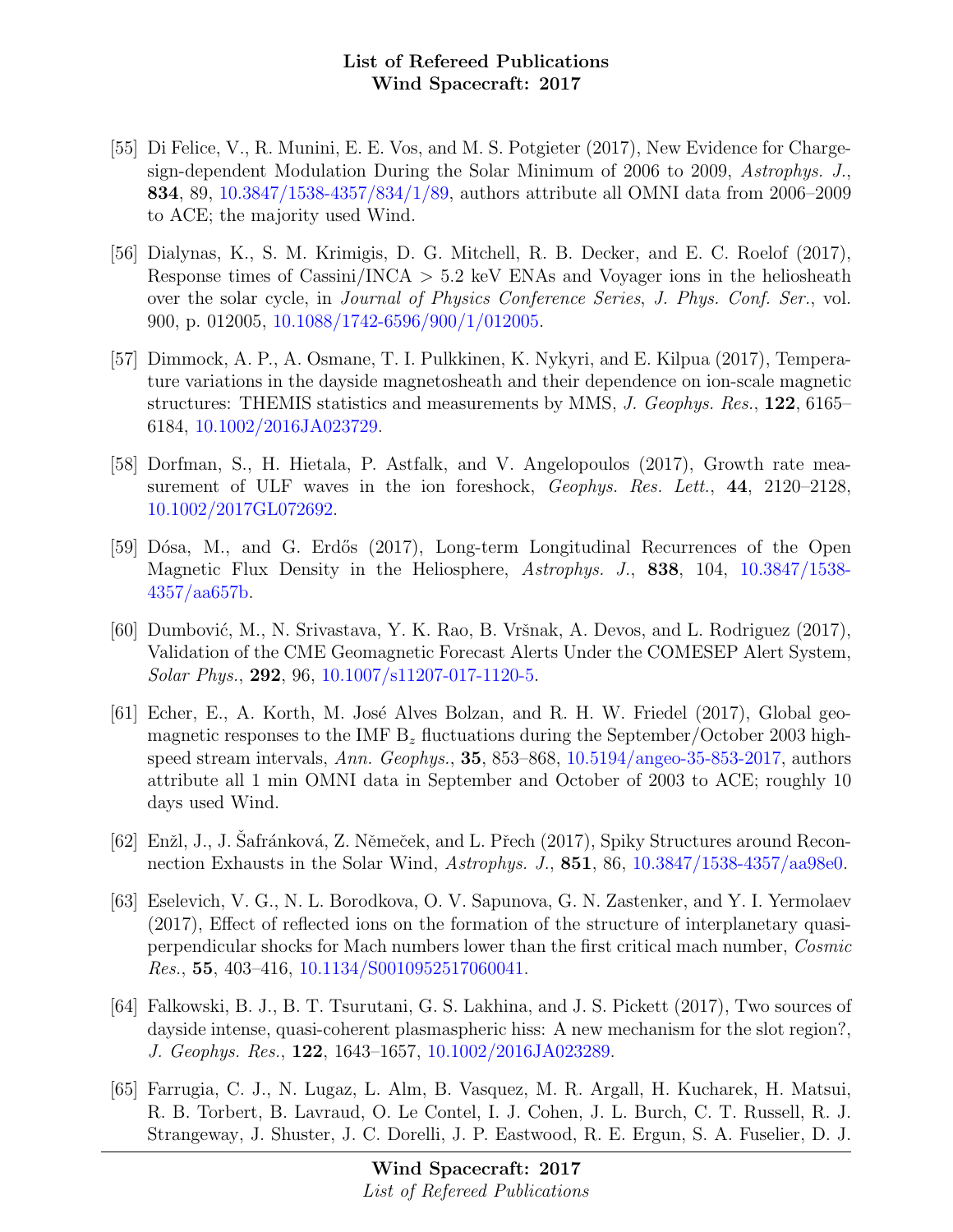Gershman, B. L. Giles, Y. V. Khotyaintsev, P. A. Lindqvist, G. T. Marklund, K. W. Paulson, S. M. Petrinec, T. D. Phan, and C. J. Pollock (2017), MMS Observations of Reconnection at Dayside Magnetopause Crossings During Transitions of the Solar Wind to Sub-Alfvénic Flow, *J. Geophys. Res.*, **122**, 9934–9951, [10.1002/2017JA024563.](http://dx.doi.org/10.1002/2017JA024563)

- [66] Feng, H., Q. Li, J. Wang, and G. Zhao (2017), Observation of Two Slow Shocks Associated with Magnetic Reconnection Exhausts in the Interplanetary Space, Solar Phys., 292, 53, [10.1007/s11207-017-1083-6.](http://dx.doi.org/10.1007/s11207-017-1083-6)
- [67] Feng, X., C. Li, C. Xiang, M. Zhang, H. Li, and F. Wei (2017), Data-driven Modeling of the Solar Corona by a New Three-dimensional Path-conservative Osher-Solomon MHD Model, Astrophys. J. Suppl., 233, 10, [10.3847/1538-4365/aa957a.](http://dx.doi.org/10.3847/1538-4365/aa957a)
- [68] Ferradas, C. P. (2017), Understanding Ion Spectral Dynamics Near the Inner Edge of the Plasma Sheet, Ph.D. thesis, University of New Hampshire.
- [69] Filwett, R. J., M. I. Desai, M. A. Dayeh, and T. W. Broiles (2017), Source Population and Acceleration Location of Suprathermal Heavy Ions in Corotating Interaction Regions, Astrophys. J., 838, 23, [10.3847/1538-4357/aa5ca9.](http://dx.doi.org/10.3847/1538-4357/aa5ca9)
- [70] Friis-Christensen, E., C. C. Finlay, M. Hesse, and K. M. Laundal (2017), Magnetic Field Perturbations from Currents in the Dark Polar Regions During Quiet Geomagnetic Conditions, Space Sci. Rev., 206, 281–297, [10.1007/s11214-017-0332-1.](http://dx.doi.org/10.1007/s11214-017-0332-1)
- [71] Frühauff, D., F. Plaschke, and K.-H. Glassmeier (2017), Spin axis offset calibration on THEMIS using mirror modes, Ann. Geophys., 35, 117–121, [10.5194/angeo-35-117-2017.](http://dx.doi.org/10.5194/angeo-35-117-2017)
- [72] Fuselier, S. A., S. K. Vines, J. L. Burch, S. M. Petrinec, K. J. Trattner, P. A. Cassak, L.-J. Chen, R. E. Ergun, S. Eriksson, B. L. Giles, D. B. Graham, Y. V. Khotyaintsev, B. Lavraud, W. S. Lewis, J. Mukherjee, C. Norgren, T.-D. Phan, C. T. Russell, R. J. Strangeway, R. B. Torbert, and J. M. Webster (2017), Large-scale characteristics of reconnection diffusion regions and associated magnetopause crossings observed by MMS, J. Geophys. Res., 122, 5466–5486, [10.1002/2017JA024024.](http://dx.doi.org/10.1002/2017JA024024)
- [73] Gao, Z., Z. Su, L. Chen, H. Zheng, Y. Wang, and S. Wang (2017), Van Allen Probes observations of whistler-mode chorus with long-lived oscillating tones, Geophys. Res. Lett., 44, 5909–5919, [10.1002/2017GL073420.](http://dx.doi.org/10.1002/2017GL073420)
- [74] Getachew, T., I. Virtanen, and K. Mursula (2017), Structure of the Photospheric Magnetic Field During Sector Crossings of the Heliospheric Magnetic Field, Solar Phys., 292, 174, [10.1007/s11207-017-1198-9.](http://dx.doi.org/10.1007/s11207-017-1198-9)
- [75] Goldstein, J., V. Angelopoulos, S. De Pascuale, H. O. Funsten, W. S. Kurth, K. LLera, D. J. McComas, J. D. Perez, G. D. Reeves, H. E. Spence, S. A. Thaller, P. W. Valek, and J. R. Wygant (2017), Cross-scale observations of the 2015 St. Patrick's day storm: THEMIS, Van Allen Probes, and TWINS, J. Geophys. Res., 122, 368–392, [10.1002/2016JA023173.](http://dx.doi.org/10.1002/2016JA023173)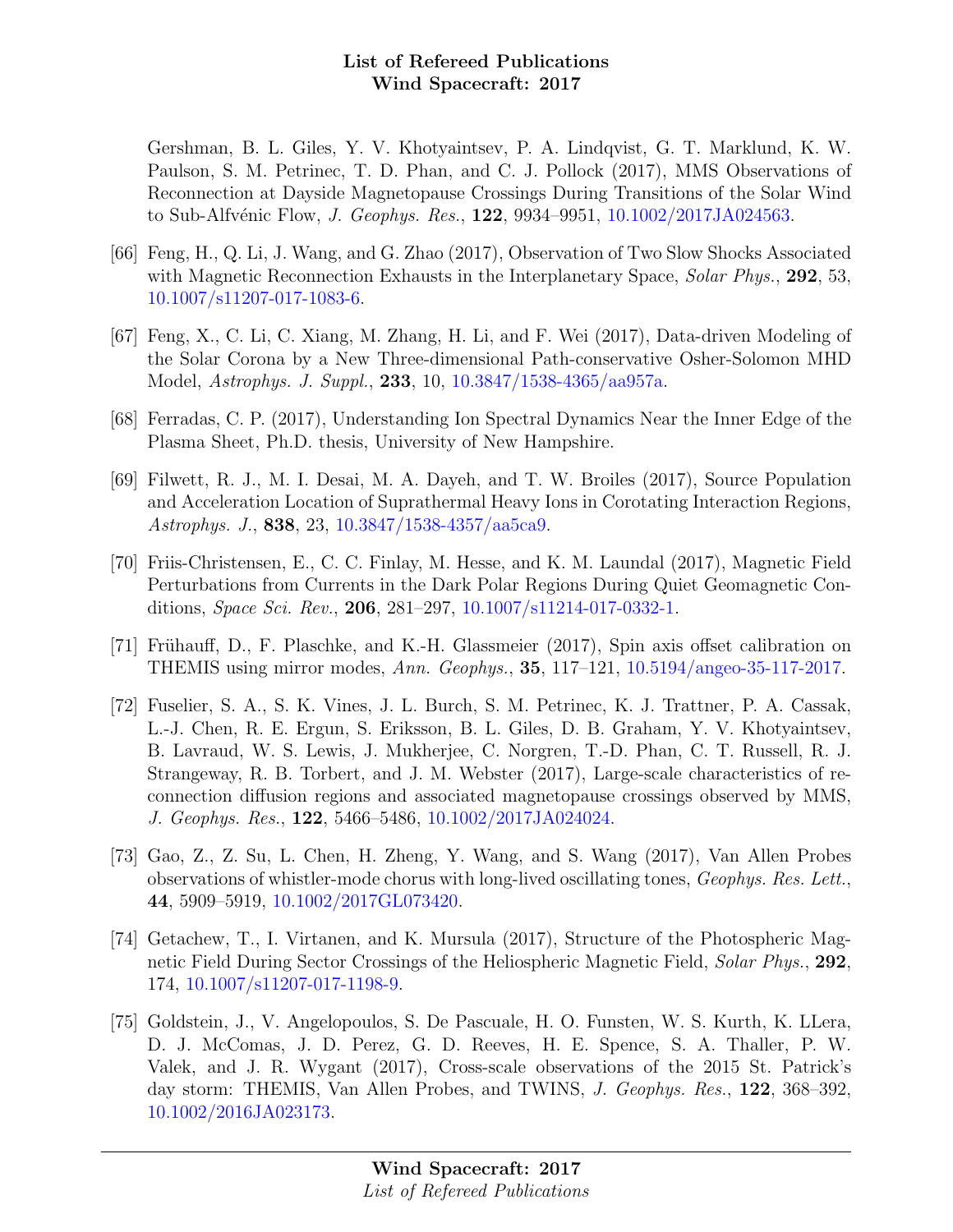- [76] Goldstein, J., D. Gell, and B. R. Sandel (2017), Empirical determination of extreme ultraviolet imager background, J. Geophys. Res., 122, 7414–7432, [10.1002/2017JA024301.](http://dx.doi.org/10.1002/2017JA024301)
- [77] Gololobov, P., P. Krivoshapkin, G. Krymsky, V. Grigoryev, and S. Gerasimova (2017), Investigating tensor anisotropy of cosmic rays during large-scale solar wind disturbances, Solar-Terr. Phys., 3(2), 20–24, [10.12737/22604.](http://dx.doi.org/10.12737/22604)
- [78] Gómez-Herrero, R., N. Dresing, A. Klassen, B. Heber, M. Temmer, A. Veronig, R. Bučík, M. A. Hidalgo, F. Carcaboso, J. J. Blanco, and D. Lario (2017), Sunward-propagating Solar Energetic Electrons inside Multiple Interplanetary Flux Ropes, Astrophys. J., 840, 85, [10.3847/1538-4357/aa6c5c.](http://dx.doi.org/10.3847/1538-4357/aa6c5c)
- [79] Gopalswamy, N., P. Mäkelä, S. Yashiro, N. Thakur, S. Akiyama, and H. Xie (2017), A Hierarchical Relationship between the Fluence Spectra and CME Kinematics in Large Solar Energetic Particle Events: A Radio Perspective, in Journal of Physics Conference Series, J. Phys. Conf. Ser., vol. 900, p. 012009, [10.1088/1742-6596/900/1/012009.](http://dx.doi.org/10.1088/1742-6596/900/1/012009)
- [80] Gordeev, E., V. Sergeev, N. Tsyganenko, M. Kuznetsova, L. Rastäetter, J. Raeder, G. Tóth, J. Lyon, V. Merkin, and M. Wiltberger (2017), The substorm cycle as reproduced by global MHD models, Space Weather, 15, 131–149, [10.1002/2016SW001495.](http://dx.doi.org/10.1002/2016SW001495)
- [81] Grechnev, V. V., V. I. Kiselev, A. M. Uralov, K.-L. Klein, and A. A. Kochanov (2017), The 26 December 2001 Solar Eruptive Event Responsible for GLE63: III. CME, Shock Waves, and Energetic Particles, Solar Phys., 292, 102, [10.1007/s11207-017-1122-3.](http://dx.doi.org/10.1007/s11207-017-1122-3)
- [82] Guerrero, A., J. Palacios, M. Rodríguez-Bouza, I. Rodríguez-Bilbao, A. Aran, C. Cid, M. Herraiz, E. Saiz, G. Rodríguez-Caderot, and Y. Cerrato (2017), Storm and Substorm Causes and Effects at Midlatitude Location for the St. Patrick's 2013 and 2015 Events, J. Geophys. Res., 122, 9994–10,011, [10.1002/2017JA024224.](http://dx.doi.org/10.1002/2017JA024224)
- [83] Guiriec, S., N. Gehrels, J. McEnery, C. Kouveliotou, and D. H. Hartmann (2017), Photospheric Emission in the Joint GBM and Konus Prompt Spectra of GRB 120323A, Astrophys. J., 846, 138, [10.3847/1538-4357/aa81c2.](http://dx.doi.org/10.3847/1538-4357/aa81c2)
- [84] Gulyaeva, T. L. (2017), Ranking ICME's efficiency for geomagnetic and ionospheric storms and risk of false alarms, J. Atmos. Solar-Terr. Phys., 164, 39–47, [10.1016/j.jastp.2017.07.021.](http://dx.doi.org/10.1016/j.jastp.2017.07.021)
- [85] Hao, Y., J. Huang, W. Liu, D. Zhang, and Z. Xiao (2017), Prompt GPS TEC response to magnetospheric compression, J. Geophys. Res., 122, 4357–4366, [10.1002/2017JA023866.](http://dx.doi.org/10.1002/2017JA023866)
- [86] He, F., X.-X. Zhang, R.-L. Lin, M.-C. Fok, R. M. Katus, M. W. Liemohn, D. L. Gallagher, and S. Nakano (2017), A new solar wind-driven global dynamic plasmapause model: 2. Model and validation, J. Geophys. Res., 122, 7172–7187, [10.1002/2017JA023913.](http://dx.doi.org/10.1002/2017JA023913)
- [87] Hess, P., and J. Zhang (2017), A Study of the Earth-Affecting CMEs of Solar Cycle 24, Solar Phys., 292, 80, [10.1007/s11207-017-1099-y.](http://dx.doi.org/10.1007/s11207-017-1099-y)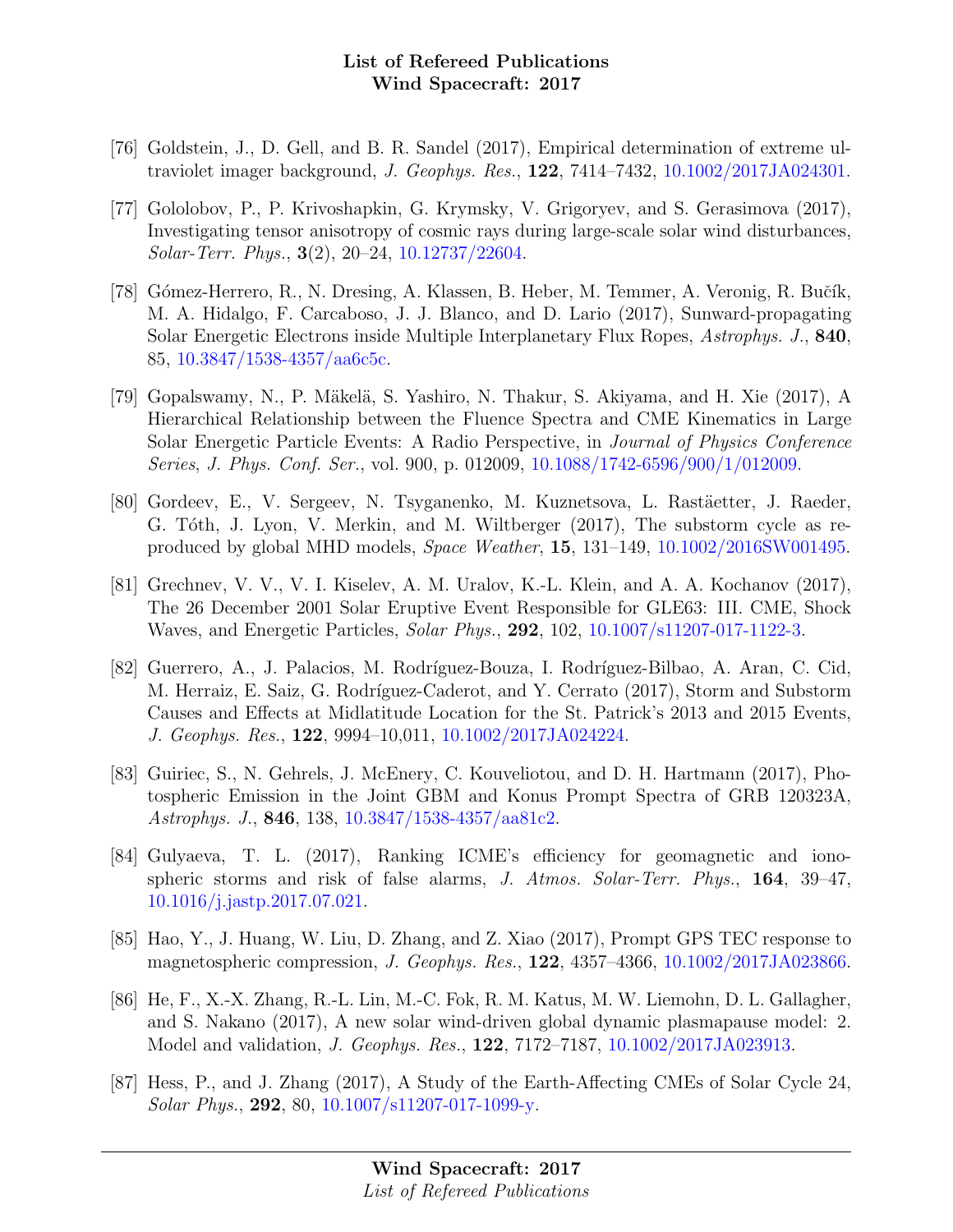- [88] Hocke, K. (2017), Response of the middle atmosphere to the geomagnetic storm of November 2004, J. Atmos. Solar-Terr. Phys., 154, 86–91, [10.1016/j.jastp.2016.12.013.](http://dx.doi.org/10.1016/j.jastp.2016.12.013)
- [89] Hong, J., Y. Jiang, J. Yang, H. Li, and Z. Xu (2017), Minifilament Eruption as the Source of a Blowout Jet, C-class Flare, and Type-III Radio Burst, Astrophys. J., 835, 35, [10.3847/1538-4357/835/1/35.](http://dx.doi.org/10.3847/1538-4357/835/1/35)
- [90] Hu, Q. (2017), The Grad-Shafranov Reconstruction of Toroidal Magnetic Flux Ropes: Method Development and Benchmark Studies, Solar Phys., 292, 116, [10.1007/s11207-](http://dx.doi.org/10.1007/s11207-017-1134-z) [017-1134-z.](http://dx.doi.org/10.1007/s11207-017-1134-z)
- [91] Huang, C. Y., Y. Huang, Y.-J. Su, M. R. Hairston, and T. Sotirelis (2017), DMSP observations of high latitude Poynting flux during magnetic storms, J. Atmos. Solar-Terr. Phys., 164, 294–307, [10.1016/j.jastp.2017.09.005.](http://dx.doi.org/10.1016/j.jastp.2017.09.005)
- [92] Huang, F., J. Lei, and X. Dou (2017), Daytime ionospheric longitudinal gradients seen in the observations from a regional BeiDou GEO receiver network, J. Geophys. Res., 122, 6552–6561, [10.1002/2017JA023881.](http://dx.doi.org/10.1002/2017JA023881)
- [93] Huang, J., Y. C.-M. Liu, J. Peng, H. Li, B. Klecker, C. J. Farrugia, W. Yu, A. B. Galvin, L. Zhao, and J. He (2017), A multispacecraft study of a small flux rope entrained by rolling back magnetic field lines, J. Geophys. Res., 122, 6927–6939, [10.1002/2017JA023906.](http://dx.doi.org/10.1002/2017JA023906)
- [94] Intriligator, D. S., W. D. Miller, J. Intriligator, W. Webber, W. Sun, T. Detman, M. Dryer, and C. Deehr (2017), Recent Voyager Evidence for Rapid Transport of Flare-Generated Disturbances by Polar Coronal Hole Streams, in Journal of Physics Conference Series, J. Phys. Conf. Ser., vol. 900, p. 012010, [10.1088/1742-6596/900/1/012010.](http://dx.doi.org/10.1088/1742-6596/900/1/012010)
- [95] James, A. W., L. M. Green, E. Palmerio, G. Valori, H. A. S. Reid, D. Baker, D. H. Brooks, L. van Driel-Gesztelyi, and E. K. J. Kilpua (2017), On-Disc Observations of Flux Rope Formation Prior to Its Eruption, Solar Phys., 292, 71, [10.1007/s11207-017-1093-4.](http://dx.doi.org/10.1007/s11207-017-1093-4)
- [96] James, T., P. Subramanian, and E. P. Kontar (2017), Small electron acceleration episodes in the solar corona, Mon. Not. Roy. Astron. Soc., 471, 89–99, [10.1093/mnras/stx1460.](http://dx.doi.org/10.1093/mnras/stx1460)
- [97] Jamlongkul, P., S. Wannawichian, D. Mkrtichian, U. Sawangwit, and N. A-thano (2017), Time variations of oxygen emission lines and solar wind dynamic parameters in low latitude region, in J. Phys. Conf. Ser., J. Phys. Conf. Ser., vol. 901, p. 012006, [10.1088/1742-](http://dx.doi.org/10.1088/1742-6596/901/1/012006) [6596/901/1/012006.](http://dx.doi.org/10.1088/1742-6596/901/1/012006)
- [98] Jeni Victor, N., A. V. Frank-Kamenetsky, S. Manu, and C. Panneerselvam (2017), Variation of atmospheric electric field measured at Vostok, Antarctica, during St. Patrick's Day storms on 24th solar cycle, J. Geophys. Res., 122, 6332–6348, [10.1002/2017JA024022.](http://dx.doi.org/10.1002/2017JA024022)
- [99] Jin, M., W. B. Manchester, B. van der Holst, I. Sokolov, G. T´oth, A. Vourlidas, C. A. de Koning, and T. I. Gombosi (2017), Chromosphere to 1 AU Simulation of the 2011 March 7th Event: A Comprehensive Study of Coronal Mass Ejection Propagation, Astrophys. J., 834, 172, [10.3847/1538-4357/834/2/172.](http://dx.doi.org/10.3847/1538-4357/834/2/172)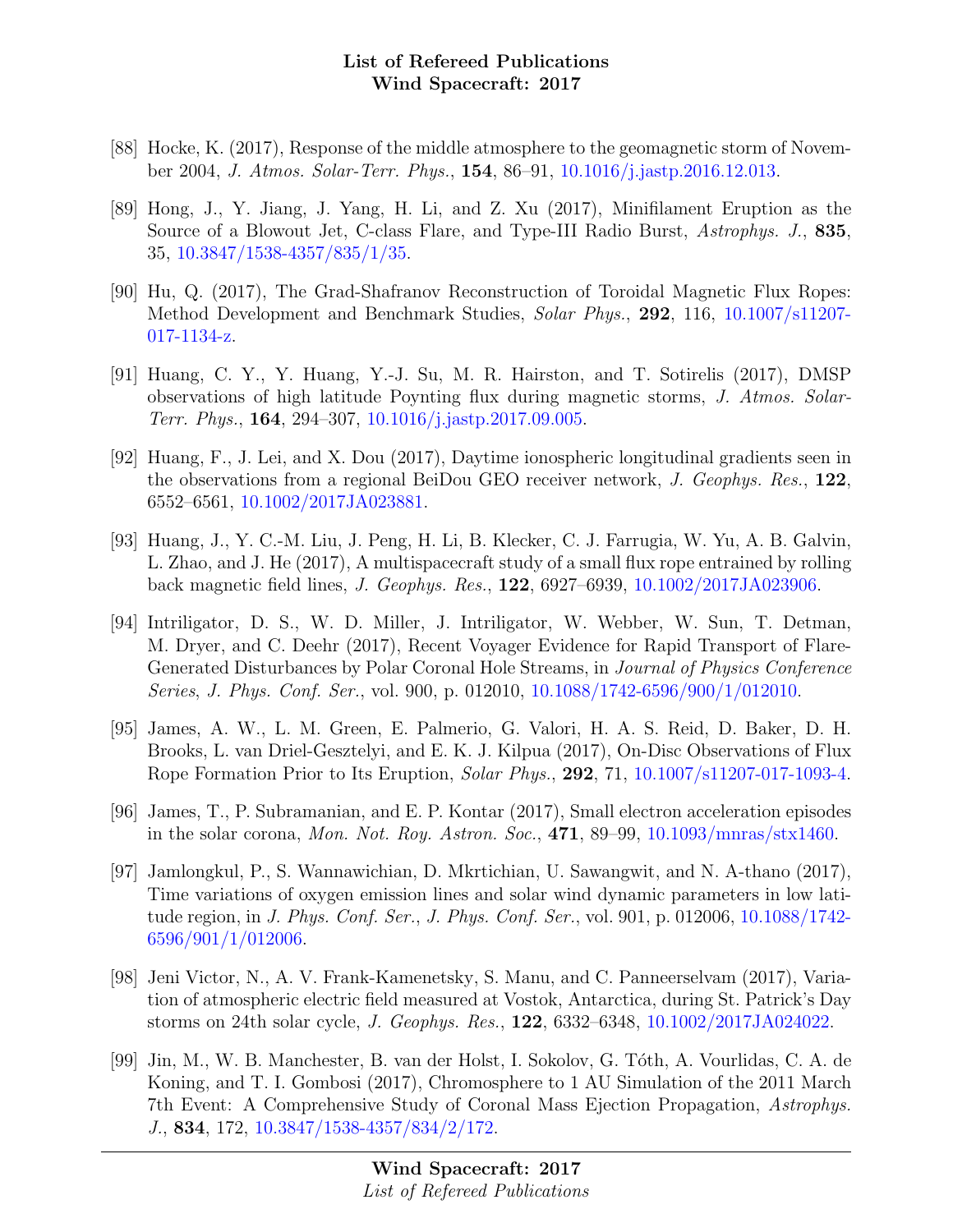- [100] Jones, J., S. Sanders, B. Davis, C. Hedrick, E. J. Mitchell, and J. M. Cox (2017), Research to Operations Transition of an Auroral Specification and Forecast Model, in Advanced Maui Optical and Space Surveillance (AMOS) Technologies Conference, p. 94.
- [101] Kahler, S. W., M. Kazachenko, B. J. Lynch, and B. T. Welsch (2017), Flare magnetic reconnection fluxes as possible signatures of flare contributions to gradual SEP events, in Journal of Physics Conference Series, J. Phys. Conf. Ser., vol. 900, p. 012011, [10.1088/1742-6596/900/1/012011.](http://dx.doi.org/10.1088/1742-6596/900/1/012011)
- [102] Kalinin, M. S., G. A. Bazilevskaya, M. B. Krainev, A. K. Svirzhevskaya, N. S. Svirzhevsky, and S. A. Starodubtsev (2017), Modulation of galactic cosmic rays in solar cycles 22-24: Analysis and physical interpretation, Geomag. and Aeron., 57, 549–558, [10.1134/S0016793217050103.](http://dx.doi.org/10.1134/S0016793217050103)
- [103] Kasper, J. C., K. G. Klein, T. Weber, M. Maksimovic, A. Zaslavsky, S. D. Bale, B. A. Maruca, M. L. Stevens, and A. W. Case (2017), A Zone of Preferential Ion Heating Extends Tens of Solar Radii from the Sun, Astrophys. J., 849, 126, [10.3847/1538-](http://dx.doi.org/10.3847/1538-4357/aa84b1) [4357/aa84b1.](http://dx.doi.org/10.3847/1538-4357/aa84b1)
- [104] Kellogg, P. J. (2017), Note on the Pantellini et al. process for dust impact signals on spacecraft, J. Geophys. Res., 122, 63–70, [10.1002/2016JA023073.](http://dx.doi.org/10.1002/2016JA023073)
- [105] Khabarova, O. V., and G. P. Zank (2017), Energetic Particles of keV-MeV Energies Observed near Reconnecting Current Sheets at 1 au, Astrophys. J., 843, 4, [10.3847/1538-](http://dx.doi.org/10.3847/1538-4357/aa7686) [4357/aa7686.](http://dx.doi.org/10.3847/1538-4357/aa7686)
- [106] Kharayat, H., and L. Prasad (2017), Study of cosmic ray intensity and geomagnetic storms with solar wind parameters during the period 1998-2005, Astrophys. Space Sci., **362**, 20, [10.1007/s10509-016-2996-5.](http://dx.doi.org/10.1007/s10509-016-2996-5)
- [107] Khazanov, G. V., S. Boardsen, E. N. Krivorutsky, M. J. Engebretson, D. Sibeck, S. Chen, and A. Breneman (2017), Lower hybrid frequency range waves generated by ion polarization drift due to electromagnetic ion cyclotron waves: Analysis of an event observed by the Van Allen Probe B, J. Geophys. Res., 122, 449–463, [10.1002/2016JA022814.](http://dx.doi.org/10.1002/2016JA022814)
- [108] Kilpua, E., H. E. J. Koskinen, and T. I. Pulkkinen (2017), Coronal mass ejections and their sheath regions in interplanetary space, Living Reviews in Solar Physics, 14, 5, [10.1007/s41116-017-0009-6.](http://dx.doi.org/10.1007/s41116-017-0009-6)
- [109] Kilpua, E. K. J., A. Balogh, R. von Steiger, and Y. D. Liu (2017), Geoeffective Properties of Solar Transients and Stream Interaction Regions, Space Sci. Rev., 212, 1271–1314, [10.1007/s11214-017-0411-3.](http://dx.doi.org/10.1007/s11214-017-0411-3)
- [110] Kim, H., C. R. Clauer, A. J. Gerrard, M. J. Engebretson, M. D. Hartinger, M. R. Lessard, J. Matzka, D. G. Sibeck, H. J. Singer, C. Stolle, D. R. Weimer, and Z. Xu (2017), Conjugate observations of electromagnetic ion cyclotron waves associated with traveling convection vortex events, J. Geophys. Res., 122, 7336–7352, [10.1002/2017JA024108.](http://dx.doi.org/10.1002/2017JA024108)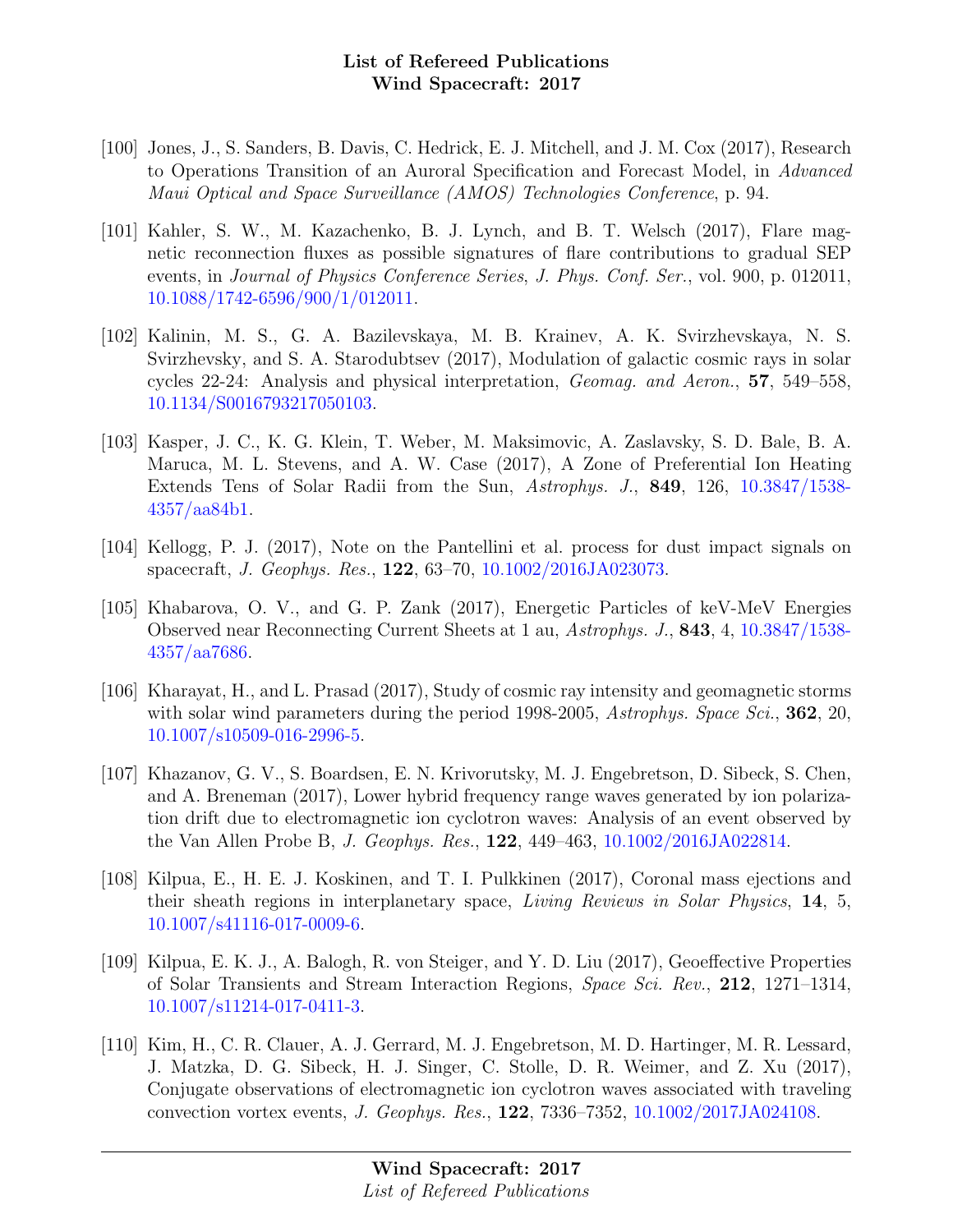- [111] Kim, T. K., N. V. Pogorelov, and L. F. Burlaga (2017), Modeling Shocks Detected by Voyager 1 in the Local Interstellar Medium, Astrophys. J. Lett., 843, L32, [10.3847/2041-](http://dx.doi.org/10.3847/2041-8213/aa7b2b) [8213/aa7b2b.](http://dx.doi.org/10.3847/2041-8213/aa7b2b)
- [112] Kinrade, J., S. V. Badman, E. J. Bunce, C. Tao, G. Provan, S. W. H. Cowley, A. Grocott, R. L. Gray, D. Grodent, T. Kimura, J. D. Nichols, C. S. Arridge, A. Radioti, J. T. Clarke, F. J. Crary, W. R. Pryor, H. Melin, K. H. Baines, and M. K. Dougherty (2017), An isolated, bright cusp aurora at Saturn, J. Geophys. Res., 122, 6121–6138, [10.1002/2016JA023792.](http://dx.doi.org/10.1002/2016JA023792)
- [113] Klein, K. G., J. C. Kasper, K. E. Korreck, and M. L. Stevens (2017), Applying Nyquist's method for stability determination to solar wind observations, J. Geophys. Res., 122, 9815–9823, [10.1002/2017JA024486.](http://dx.doi.org/10.1002/2017JA024486)
- [114] Klein, K.-L., and S. Dalla (2017), Acceleration and Propagation of Solar Energetic Particles, Space Sci. Rev., [10.1007/s11214-017-0382-4.](http://dx.doi.org/10.1007/s11214-017-0382-4)
- [115] Knuth, T., L. Glesener, J. Chaffin, D. Gebre-Egziabher, T. Kukowski, M. Yurs, R. Vogt, S. Drehmel, A. Valero, and K. Bergstedt (2017), Developing a detector model for the experiment for x-ray characterization and timing (EXACT) CubeSat, in Society of Photo-Optical Instrumentation Engineers (SPIE) Conference Series, Society of Photo-Optical Instrumentation Engineers (SPIE) Conference Series, vol. 10397, p. 103971F, [10.1117/12.2273445.](http://dx.doi.org/10.1117/12.2273445)
- [116] Kocher, M., S. T. Lepri, E. Landi, L. Zhao, and W. B. Manchester, IV (2017), Anatomy of Depleted Interplanetary Coronal Mass Ejections, Astrophys. J., 834, 147, [10.3847/1538-](http://dx.doi.org/10.3847/1538-4357/834/2/147) [4357/834/2/147.](http://dx.doi.org/10.3847/1538-4357/834/2/147)
- [117] Koskela, J. S., I. I. Virtanen, and K. Mursula (2017), Comparing Coronal and Heliospheric Magnetic Fields over Several Solar Cycles, Astrophys. J., 835, 63, [10.3847/1538-](http://dx.doi.org/10.3847/1538-4357/835/1/63) [4357/835/1/63.](http://dx.doi.org/10.3847/1538-4357/835/1/63)
- [118] Kumar, A., Badruddin, and M. Derouich (2017), Passage of ICMEs, Their Associated Shock Structure, and Transient Modulation of Galactic Cosmic Rays, Solar Phys., 292, 166, [10.1007/s11207-017-1190-4.](http://dx.doi.org/10.1007/s11207-017-1190-4)
- [119] Kumar, P., V. M. Nakariakov, and K.-S. Cho (2017), Observation of a Short Period Quasi-periodic Pulsation in Solar X-Ray, Microwave, and EUV Emissions, Astrophys. J., 836, 121, [10.3847/1538-4357/836/1/121.](http://dx.doi.org/10.3847/1538-4357/836/1/121)
- [120] Kumari, A., R. Ramesh, C. Kathiravan, and N. Gopalswamy (2017), New Evidence for a Coronal Mass Ejection-driven High Frequency Type II Burst near the Sun, Astrophys. J., 843, 10, [10.3847/1538-4357/aa72e7.](http://dx.doi.org/10.3847/1538-4357/aa72e7)
- [121] Kurazhkovskaya, N. A., and B. I. Klain (2017), Isolated bursts of irregular geomagnetic pulsations in the region of the dayside cusp, Geomag. and Aeron., 57, 566–578, [10.1134/S0016793217040119.](http://dx.doi.org/10.1134/S0016793217040119)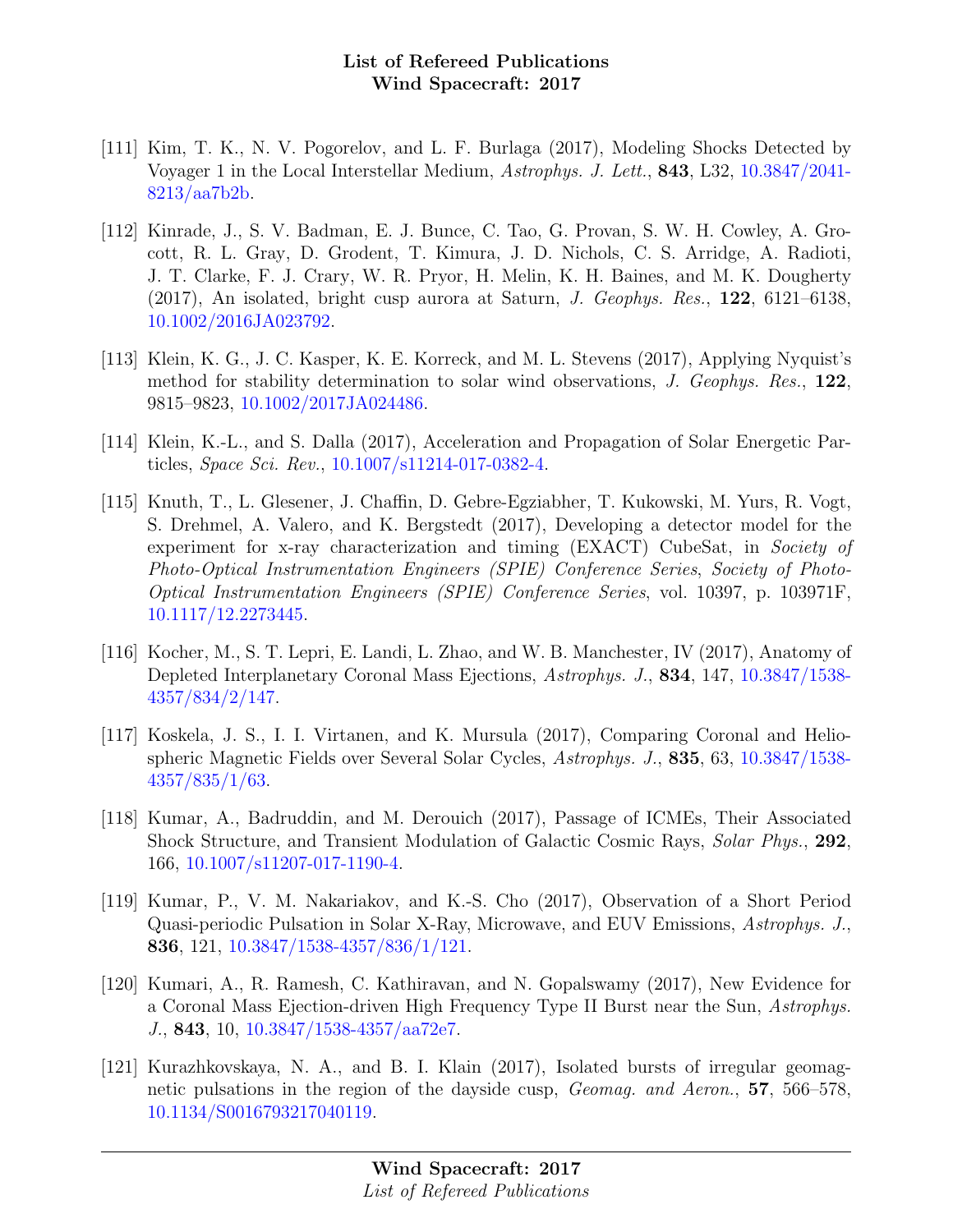- [122] Kwagala, N. K., K. Oksavik, D. A. Lorentzen, and M. G. Johnsen (2017), On the contribution of thermal excitation to the total 630.0 nm emissions in the northern cusp ionosphere, J. Geophys. Res., 122, 1234–1245, [10.1002/2016JA023366.](http://dx.doi.org/10.1002/2016JA023366)
- [123] La Cognata, M., R. G. Pizzone, J. José, M. Hernanz, S. Cherubini, M. Gulino, G. G. Rapisarda, and C. Spitaleri (2017), A Trojan Horse Approach to the Production of  $^{18}$ F in Novae, Astrophys. J., 846, 65, [10.3847/1538-4357/aa845f.](http://dx.doi.org/10.3847/1538-4357/aa845f)
- [124] Lai, H. R., C. T. Russell, H. Y. Wei, M. Connors, and G. L. Delzanno (2017), Possible potentially threatening co-orbiting material of asteroid 2000EE104 identified through interplanetary magnetic field disturbances, Meteorit. Planet. Sci., 52, 1125–1132, [10.1111/maps.12854.](http://dx.doi.org/10.1111/maps.12854)
- [125] Lakka, A., T. I. Pulkkinen, A. P. Dimmock, A. Osmane, I. Honkonen, M. Palmroth, and P. Janhunen (2017), The impact on global magnetohydrodynamic simulations from varying initialisation methods: results from GUMICS-4, Ann. Geophys., 35, 907–922, [10.5194/angeo-35-907-2017.](http://dx.doi.org/10.5194/angeo-35-907-2017)
- [126] Lamarche, L. (2017), Plasma Irregularity Production in the Polar Cap F-Region Ionosphere, Ph.D. thesis, University of Alaska Fairbanks.
- [127] Lamy, P., O. Floyd, E. Qu´emerais, B. Boclet, and S. Ferron (2017), Coronal mass ejections and solar wind mass fluxes over the heliosphere during solar cycles 23 and 24 (1996-2014), J. Geophys. Res., 122, 50–62, [10.1002/2016JA022970.](http://dx.doi.org/10.1002/2016JA022970)
- [128] Lario, D., R.-Y. Kwon, I. G. Richardson, N. E. Raouafi, B. J. Thompson, T. T. von Rosenvinge, M. L. Mays, P. A. Mäkelä, H. Xie, H. M. Bain, M. Zhang, L. Zhao, H. V. Cane, A. Papaioannou, N. Thakur, and P. Riley (2017), The Solar Energetic Particle Event of 2010 August 14: Connectivity with the Solar Source Inferred from Multiple Spacecraft Observations and Modeling, Astrophys. J., 838, 51, [10.3847/1538-](http://dx.doi.org/10.3847/1538-4357/aa63e4) [4357/aa63e4.](http://dx.doi.org/10.3847/1538-4357/aa63e4)
- [129] Lario, D., R. B. Decker, E. C. Roelof, A. F. Viñas, R. F. Wimmer-Schweingruber, and L. Berger (2017), Large Energetic Particle Pressures in Solar Cycles 23 and 24, in Journal of Physics Conference Series, J. Phys. Conf. Ser., vol. 900, p. 012012, [10.1088/1742-](http://dx.doi.org/10.1088/1742-6596/900/1/012012) [6596/900/1/012012.](http://dx.doi.org/10.1088/1742-6596/900/1/012012)
- [130] Lee, J.-O., Y.-J. Moon, J.-Y. Lee, R.-S. Kim, and K.-S. Cho (2017), Which Bow Shock Theory, Gasdynamic or Magnetohydrodynamic, Better Explains CME Stand-off Distance Ratios from LASCO-C2 Observations ?, Astrophys. J., 838, 70, [10.3847/1538-](http://dx.doi.org/10.3847/1538-4357/aa656f) [4357/aa656f.](http://dx.doi.org/10.3847/1538-4357/aa656f)
- [131] Lee, Y.-S., Y.-S. Kwak, K.-C. Kim, B. Solheim, R. Lee, and J. Lee (2017), Observation of atomic oxygen  $O(^{1}S)$  green-line emission in the summer polar upper mesosphere associated with high-energy  $(>30 \text{ keV})$  electron precipitation during high-speed solar wind streams, J. Geophys. Res., 122, 1042–1054, [10.1002/2016JA023413.](http://dx.doi.org/10.1002/2016JA023413)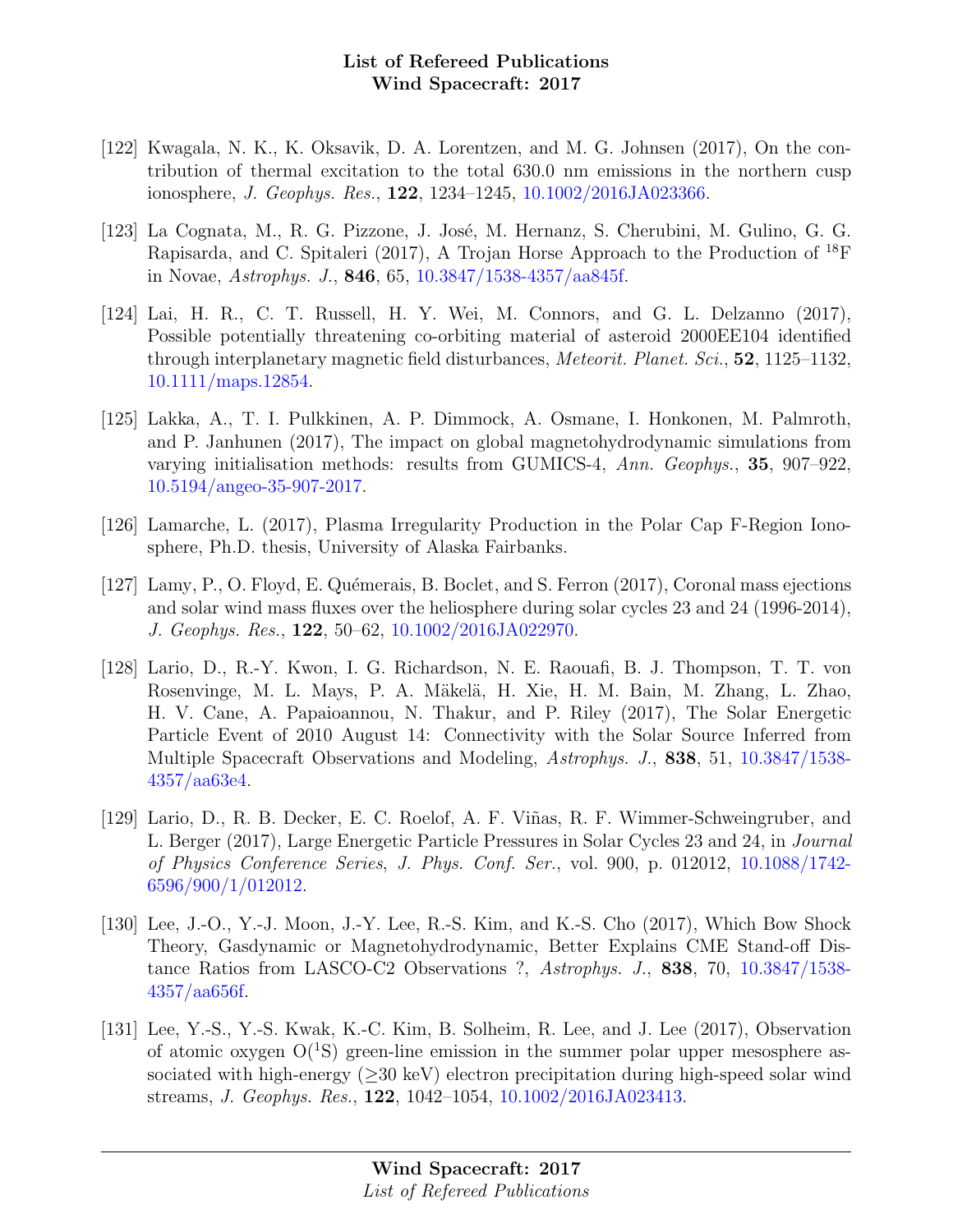- [132] Lepidi, S., L. Cafarella, P. Francia, A. Piancatelli, M. Pietrolungo, L. Santarelli, and S. Urbini (2017), A study of geomagnetic field variations along the 80◦ S geomagnetic parallel, Ann. Geophys., 35, 139–146, [10.5194/angeo-35-139-2017.](http://dx.doi.org/10.5194/angeo-35-139-2017)
- [133] Lepping, R. P., D. B. Berdichevsky, and C.-C. Wu (2017), Average Magnetic Field Magnitude Profiles of Wind Magnetic Clouds as a Function of Closest Approach to the Clouds' Axes and Comparison to Model, Solar Phys., 292, 27, [10.1007/s11207-016-1040-9.](http://dx.doi.org/10.1007/s11207-016-1040-9)
- [134] Li, H., C. Wang, J. D. Richardson, and C. Tu (2017), Evolution of Alfvénic Fluctuations inside an Interplanetary Coronal Mass Ejection and Their Contribution to Local Plasma Heating: Joint Observations from 1.0 to 5.4 au, Astrophys. J. Lett., 851, L2, [10.3847/2041-8213/aa9c3f.](http://dx.doi.org/10.3847/2041-8213/aa9c3f)
- [135] Li, J., J. Bortnik, W. Li, R. M. Thorne, Q. Ma, X. Chu, L. Chen, C. A. Kletzing, W. S. Kurth, G. B. Hospodarsky, J. Wygant, A. Breneman, and S. Thaller (2017), Coherently modulated whistler mode waves simultaneously observed over unexpectedly large spatial scales, J. Geophys. Res., 122, 1871–1882, [10.1002/2016JA023706.](http://dx.doi.org/10.1002/2016JA023706)
- [136] Li, K. J., J. Zhang, and W. Feng (2017), Periodicity for 50 yr of daily solar wind velocity, Mon. Not. Roy. Astron. Soc., 472, 289–294, [10.1093/mnras/stx1904.](http://dx.doi.org/10.1093/mnras/stx1904)
- [137] Li, L., Z. Ma, and L. Wang  $(2017)$ , Generation of Alfvén wave energy during magnetic reconnection in Hall MHD, Plasma Sci. Tech., 19(10), 105001, [10.1088/2058-6272/aa7c17.](http://dx.doi.org/10.1088/2058-6272/aa7c17)
- [138] Li, Y., and J. Bregman (2017), The Properties of the Galactic Hot Gaseous Halo from X-Ray Emission, Astrophys. J., 849, 105, [10.3847/1538-4357/aa92c6.](http://dx.doi.org/10.3847/1538-4357/aa92c6)
- [139] Li, Z., M. Hudson, M. Patel, M. Wiltberger, A. Boyd, and D. Turner (2017), ULF wave analysis and radial diffusion calculation using a global MHD model for the 17 March 2013 and 2015 storms, J. Geophys. Res., 122, 7353–7363, [10.1002/2016JA023846.](http://dx.doi.org/10.1002/2016JA023846)
- [140] Liebert, E., C. Nabert, C. Perschke, K.-H. Fornaçon, and K.-H. Glassmeier (2017), Statistical survey of day-side magnetospheric current flow using Cluster observations: magnetopause, Ann. Geophys., 35, 645–657, [10.5194/angeo-35-645-2017.](http://dx.doi.org/10.5194/angeo-35-645-2017)
- [141] Linker, J. A., R. M. Caplan, C. Downs, P. Riley, Z. Mikic, R. Lionello, C. J. Henney, C. N. Arge, Y. Liu, M. L. Derosa, A. Yeates, and M. J. Owens (2017), The Open Flux Problem, Astrophys. J., 848, 70, [10.3847/1538-4357/aa8a70.](http://dx.doi.org/10.3847/1538-4357/aa8a70)
- [142] Liu, T. Z., V. Angelopoulos, H. Hietala, and L. B. Wilson III (2017), Statistical study of particle acceleration in the core of foreshock transients, J. Geophys. Res.,  $122(7)$ , 7197–7208, [10.1002/2017JA024043,](http://dx.doi.org/10.1002/2017JA024043) editors' Highlight.
- [143] Liu, T. Z., V. Angelopoulos, and H. Hietala (2017), Energetic ion leakage from foreshock transient cores, J. Geophys. Res., 122(7), 7209–7225, [10.1002/2017JA024257.](http://dx.doi.org/10.1002/2017JA024257)
- [144] Liu, T. Z., S. Lu, V. Angelopoulos, H. Hietala, and L. B. Wilson III (2017), Fermi acceleration of electrons inside foreshock transient cores, J. Geophys. Res., 122(9), 9248– 9263, [10.1002/2017JA024480.](http://dx.doi.org/10.1002/2017JA024480)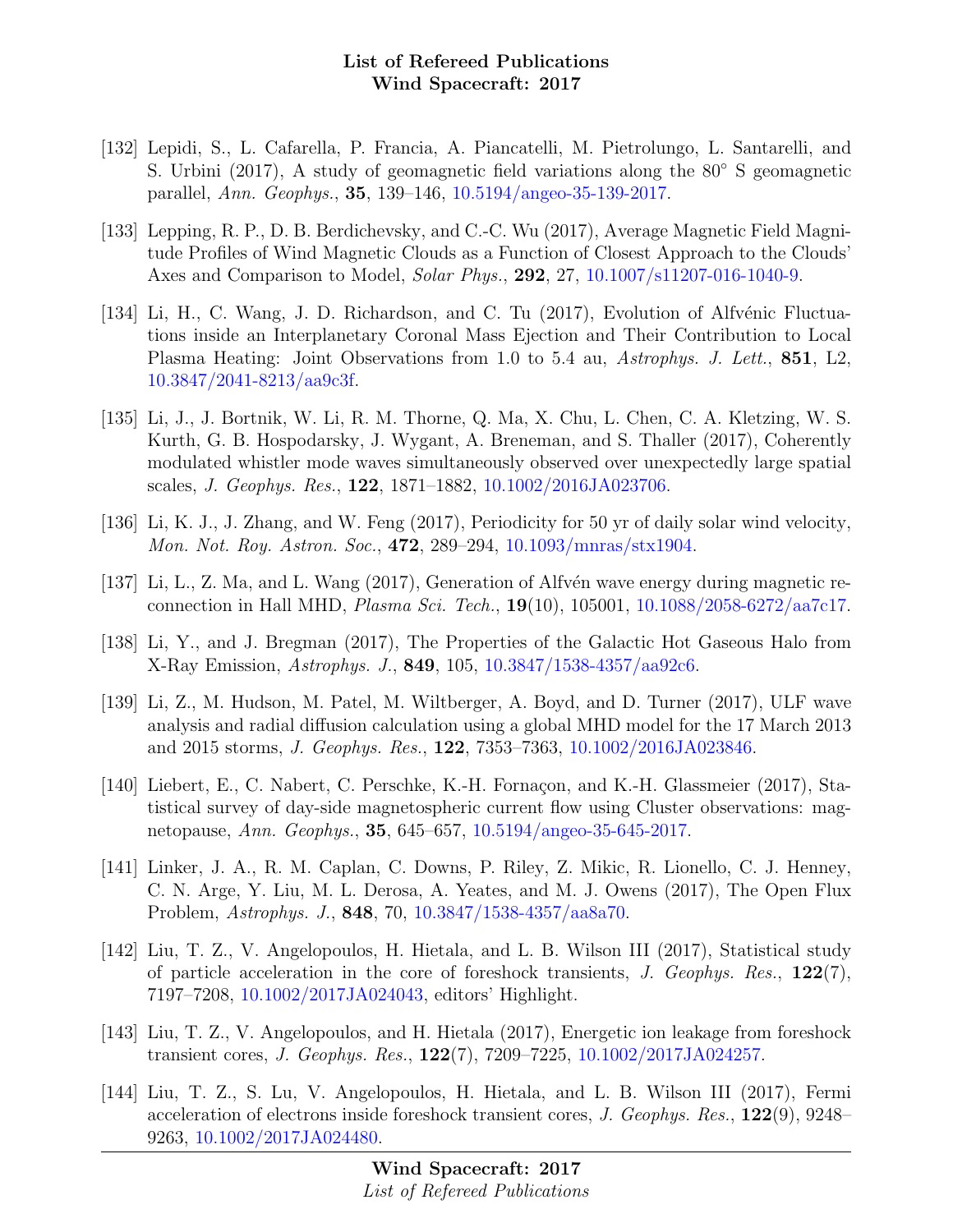- [145] Liu, Y. D., X. Zhao, and B. Zhu (2017), Propagation and Interaction Properties of Successive Coronal Mass Ejections in Relation to a Complex Type II Radio Burst, Astrophys. J., 849, 112, [10.3847/1538-4357/aa9075.](http://dx.doi.org/10.3847/1538-4357/aa9075)
- [146] Liu, Z. Y., Q.-G. Zong, Y. X. Hao, X.-Z. Zhou, X. H. Ma, and Y. Liu (2017), Electron dropout echoes induced by interplanetary shock: A statistical study, J. Geophys. Res., 122, 8037–8050, [10.1002/2017JA024045.](http://dx.doi.org/10.1002/2017JA024045)
- [147] Lockwood, M., M. J. Owens, S. M. Imber, M. K. James, E. J. Bunce, and T. K. Yeoman (2017), Coronal and heliospheric magnetic flux circulation and its relation to open solar flux evolution, J. Geophys. Res., 122, 5870–5894, [10.1002/2016JA023644.](http://dx.doi.org/10.1002/2016JA023644)
- [148] Long, D. M., P. Murphy, G. Graham, E. P. Carley, and D. Pérez-Suárez (2017), A Statistical Analysis of the Solar Phenomena Associated with Global EUV Waves, Solar Phys., 292, 185, [10.1007/s11207-017-1206-0.](http://dx.doi.org/10.1007/s11207-017-1206-0)
- [149] López, R. A., A. F. Viñas, J. A. Araneda, and P. H. Yoon (2017), Kinetic Scale Structure of Low-frequency Waves and Fluctuations, Astrophys. J., 845, 60, [10.3847/1538-](http://dx.doi.org/10.3847/1538-4357/aa7feb) [4357/aa7feb.](http://dx.doi.org/10.3847/1538-4357/aa7feb)
- [150] Lotz, S. I., M. J. Heyns, and P. J. Cilliers (2017), Regression-based forecast model of induced geoelectric field, Space Weather, 15, 180–191, [10.1002/2016SW001518.](http://dx.doi.org/10.1002/2016SW001518)
- [151] Lowder, C., J. Qiu, and R. Leamon (2017), Coronal Holes and Open Magnetic Flux over Cycles 23 and 24, Solar Phys., 292, 18, [10.1007/s11207-016-1041-8.](http://dx.doi.org/10.1007/s11207-016-1041-8)
- [152] Lu, L., B. Inhester, L. Feng, S. Liu, and X. Zhao (2017), Measure the Propagation of a Halo CME and Its Driven Shock with the Observations from a Single Perspective at Earth, Astrophys. J., 835, 188, [10.3847/1538-4357/835/2/188.](http://dx.doi.org/10.3847/1538-4357/835/2/188)
- [153] Lue, C., Y. Futaana, S. Barabash, M. Wieser, A. Bhardwaj, P. Wurz, and K. Asamura (2017), Solar wind scattering from the surface of Mercury: Lessons from the Moon, Icarus, 296, 39–48, [10.1016/j.icarus.2017.05.019.](http://dx.doi.org/10.1016/j.icarus.2017.05.019)
- [154] Lugaz, N., M. Temmer, Y. Wang, and C. J. Farrugia (2017), The Interaction of Successive Coronal Mass Ejections: A Review, Solar Phys., 292, 64, [10.1007/s11207-017-1091-6.](http://dx.doi.org/10.1007/s11207-017-1091-6)
- [155] Lugaz, N., C. J. Farrugia, R. M. Winslow, C. R. Small, T. Manion, and N. P. Savani (2017), Importance of CME Radial Expansion on the Ability of Slow CMEs to Drive Shocks, Astrophys. J., 848, 75, [10.3847/1538-4357/aa8ef9.](http://dx.doi.org/10.3847/1538-4357/aa8ef9)
- [156] Macneil, A. R., C. J. Owen, and R. T. Wicks (2017), Tests for coronal electron temperature signatures in suprathermal electron populations at 1 AU, Ann. Geophys., 35, 1275–1291, [10.5194/angeo-35-1275-2017.](http://dx.doi.org/10.5194/angeo-35-1275-2017)
- [157] Magrini, L. A., M. O. Domingues, and O. Mendes (2017), On the Effects of Gaps and Uses of Approximation Functions on the Time-Scale Signal Analysis: A Case Study Based on Space Geophysical Events, Brazilian J. Phys., 47, 167–181, [10.1007/s13538-017-0486-z.](http://dx.doi.org/10.1007/s13538-017-0486-z)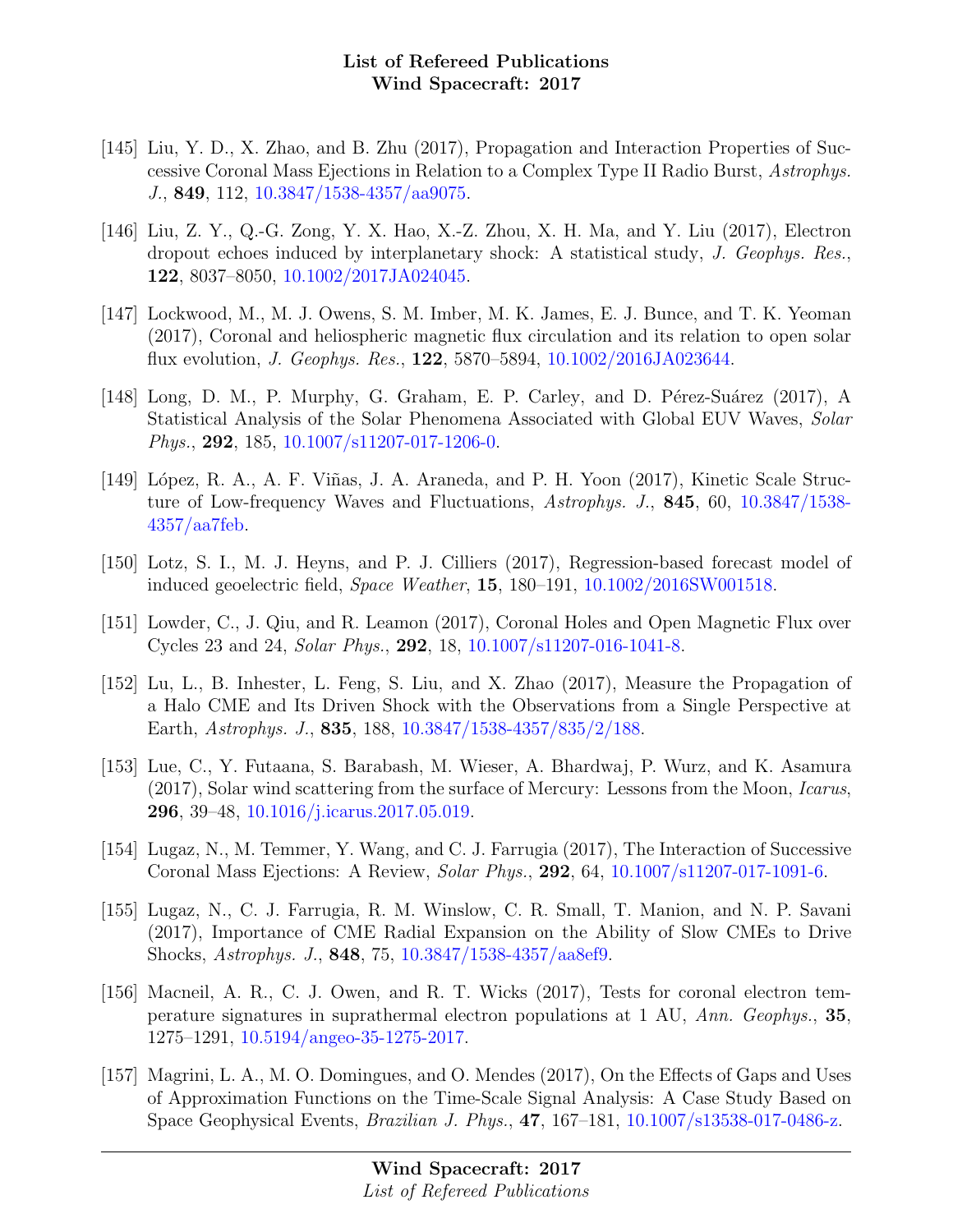- [158] Martinovic, M. M., A. Zaslavsky, M. Maksimovic, and K. Issautier (2017), Quasi-thermal noise spectroscopy in Earth's magnetosheath: theory and application to plasma diagnostic on wind spacecraft, Publ. de l'Observat. Astron. de Beograd, 96, 141–146.
- [159] Marubashi, K., K.-S. Cho, and H. Ishibashi (2017), Interplanetary Magnetic Flux Ropes as Agents Connecting Solar Eruptions and Geomagnetic Activities, Solar Phys., 292, 189, [10.1007/s11207-017-1204-2.](http://dx.doi.org/10.1007/s11207-017-1204-2)
- [160] Masunaga, K., K. Seki, N. Terada, F. Tsuchiya, T. Kimura, K. Yoshioka, G. Murakami, A. Yamazaki, C. Tao, F. Leblanc, and I. Yoshikawa (2017), Dawn-dusk difference of periodic oxygen EUV dayglow variations at Venus observed by Hisaki, Icarus, 292, 102– 110, [10.1016/j.icarus.2016.12.027.](http://dx.doi.org/10.1016/j.icarus.2016.12.027)
- [161] Matamoros, C. S., K. L. Klein, and G. Trottet (2017), Microwave radio emissions as a proxy for coronal mass ejection speed in arrival predictions of interplanetary coronal mass ejections at 1 AU, J. Space Weather Space Clim.,  $7(27)$ , A2,  $10.1051/\text{swsc}/2016038$ .
- [162] McComas, D. J., E. J. Zirnstein, M. Bzowski, M. A. Dayeh, H. O. Funsten, S. A. Fuselier, P. H. Janzen, M. A. Kubiak, H. Kucharek, E. Möbius, D. B. Reisenfeld, N. A. Schwadron, J. M. Sokół, J. R. Szalay, and M. Tokumaru (2017), Seven Years of Imaging the Global Heliosphere with IBEX, Astrophys. J. Suppl., 229, 41, [10.3847/1538-4365/aa66d8.](http://dx.doi.org/10.3847/1538-4365/aa66d8)
- [163] Mei, L., W. Lotko, R. H. Varney, and J. D. Huba (2017), Parametric study of density cavities caused by ion outflow in the topside ionosphere, J. Atmos. Solar-Terr. Phys., 156, 37–49, [10.1016/j.jastp.2017.02.013.](http://dx.doi.org/10.1016/j.jastp.2017.02.013)
- [164] Melrose, D. B. (2017), Coherent emission mechanisms in astrophysical plasmas, Rev. Mod. Plasma Phys., 1, 5, [10.1007/s41614-017-0007-0.](http://dx.doi.org/10.1007/s41614-017-0007-0)
- [165] Mendaza, T., J. J. Blanco-Ávalos, and J. Martín-Torres (2017), Interplanetary Coronal Mass Ejection effects on thermospheric density as inferred from International Space Station orbital data, Adv. Space Res., 60, 2233–2251, [10.1016/j.asr.2017.08.016.](http://dx.doi.org/10.1016/j.asr.2017.08.016)
- [166] Menz, A. M., L. M. Kistler, C. G. Mouikis, H. E. Spence, R. M. Skoug, H. O. Funsten, B. A. Larsen, D. G. Mitchell, and M. Gkioulidou (2017), The role of convection in the buildup of the ring current pressure during the 17 March 2013 storm, J. Geophys. Res., 122, 475–492, [10.1002/2016JA023358.](http://dx.doi.org/10.1002/2016JA023358)
- [167] Meyer-Vernet, N., K. Issautier, and M. Moncuquet (2017), Quasi-thermal noise spectroscopy: The art and the practice,  $J.$  Geophys. Res.,  $122(8)$ , 7925–7945, [10.1002/2017JA024449.](http://dx.doi.org/10.1002/2017JA024449)
- [168] Meyer-Vernet, N., M. Moncuquet, K. Issautier, and P. Schippers (2017), Frequency range of dust detection in space with radio and plasma wave receivers: Theory and application to interplanetary nanodust impacts on Cassini, J. Geophys. Res., 122, 8–22, [10.1002/2016JA023081.](http://dx.doi.org/10.1002/2016JA023081)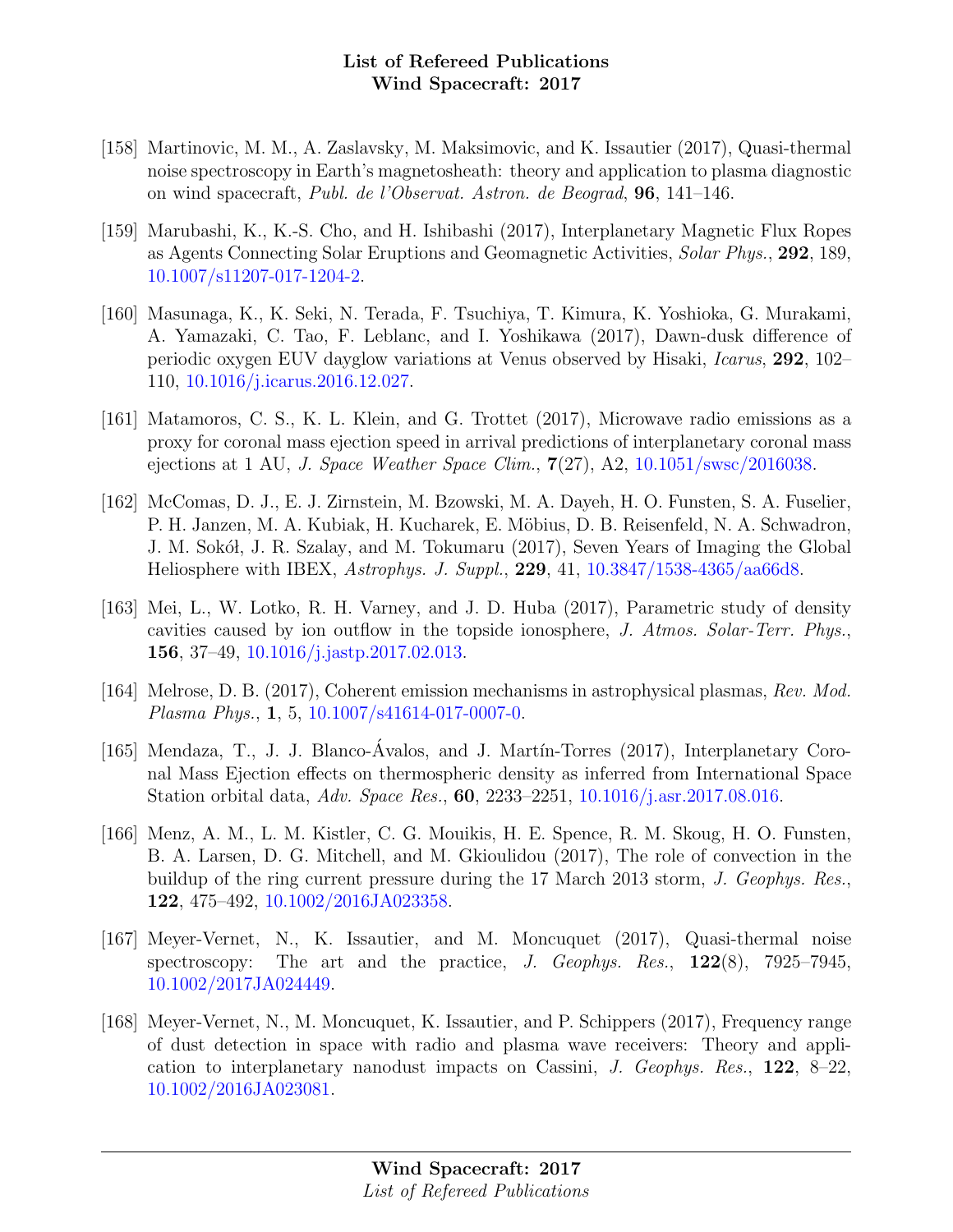- [169] Milan, S. E., L. B. N. Clausen, J. C. Coxon, J. A. Carter, M.-T. Walach, K. Laundal, N. Østgaard, P. Tenfjord, J. Reistad, K. Snekvik, H. Korth, and B. J. Anderson (2017), Overview of Solar Wind-Magnetosphere-Ionosphere-Atmosphere Coupling and the Generation of Magnetospheric Currents, *Space Sci. Rev.*, **206**, 547–573, [10.1007/s11214-017-](http://dx.doi.org/10.1007/s11214-017-0333-0) [0333-0.](http://dx.doi.org/10.1007/s11214-017-0333-0)
- [170] Mistry, R., J. P. Eastwood, T. D. Phan, and H. Hietala (2017), Statistical properties of solar wind reconnection exhausts, J. Geophys. Res., 122, 5895–5909, [10.1002/2017JA024032.](http://dx.doi.org/10.1002/2017JA024032)
- [171] Miteva, R. (2017), SOHO/ERNE proton event catalog: Description and first results, in Space, Ecology, Safety - SES 2017, Thirteenth International Scientific conference "Space, Ecology, Safety - SES1027", held 2-4 November 2017 in Sofia, Bulgaria. Edited by G. Mardirossian, Ts. Srebrova and G. Jelev. ISSN: 1313-3888, p. 52-56, edited by G. Mardirossian, T. Srebrova, and G. Jelev, pp. 52–56.
- [172] Miteva, R., and D. Danov (2017), On-line catalogs of solar energetic protons at SRTI-BAS, in Proceedings of the Ninth Workshop 'Solar Influences on the Magnetosphere, Ionosphere and Atmosphere', edited by K. Georgieva, B. Kirov, and D. Danov, Proc. Ninth Workshop, pp. 66–69, held May 30th to June 3rd, 2017 in Sunny Beach, Bulgaria, ISSN:2367-7570.
- [173] Miteva, R., S. W. Samwel, M. V. Costa-Duarte, and O. E. Malandraki (2017), Solar cycle dependence of Wind/EPACT protons, solar flares and coronal mass ejections, Sun and Geosphere, 12, 11–19.
- [174] Miteva, R., S. W. Samwel, and V. Krupar (2017), Solar radio bursts from protonproducing flares and CMEs, in Ninth Workshop 'Solar Influences on the Magnetosphere, Ionosphere and Atmosphere', proceedings of the conference held 30 May-3 June, 2017 in Sunny Beach, Bulgaria. Edited by K. Georgieva, B. Kirov and D. Danov. ISSN 2367-7570,  $2017$ , p. 19-23, edited by K. Georgieva, B. Kirov, and D. Danov, pp. 19-23.
- [175] Miteva, R., S. W. Samwel, and V. Krupar (2017), Solar energetic particles and radio burst emission, J. Space Weather Space Clim., 7(27), A37, [10.1051/swsc/2017035.](http://dx.doi.org/10.1051/swsc/2017035)
- [176] Mittal, N., and V. K. Verma (2017), Relationship of decametric-hectometric type II radio burst, coronal mass ejections and solar flare observed during 1997-2014, New Astron., 50, 60–72, [10.1016/j.newast.2016.07.001.](http://dx.doi.org/10.1016/j.newast.2016.07.001)
- [177] Moore, T. W. (2017), Cross-Scale Energy Transport and Kinetic Wave Properties Associated with Kelvin-Helmholtz Instability, Ph.D. thesis, Embry-Riddle Aeronautical University.
- [178] Moro, J., L. C. A. Resende, C. M. Denardini, J. Xu, I. S. Batista, V. F. Andrioli, A. J. Carrasco, P. P. Batista, and N. J. Schuch (2017), Equatorial E Region Electric Fields and Sporadic E Layer Responses to the Recovery Phase of the November 2004 Geomagnetic Storm, J. Geophys. Res., 122(11), 12,517–12,533, [10.1002/2017JA024734,](http://dx.doi.org/10.1002/2017JA024734) authors attribute all OMNI data in November 7–12, 2004 to ACE; roughly 1 day used Wind.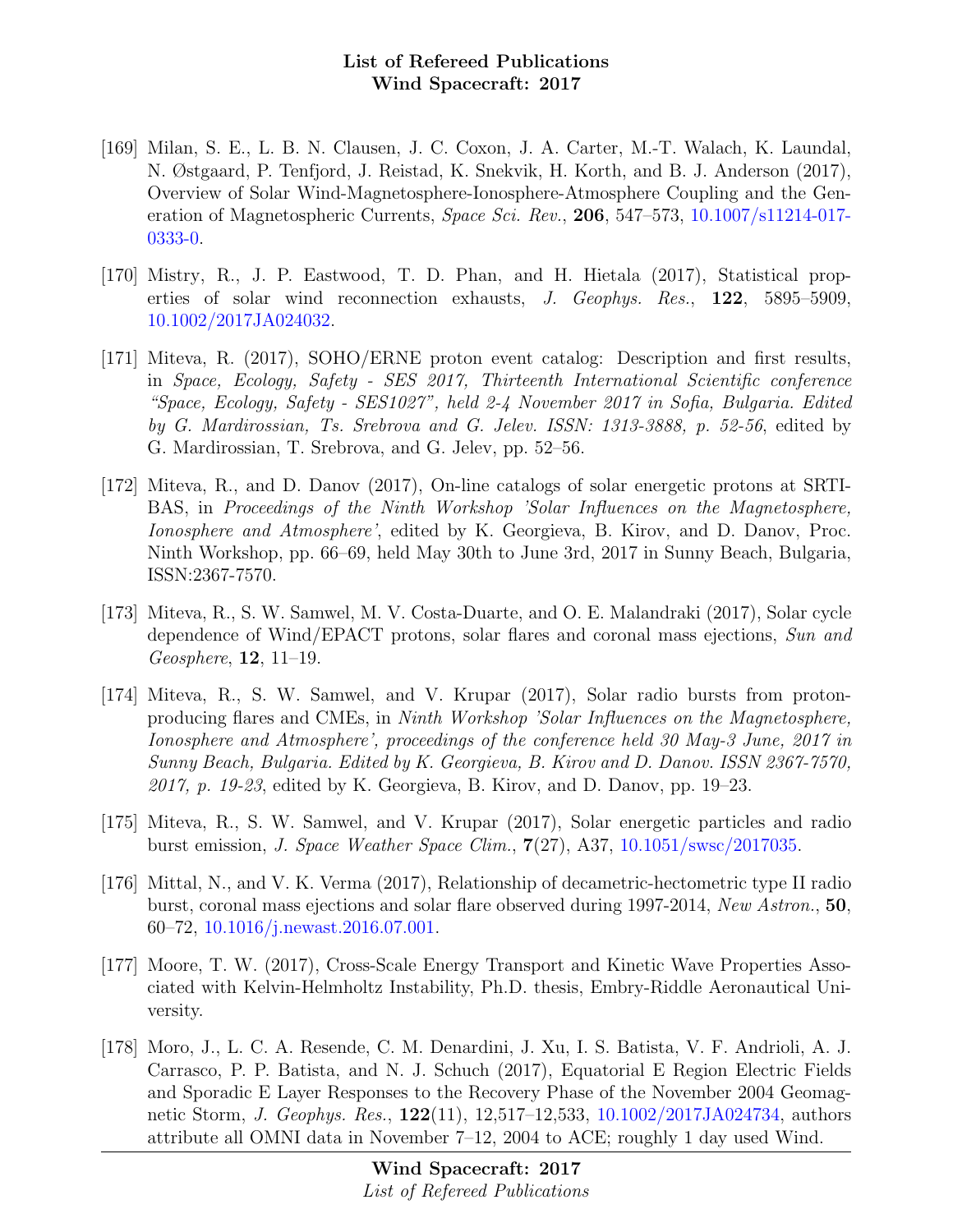- [179] Moschou, S.-P., V. Pierrard, R. Keppens, and J. Pomoell (2017), Interfacing MHD Single Fluid and Kinetic Exospheric Solar Wind Models and Comparing Their Energetics, Solar Phys., 292, 139,  $10.1007 \frac{\text{sl}}{1207 \cdot 017 \cdot 1164 \cdot 6}$ .
- [180] Möstl, C., A. Isavnin, P. D. Boakes, E. K. J. Kilpua, J. A. Davies, R. A. Harrison, D. Barnes, V. Krupar, J. P. Eastwood, S. W. Good, R. J. Forsyth, V. Bothmer, M. A. Reiss, T. Amerstorfer, R. M. Winslow, B. J. Anderson, L. C. Philpott, L. Rodriguez, A. P. Rouillard, P. Gallagher, T. Nieves-Chinchilla, and T. L. Zhang (2017), Modeling observations of solar coronal mass ejections with heliospheric imagers verified with the Heliophysics System Observatory, Space Weather, 15(7), 955–970, [10.1002/2017SW001614.](http://dx.doi.org/10.1002/2017SW001614)
- [181] Motoba, T., Y. Ebihara, A. Kadokura, M. J. Engebretson, M. R. Lessard, A. T. Weatherwax, and A. J. Gerrard (2017), Fast-moving diffuse auroral patches: A new aspect of daytime Pc3 auroral pulsations, J. Geophys. Res., 122, 1542–1554, [10.1002/2016JA023285.](http://dx.doi.org/10.1002/2016JA023285)
- [182] Mustajab, F., and Badruddin (2017), Passage of the high-speed solar wind streams, their plasma/field properties, and resulting geomagnetic disturbances, Adv. Space Res., 60, 144–152, [10.1016/j.asr.2017.04.004.](http://dx.doi.org/10.1016/j.asr.2017.04.004)
- [183] Muzamil, F. (2017), A Study of Reconnection Poleward of Cusp: Cluster and Polar, Ph.D. thesis, University of New Hampshire.
- [184] Nabert, C., D. Heyner, and K.-H. Glassmeier (2017), Estimation of a planetary magnetic field using a reduced magnetohydrodynamic model, Ann. Geophys., 35, 465–474, [10.5194/angeo-35-465-2017.](http://dx.doi.org/10.5194/angeo-35-465-2017)
- [185] Nayak, C., L.-C. Tsai, S.-Y. Su, I. A. Galkin, R. G. Caton, and K. M. Groves (2017), Suppression of ionospheric scintillation during St. Patrick's Day geomagnetic super storm as observed over the anomaly crest region station Pingtung, Taiwan: A case study, Adv. Space Res., 60, 396–405, [10.1016/j.asr.2016.11.036.](http://dx.doi.org/10.1016/j.asr.2016.11.036)
- [186] Nigam, B., P. R. Singh, P. K. Chamadia, A. K. Saxena, and C. M. Tiwari (2017), Effect of Coronal Mass Ejection on Earth's Magnetic Field during Ascending Phase of Solar Cycles 23-24, Intl. J. Astron. Astrophys., 7, 213–220, [10.4236/ijaa.2017.73017.](http://dx.doi.org/10.4236/ijaa.2017.73017)
- [187] Nikolaeva, N. S., Y. I. Yermolaev, I. G. Lodkina, and M. Y. Yermolaev (2017), Does magnetic storm generation depend on the solar wind type?, Geomag. and Aeron., 57, 512–518, [10.1134/S0016793217050152.](http://dx.doi.org/10.1134/S0016793217050152)
- [188] Nishino, M. N., Y. Harada, Y. Saito, H. Tsunakawa, F. Takahashi, S. Yokota, M. Matsushima, H. Shibuya, and H. Shimizu (2017), Kaguya observations of the lunar wake in the terrestrial foreshock: Surface potential change by bow-shock reflected ions, Icarus, 293, 45–51, [10.1016/j.icarus.2017.04.005.](http://dx.doi.org/10.1016/j.icarus.2017.04.005)
- [189] Nitta, N. V., and T. Mulligan (2017), Earth-Affecting Coronal Mass Ejections Without Obvious Low Coronal Signatures, Solar Phys., 292, 125, [10.1007/s11207-017-1147-7.](http://dx.doi.org/10.1007/s11207-017-1147-7)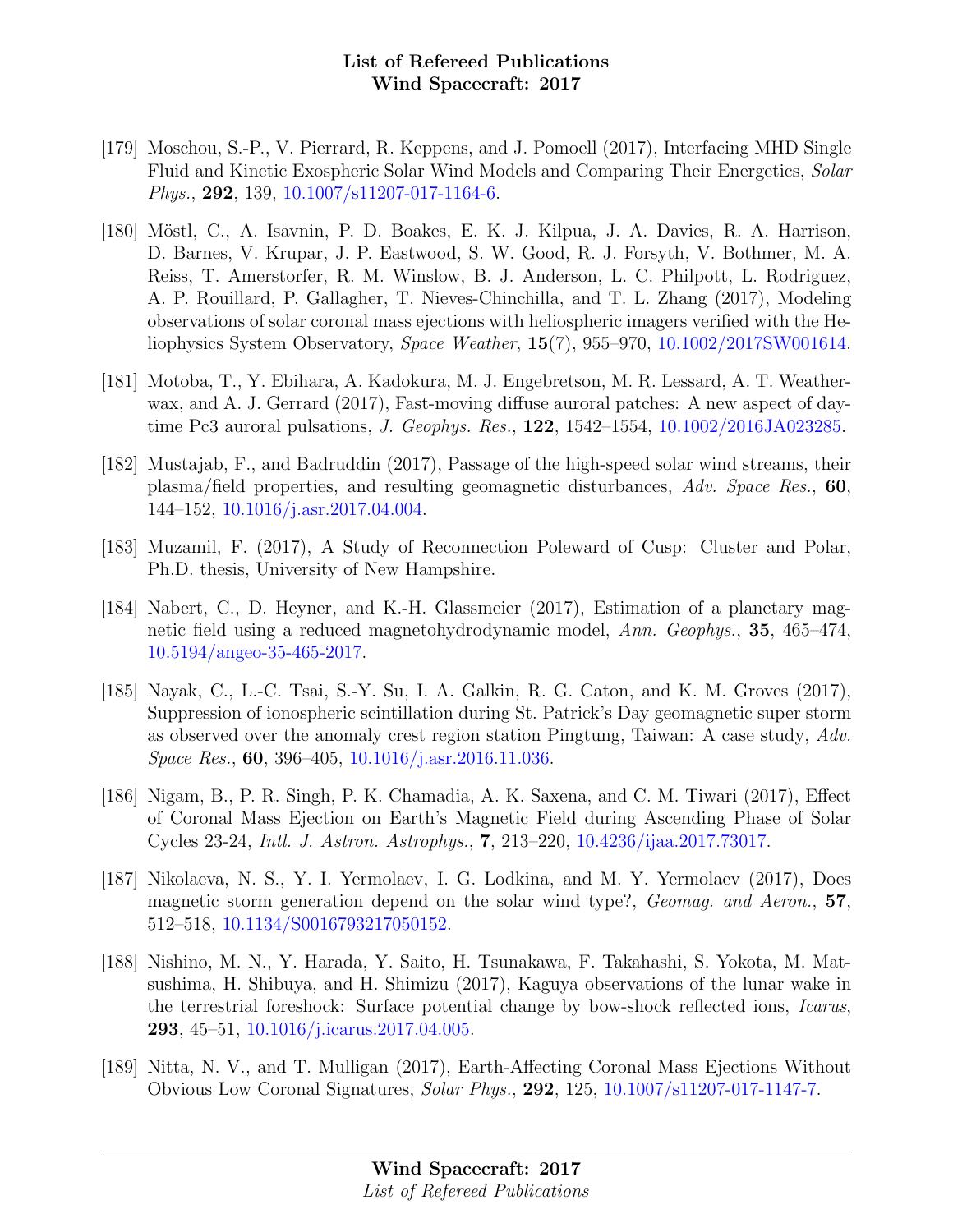- [190] Ojeda-González, A., V. Klausner, O. Mendes, M. O. Domingues, and A. Prestes (2017), Characterization of the Complex Ejecta Measured In Situ on 19 - 22 March 2001 by Six Different Methods, Solar Phys., 292, 160, [10.1007/s11207-017-1182-4.](http://dx.doi.org/10.1007/s11207-017-1182-4)
- [191] Oka, M., L. B. Wilson, III, T. D. Phan, A. J. Hull, T. Amano, M. Hoshino, M. R. Argall, O. Le Contel, O. Agapitov, D. J. Gershman, Y. V. Khotyaintsev, J. L. Burch, R. B. Torbert, C. Pollock, J. C. Dorelli, B. L. Giles, T. E. Moore, Y. Saito, L. A. Avanov, W. Paterson, R. E. Ergun, R. J. Strangeway, C. T. Russell, and P. A. Lindqvist (2017), Electron Scattering by High-frequency Whistler Waves at Earth's Bow Shock, Astrophys. J. Lett., 842, L11, [10.3847/2041-8213/aa7759.](http://dx.doi.org/10.3847/2041-8213/aa7759)
- [192] Opher, M., J. F. Drake, M. Swisdak, B. Zieger, and G. Toth (2017), The Twist of the Draped Interstellar Magnetic Field Ahead of the Heliopause: A Magnetic Reconnection Driven Rotational Discontinuity, Astrophys. J. Lett., 839, L12, [10.3847/2041-](http://dx.doi.org/10.3847/2041-8213/aa692f) [8213/aa692f.](http://dx.doi.org/10.3847/2041-8213/aa692f)
- [193] Owens, M. J., M. Lockwood, and P. Riley (2017), Global solar wind variations over the last four centuries, Sci. Rep., 7, 41548, [10.1038/srep41548.](http://dx.doi.org/10.1038/srep41548)
- [194] Owens, M. J., P. Riley, and T. S. Horbury (2017), Probabilistic Solar Wind and Geomagnetic Forecasting Using an Analogue Ensemble or "Similar Day" Approach, Solar Phys., 292, 69, [10.1007/s11207-017-1090-7.](http://dx.doi.org/10.1007/s11207-017-1090-7)
- [195] Paassilta, M., O. Raukunen, R. Vainio, E. Valtonen, A. Papaioannou, R. Siipola, E. Riihonen, M. Dierckxsens, N. Crosby, O. Malandraki, B. Heber, and K.-L. Klein (2017), Catalogue of 55–80 MeV solar proton events extending through solar cycles 23 and 24, J. Space Weather Space Clim., 7(27), A14, [10.1051/swsc/2017013.](http://dx.doi.org/10.1051/swsc/2017013)
- [196] Paassilta, M., O. Raukunen, R. Vainio, E. Valtonen, A. Papaioannou, R. Siipola, E. Riihonen, M. Dierckxsens, N. Crosby, O. Malandraki, B. Heber, and K.-L. Klein (2017), Catalogue of 55-80 MeV solar proton events extending through solar cycles 23 and 24, J. Space Weather Space Clim., 7(27), A14, [10.1051/swsc/2017013.](http://dx.doi.org/10.1051/swsc/2017013)
- [197] Palmerio, E., E. K. J. Kilpua, A. W. James, L. M. Green, J. Pomoell, A. Isavnin, and G. Valori (2017), Determining the Intrinsic CME Flux Rope Type Using Remote-sensing Solar Disk Observations, Solar Phys., 292, 39, [10.1007/s11207-017-1063-x.](http://dx.doi.org/10.1007/s11207-017-1063-x)
- [198] Paouris, E., and H. Mavromichalaki (2017), Interplanetary Coronal Mass Ejections Resulting from Earth-Directed CMEs Using SOHO and ACE Combined Data During Solar Cycle 23, Solar Phys., 292, 30, [10.1007/s11207-017-1050-2.](http://dx.doi.org/10.1007/s11207-017-1050-2)
- [199] Park, K., J. Lee, Y. Yi, J. Lee, and J. Sohn (2017), Characteristics of Solar Wind Density Depletions During Solar Cycles 23 and 24, J. Astron. Space Sci., 34, 105–110, [10.5140/JASS.2017.34.2.105.](http://dx.doi.org/10.5140/JASS.2017.34.2.105)
- [200] Peng, J., Y. C.-M. Liu, J. Huang, H. Li, B. Klecker, A. B. Galvin, K. Simunac, C. Farrugia, L. K. Jian, Y. Liu, and J. Zhang (2017), In Situ Analysis of Heliospheric Current Sheet Propagation, J. Geophys. Res., 122, 9803–9814, [10.1002/2017JA024194.](http://dx.doi.org/10.1002/2017JA024194)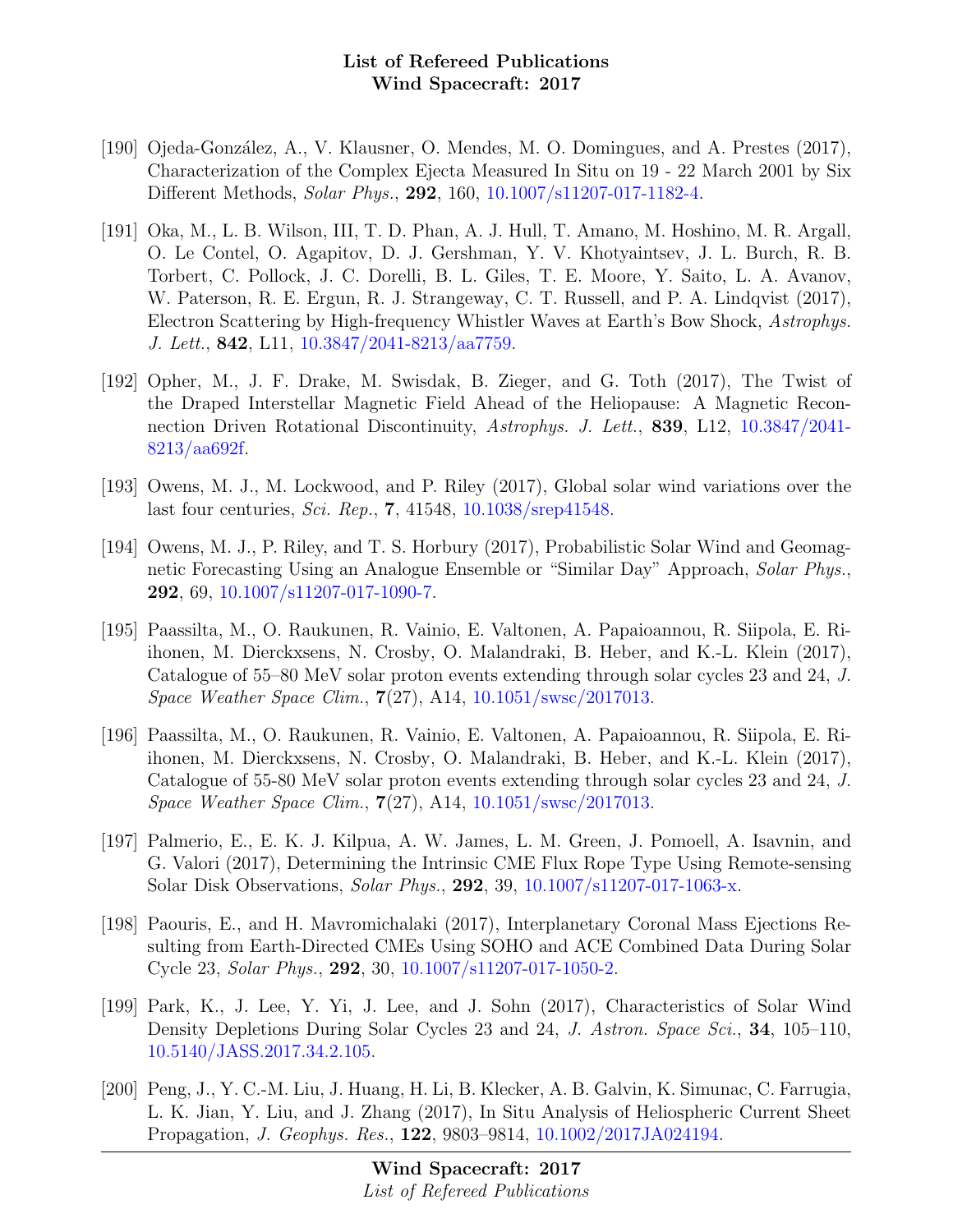- [201] Petrukovich, A. A., O. M. Chugunova, T. Inamori, K. Kudela, and J. Stetiarova (2017), Foreshock waves as observed in energetic ion flux, J. Geophys. Res., 122, 4895–4904, [10.1002/2016JA023693.](http://dx.doi.org/10.1002/2016JA023693)
- [202] Piersanti, M., C. Cesaroni, L. Spogli, and T. Alberti (2017), Does TEC react to a sudden impulse as a whole? The 2015 Saint Patrick's day storm event, Adv. Space Res., 60, 1807–1816, [10.1016/j.asr.2017.01.021,](http://dx.doi.org/10.1016/j.asr.2017.01.021) event on March 15, 2015; All OMNI products use Wind after 08:00 UT.
- [203] Plaschke, F., C. Goetz, M. Volwerk, I. Richter, D. Frühauff, Y. Narita, K.-H. Glassmeier, and M. K. Dougherty (2017), Fluxgate magnetometer offset vector determination by the 3D mirror mode method, Mon. Not. Roy. Astron. Soc., 469, S675–S684, [10.1093/mn](http://dx.doi.org/10.1093/mnras/stx2532)[ras/stx2532.](http://dx.doi.org/10.1093/mnras/stx2532)
- [204] Plotnikov, I., A. P. Rouillard, and G. H. Share (2017), The magnetic connectivity of coronal shocks from behind-the-limb flares to the visible solar surface during  $\gamma$ -ray events, Astron. & Astrophys., **608**, A43, [10.1051/0004-6361/201730804.](http://dx.doi.org/10.1051/0004-6361/201730804)
- [205] Podesta, J. J. (2017), The most intense current sheets in the high-speed solar wind near 1 AU, J. Geophys. Res., 122, 2795–2823, [10.1002/2016JA023629.](http://dx.doi.org/10.1002/2016JA023629)
- [206] Podesta, J. J., and V. Roytershteyn (2017), The most intense electrical currents in the solar wind: Comparisons between single-spacecraft measurements and plasma turbulence simulations, J. Geophys. Res., 122, 6991–7004, [10.1002/2017JA024074.](http://dx.doi.org/10.1002/2017JA024074)
- [207] Pogorelov, N. V., H. Fichtner, A. Czechowski, A. Lazarian, B. Lembege, J. A. le Roux, M. S. Potgieter, K. Scherer, E. C. Stone, R. D. Strauss, T. Wiengarten, P. Wurz, G. P. Zank, and M. Zhang (2017), Heliosheath Processes and the Structure of the Heliopause: Modeling Energetic Particles, Cosmic Rays, and Magnetic Fields, Space Sci. Rev., 212, 193–248, [10.1007/s11214-017-0354-8.](http://dx.doi.org/10.1007/s11214-017-0354-8)
- [208] Pogorelov, N. V., J. Heerikhuisen, V. Roytershteyn, L. F. Burlaga, D. A. Gurnett, and W. S. Kurth (2017), Three-dimensional Features of the Outer Heliosphere Due to Coupling between the Interstellar and Heliospheric Magnetic Field. V. The Bow Wave, Heliospheric Boundary Layer, Instabilities, and Magnetic Reconnection, Astrophys. J., 845, 9, [10.3847/1538-4357/aa7d4f.](http://dx.doi.org/10.3847/1538-4357/aa7d4f)
- [209] Poh, G. K. (2017), Mercury's Magnetospheric Cusps and Cross-Tail Current Sheet: Structure and Dynamics, Ph.D. thesis, University of Michigan.
- [210] Polekh, N., N. Zolotukhina, V. Kurkin, G. Zherebtsov, J. Shi, G. Wang, and Z. Wang (2017), Dynamics of ionospheric disturbances during the 17-19 March 2015 geomagnetic storm over East Asia, Adv. Space Res., 60, 2464–2476, [10.1016/j.asr.2017.09.030,](http://dx.doi.org/10.1016/j.asr.2017.09.030) event on March 15–20, 2015; All OMNI products use mostly Wind, not ACE data.
- [211] Potapov, A. S., T. N. Polyushkina, and A. V. Guglielmi (2018), Troitskaya-Bolshakova effect as a manifestation of the solar wind wave turbulence, *Planet. Space Sci.*, 151, 78–84, [10.1016/j.pss.2017.11.008.](http://dx.doi.org/10.1016/j.pss.2017.11.008)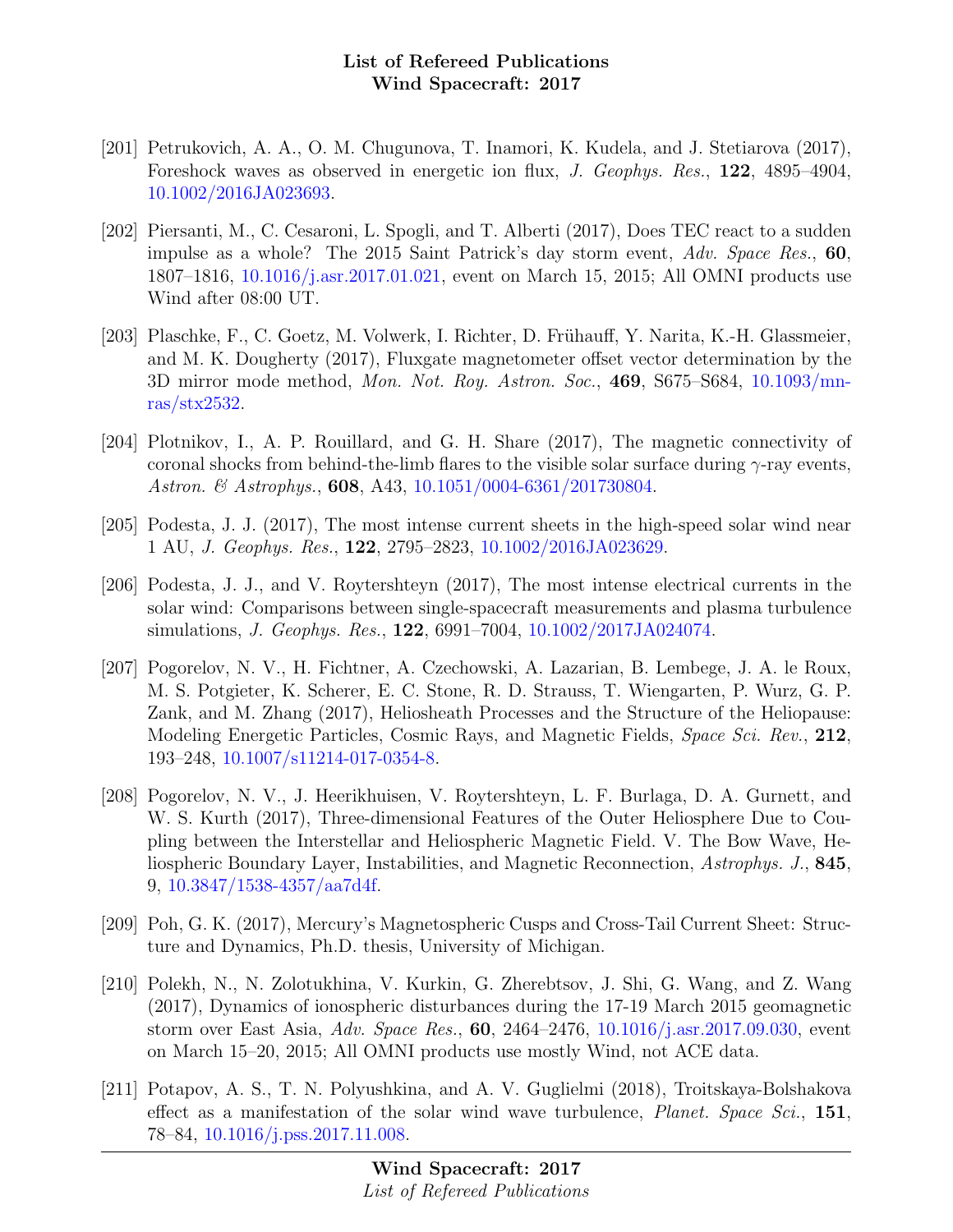- [212] Prakash, O., L. Feng, G. Michalek, W. Gan, L. Lu, A. Shanmugaraju, and S. Umapathy (2017), Characteristics of events with metric-to-decahectometric type II radio bursts associated with CMEs and flares in relation to SEP events, Astrophys. Space Sci., 362, 56, [10.1007/s10509-017-3034-y.](http://dx.doi.org/10.1007/s10509-017-3034-y)
- [213] Prestes, A., V. Klausner, A. O. González, and S. L. Serra (2017), Statistical analysis of solar wind parameters and geomagnetic indices during HILDCAA/HILDCAA<sup>∗</sup> occurrences between 1998 and 2007, Adv. Space Res., 60, 1850–1865, [10.1016/j.asr.2017.06.023.](http://dx.doi.org/10.1016/j.asr.2017.06.023)
- [214] Qi, S.-Y., G. Qin, and Y. Wang (2017), Numerical simulations of solar energetic particle event timescales associated with ICMEs, Res. Astron. Astrophys., 17, 033, [10.1088/1674-](http://dx.doi.org/10.1088/1674-4527/17/4/33) [4527/17/4/33.](http://dx.doi.org/10.1088/1674-4527/17/4/33)
- [215] Qin, G., and Z.-N. Shen (2017), Modulation of Galactic Cosmic Rays in the Inner Heliosphere, Comparing with PAMELA Measurements, Astrophys. J., 846, 56, [10.3847/1538-](http://dx.doi.org/10.3847/1538-4357/aa83ad) [4357/aa83ad.](http://dx.doi.org/10.3847/1538-4357/aa83ad)
- [216] Raeder, J., W. D. Cramer, K. Germaschewski, and J. Jensen (2017), Using OpenGGCM to Compute and Separate Magnetosphere Magnetic Perturbations Measured on Board Low Earth Orbiting Satellites, Space Sci. Rev., 206, 601–620, [10.1007/s11214-016-0304](http://dx.doi.org/10.1007/s11214-016-0304-x) [x.](http://dx.doi.org/10.1007/s11214-016-0304-x)
- [217] Raghav, A., Z. Shaikh, A. Bhaskar, G. Datar, and G. Vichare (2017), Forbush Decrease: A New Perspective with Classification, Solar Phys., 292, 99, [10.1007/s11207-017-1121-4.](http://dx.doi.org/10.1007/s11207-017-1121-4)
- [218] Rahmanifard, F., N. A. Schwadron, C. W. Smith, K. G. McCracken, K. A. Duderstadt, N. Lugaz, and M. L. Goelzer (2017), Inferring the Heliospheric Magnetic Field Back through Maunder Minimum, Astrophys. J., 837, 165, [10.3847/1538-4357/aa6191.](http://dx.doi.org/10.3847/1538-4357/aa6191)
- [219] Reames, D. V. (Ed.) (2017), Solar Energetic Particles, Lecture Notes in Physics, Berlin Springer Verlag, vol. 932, [10.1007/978-3-319-50871-9.](http://dx.doi.org/10.1007/978-3-319-50871-9)
- [220] Reames, D. V. (2017), Spatial Distribution of Element Abundances and Ionization States in Solar Energetic-Particle Events, Solar Phys., 292(113), 16, [10.1007/s11207-017-1138-8.](http://dx.doi.org/10.1007/s11207-017-1138-8)
- [221] Reames, D. V. (2017), The Abundance of Helium in the Source Plasma of Solar Energetic Particles, Solar Phys., 292, 156, [10.1007/s11207-017-1173-5.](http://dx.doi.org/10.1007/s11207-017-1173-5)
- [222] Reames, D. V. (Ed.) (2017), Solar Energetic Particles, Lecture Notes in Physics, Berlin Springer Verlag, vol. 932, [10.1007/978-3-319-50871-9.](http://dx.doi.org/10.1007/978-3-319-50871-9)
- [223] Regi, M., M. Marzocchetti, P. Francia, and M. De Lauretis (2017), A statistical analysis of Pc1-2 waves at a near-cusp station in Antarctica, Earth, Planets, and Space, 69, 152, [10.1186/s40623-017-0738-8.](http://dx.doi.org/10.1186/s40623-017-0738-8)
- [224] Reid, H. A. S., and N. Vilmer (2017), Coronal type III radio bursts and their X-ray flare and interplanetary type III counterparts, Astron. & Astrophys., 597, A77, [10.1051/0004-](http://dx.doi.org/10.1051/0004-6361/201527758) [6361/201527758.](http://dx.doi.org/10.1051/0004-6361/201527758)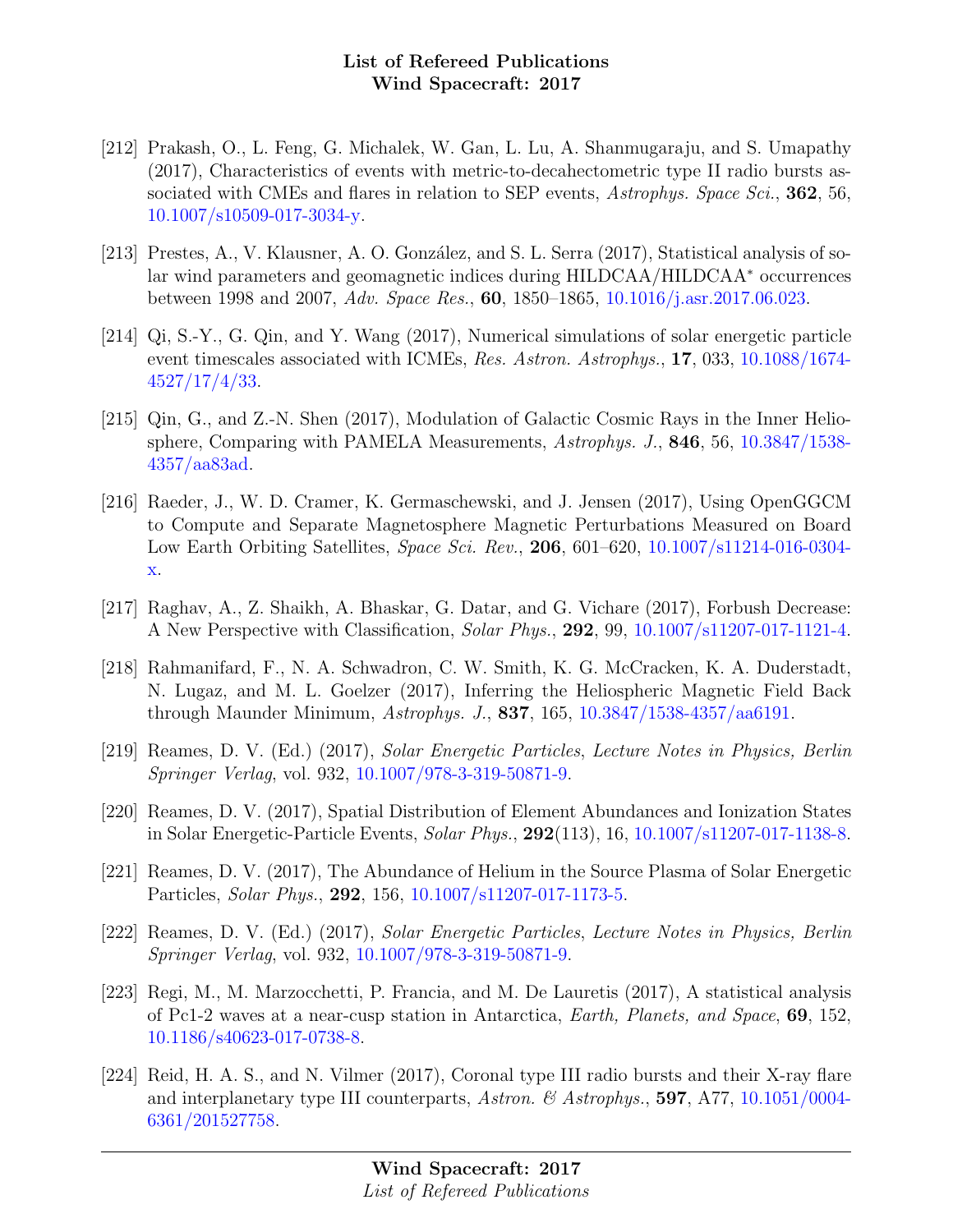- [225] Riazantseva, M. O., V. P. Budaev, L. S. Rakhmanova, N. L. Borodkova, G. N. Zastenker, Y. I. Yermolaev, J. Safrankova, Z. Nemecek, L. Prech, and A. Pitna (2017), Intermittency of the solar wind density near the interplanetary shock, Geomag. and Aeron., 57, 645–654, [10.1134/S001679321706010X.](http://dx.doi.org/10.1134/S001679321706010X)
- [226] Roberts, O. W., O. Alexandrova, P. Kajdič, L. Turc, D. Perrone, C. P. Escoubet, and A. Walsh (2017), Variability of the Magnetic Field Power Spectrum in the Solar Wind at Electron Scales, Astrophys. J., 850, 120, [10.3847/1538-4357/aa93e5.](http://dx.doi.org/10.3847/1538-4357/aa93e5)
- [227] Rodriguez, J. V., I. Sandberg, R. A. Mewaldt, I. A. Daglis, and P. Jiggens (2017), Validation of the effect of cross-calibrated GOES solar proton effective energies on derived integral fluxes by comparison with STEREO observations, Space Weather, 15, 290–309, [10.1002/2016SW001533.](http://dx.doi.org/10.1002/2016SW001533)
- [228] Rouillard, A. P., B. Lavraud, V. Génot, M. Bouchemit, N. Dufourg, I. Plotnikov, R. F. Pinto, E. Sanchez-Diaz, M. Lavarra, M. Penou, C. Jacquey, N. André, S. Caussarieu, J.-P. Toniutti, D. Popescu, E. Buchlin, S. Caminade, P. Alingery, J. A. Davies, D. Odstrcil, and L. Mays (2017), A propagation tool to connect remote-sensing observations with in-situ measurements of heliospheric structures, *Planet. Space Sci.*, 147, 61–77, [10.1016/j.pss.2017.07.001.](http://dx.doi.org/10.1016/j.pss.2017.07.001)
- [229] Sachdeva, N., P. Subramanian, A. Vourlidas, and V. Bothmer (2017), CME Dynamics Using STEREO and LASCO Observations: The Relative Importance of Lorentz Forces and Solar Wind Drag, Solar Phys., 292, 118, [10.1007/s11207-017-1137-9.](http://dx.doi.org/10.1007/s11207-017-1137-9)
- [230] Sadykov, V. M., A. G. Kosovichev, V. Oria, and G. M. Nita (2017), An Interactive Multi-instrument Database of Solar Flares, Astrophys. J. Suppl., 231, 6, [10.3847/1538-](http://dx.doi.org/10.3847/1538-4365/aa79a9) [4365/aa79a9.](http://dx.doi.org/10.3847/1538-4365/aa79a9)
- [231] Samsonov, A. A., D. G. Sibeck, J. Å afránková, Z. Němeček, and J.-H. Shue (2017), A method to predict magnetopause expansion in radial IMF events by MHD simulations, J. Geophys. Res., 122, 3110–3126, [10.1002/2016JA023301.](http://dx.doi.org/10.1002/2016JA023301)
- [232] Sánchez-Cano, B., B. E. S. Hall, M. Lester, M. L. Mays, O. Witasse, R. Ambrosi, D. Andrews, M. Cartacci, A. Cicchetti, M. Holmström, S. Imber, P. Kajdič, S. E. Milan, R. Noschese, D. Odstrcil, H. Opgenoorth, J. Plaut, R. Ramstad, and K. I. Reyes-Ayala (2017), Mars plasma system response to solar wind disturbances during solar minimum, J. Geophys. Res., 122, 6611–6634, [10.1002/2016JA023587.](http://dx.doi.org/10.1002/2016JA023587)
- [233] Sanchez-Garcia, E., E. Aguilar-Rodriguez, V. Ontiveros, and J. A. Gonzalez-Esparza (2017), Geoeffectiveness of stream interaction regions during 2007–2008, Space Weather, 15, 1052–1067, [10.1002/2016SW001559.](http://dx.doi.org/10.1002/2016SW001559)
- [234] Sandhu, J. K., T. K. Yeoman, I. J. Rae, R. C. Fear, and I. Dandouras (2017), The dependence of magnetospheric plasma mass loading on geomagnetic activity using Cluster, J. Geophys. Res., 122, 9371–9395, [10.1002/2017JA024171.](http://dx.doi.org/10.1002/2017JA024171)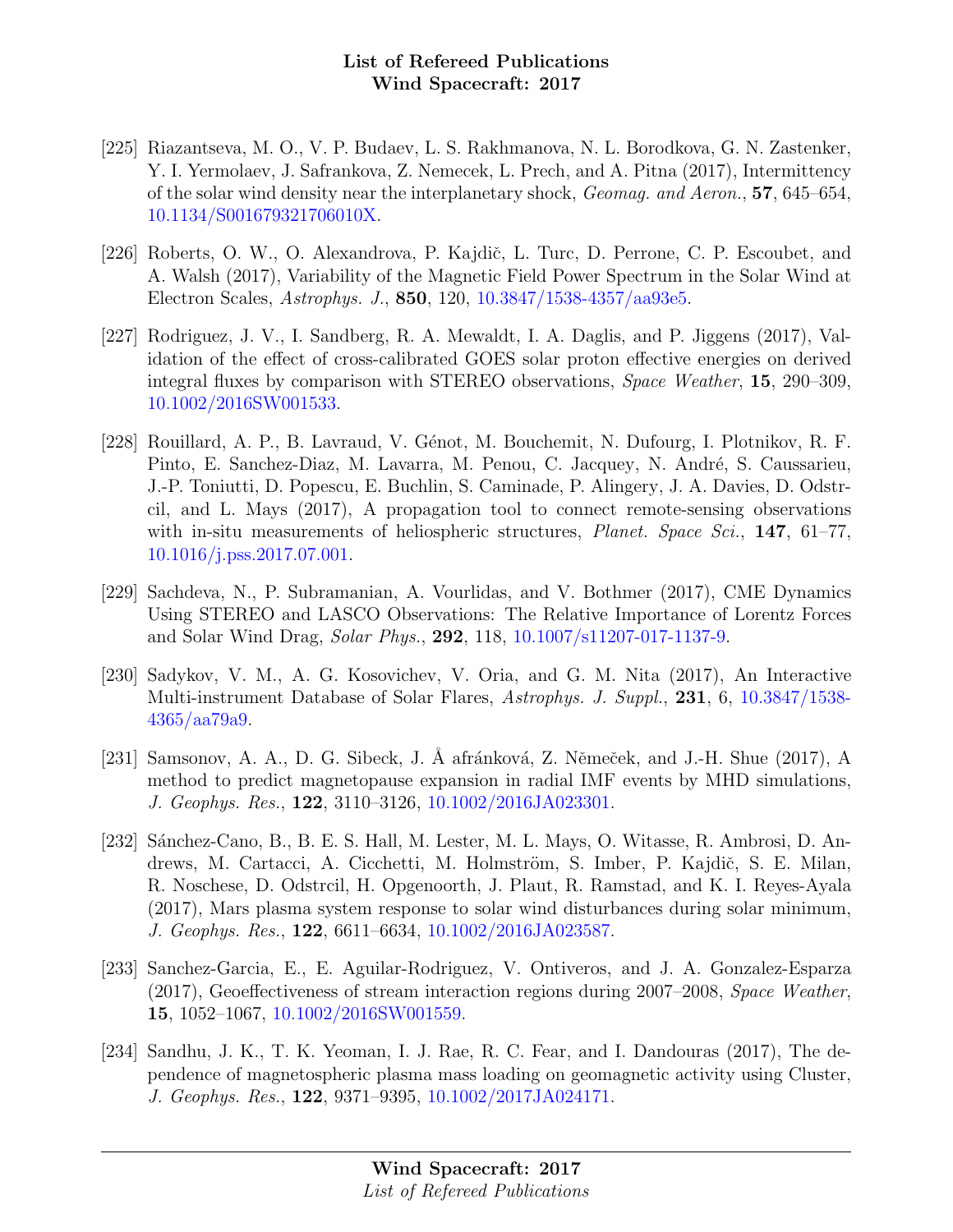- [235] Sapunova, O. V., N. L. Borodkova, V. G. Eselevich, G. N. Zastenker, and Y. I. Yermolaev (2017), Fine structure of interplanetary shock fronts from the data of the BMSW instrument of the PLASMA-F experiment, *Cosmic Res.*, 55, 396–402, [10.1134/S0010952517060090.](http://dx.doi.org/10.1134/S0010952517060090)
- [236] Sarkar, T., M. H. Khondekar, and S. Banerjee (2017), Dynamics of solar wind speed: Cycle 23, Adv. Space Res., 59, 2196–2205, [10.1016/j.asr.2017.01.049.](http://dx.doi.org/10.1016/j.asr.2017.01.049)
- [237] Sau, S., V. L. Narayanan, S. Gurubaran, R. N. Ghodpage, and P. T. Patil (2017), First observation of interhemispheric asymmetry in the EPBs during the St. Patrick's Day geomagnetic storm of 2015, J. Geophys. Res., 122, 6679–6688, [10.1002/2017JA024213.](http://dx.doi.org/10.1002/2017JA024213)
- [238] Sauer, K., D. M. Malaspina, M. Pulupa, and C. S. Salem (2017), Parametric decay of current-driven Langmuir waves in plateau plasmas: Relevance to solar wind and foreshock events, J. Geophys. Res., 122, 7005–7020, [10.1002/2017JA024258.](http://dx.doi.org/10.1002/2017JA024258)
- [239] Savani, N. P., A. Vourlidas, I. G. Richardson, A. Szabo, B. J. Thompson, A. Pulkkinen, M. L. Mays, T. Nieves-Chinchilla, and V. Bothmer (2017), Predicting the magnetic vectors within coronal mass ejections arriving at Earth: 2. Geomagnetic response, Space Weather, 15, 441–461, [10.1002/2016SW001458.](http://dx.doi.org/10.1002/2016SW001458)
- [240] Schiller, Q., W. Tu, A. F. Ali, X. Li, H. C. Godinez, D. L. Turner, S. K. Morley, and M. G. Henderson (2017), Simultaneous event-specific estimates of transport, loss, and source rates for relativistic outer radiation belt electrons, J. Geophys. Res., 122, 3354– 3373, [10.1002/2016JA023093.](http://dx.doi.org/10.1002/2016JA023093)
- [241] Schwadron, N. A., and D. J. McComas (2017), Effects of Solar Activity on the Local Interstellar Magnetic Field Observed by Voyager 1 and IBEX, Astrophys. J., 849, 135, [10.3847/1538-4357/aa8fd5.](http://dx.doi.org/10.3847/1538-4357/aa8fd5)
- [242] Schwadron, N. A., J. F. Cooper, M. Desai, C. Downs, M. Gorby, A. P. Jordan, C. J. Joyce, K. Kozarev, J. A. Linker, Z. Mikíc, P. Riley, H. E. Spence, T. Török, L. W. Townsend, J. K. Wilson, and C. Zeitlin (2017), Particle Radiation Sources, Propagation and Interactions in Deep Space, at Earth, the Moon, Mars, and Beyond: Examples of Radiation Interactions and Effects, Space Sci. Rev., pp. 1–38, [10.1007/s11214-017-0381-5.](http://dx.doi.org/10.1007/s11214-017-0381-5)
- [243] Selvakumaran, R., B. Veenadhari, Y. Ebihara, S. Kumar, and D. S. V. V. D. Prasad (2017), The role of interplanetary shock orientation on SC/SI rise time and geoeffectiveness, Adv. Space Res., 59, 1425–1434, [10.1016/j.asr.2016.12.010.](http://dx.doi.org/10.1016/j.asr.2016.12.010)
- [244] Selvarani, G., A. Shanmugaraju, B. Vrsnak, and M. B. Lawrance (2017), Investigation on M-class Flare-Associated Coronal Mass Ejections with and Without DH Type II Radio Bursts, Solar Phys., 292, 74, [10.1007/s11207-017-1097-0.](http://dx.doi.org/10.1007/s11207-017-1097-0)
- [245] Shaaban, S. M., M. Lazar, S. Poedts, and A. Elhanbaly (2017), Shaping the solar wind temperature anisotropy by the interplay of electron and proton instabilities, Astrophys. Space Sci., 362, 13, [10.1007/s10509-016-2994-7.](http://dx.doi.org/10.1007/s10509-016-2994-7)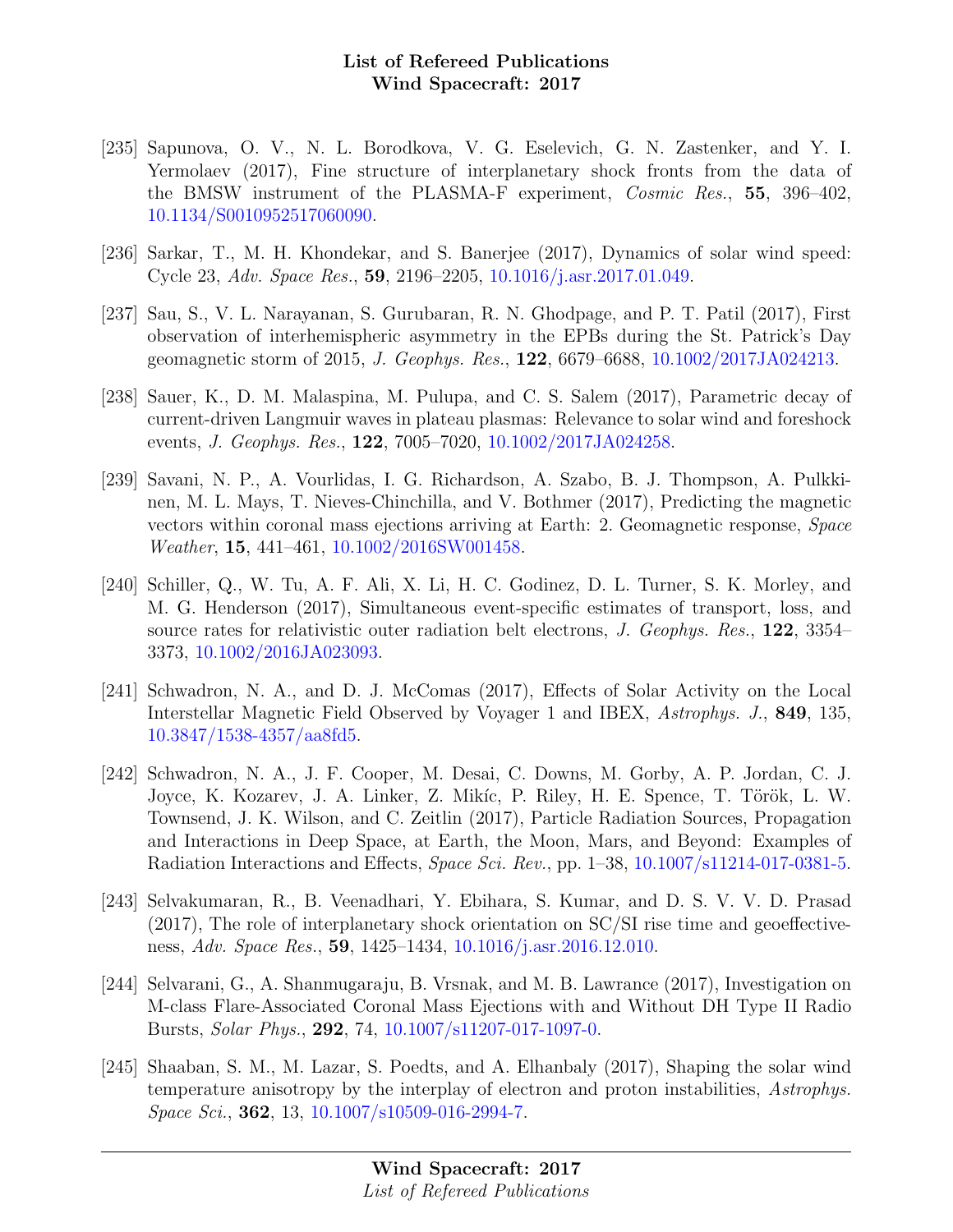- [246] Shanmugaraju, A., M. Bendict Lawrance, Y. J. Moon, J.-O. Lee, and K. Suresh (2017), Heights of Coronal Mass Ejections and Shocks Inferred from Metric and DH Type II Radio Bursts, Solar Phys., 292, 136, [10.1007/s11207-017-1155-7.](http://dx.doi.org/10.1007/s11207-017-1155-7)
- [247] Sharma, J., and N. Mittal (2017), On High and Low Starting Frequencies of Type II Radio Bursts, Astrophys., 60, 213–222, [10.1007/s10511-017-9476-7.](http://dx.doi.org/10.1007/s10511-017-9476-7)
- [248] Shayan, M., P. Davoudifar, and Z. Bagheri (2017), The study of variations of low energy cosmic helium's flux (up to 6 MeV) due to solar activity, Adv. Space Res., 59, 2186–2191, [10.1016/j.asr.2017.01.035,](http://dx.doi.org/10.1016/j.asr.2017.01.035) event on April 24–26, 2000; All OMNI products use Wind, not ACE data.
- [249] Shen, C., J. C. Raymond, Z. Mikić, J. A. Linker, K. K. Reeves, and N. A. Murphy  $(2017)$ , Time-dependent Ionization in a Steady Flow in an MHD Model of the Solar Corona and Wind, Astrophys. J., 850, 26, [10.3847/1538-4357/aa93f3.](http://dx.doi.org/10.3847/1538-4357/aa93f3)
- [250] Shen, C., Y. Chi, Y. Wang, M. Xu, and S. Wang (2017), Statistical comparison of the ICME's geoeffectiveness of different types and different solar phases from 1995 to 2014, J. Geophys. Res., 122, 5931–5948, [10.1002/2016JA023768.](http://dx.doi.org/10.1002/2016JA023768)
- [251] Shen, X.-C., M. K. Hudson, A. N. Jaynes, Q. Shi, A. Tian, S. G. Claudepierre, M.-R. Qin, Q.-G. Zong, and W.-J. Sun (2017), Statistical study of the storm time radiation belt evolution during Van Allen Probes era: CME- versus CIR-driven storms, J. Geophys. Res., 122(8), 8327–8339, [10.1002/2017JA024100.](http://dx.doi.org/10.1002/2017JA024100)
- [252] Shugay, Y. S., V. A. Slemzin, and D. G. Rod'kin (2017), Features of solar wind streams on June 21-28, 2015 as a result of interactions between coronal mass ejections and recurrent streams from coronal holes, Cosmic Res., 55, 389–395, [10.1134/S0010952517060107.](http://dx.doi.org/10.1134/S0010952517060107)
- [253] Simnett, G. M. (Ed.) (2017), Energetic Particles in the Heliosphere, Astrophysics and Space Science Library, vol. 438, [10.1007/978-3-319-43495-7.](http://dx.doi.org/10.1007/978-3-319-43495-7)
- [254] Singh, A., V. S. Rathore, R. P. Singh, and A. K. Singh (2017), Source identification of moderate  $(-100 \text{ nT} < \text{Dst} < -50 \text{ nT})$  and intense geomagnetic storms (Dst  $\lt$ 100 nT) during ascending phase of solar cycle 24, Adv. Space Res., 59, 1209–1222, [10.1016/j.asr.2016.12.006.](http://dx.doi.org/10.1016/j.asr.2016.12.006)
- [255] Singh, A. K., and A. Bhargawa (2017), An early prediction of 25th solar cycle using Hurst exponent, Astrophys. Space Sci., **362**, 199, [10.1007/s10509-017-3180-2.](http://dx.doi.org/10.1007/s10509-017-3180-2)
- [256] Smith-Johnsen, C., H. Nesse Tyssøy, K. Hendrickx, Y. Orsolini, G. Kishore Kumar, L.- K. G. Ødegaard, M. I. Sandanger, F. Stordal, and L. Megner (2017), Direct and indirect electron precipitation effect on nitric oxide in the polar middle atmosphere, using a fullrange energy spectrum, J. Geophys. Res., 122, 8679–8693, [10.1002/2017JA024364.](http://dx.doi.org/10.1002/2017JA024364)
- [257] Sorriso-Valvo, L., F. Carbone, E. Leonardis, C. H. K. Chen, J. Safránková, and Z. Němeček (2017), Multifractal analysis of high resolution solar wind proton density measurements, Adv. Space Res., 59, 1642–1651, [10.1016/j.asr.2016.12.024.](http://dx.doi.org/10.1016/j.asr.2016.12.024)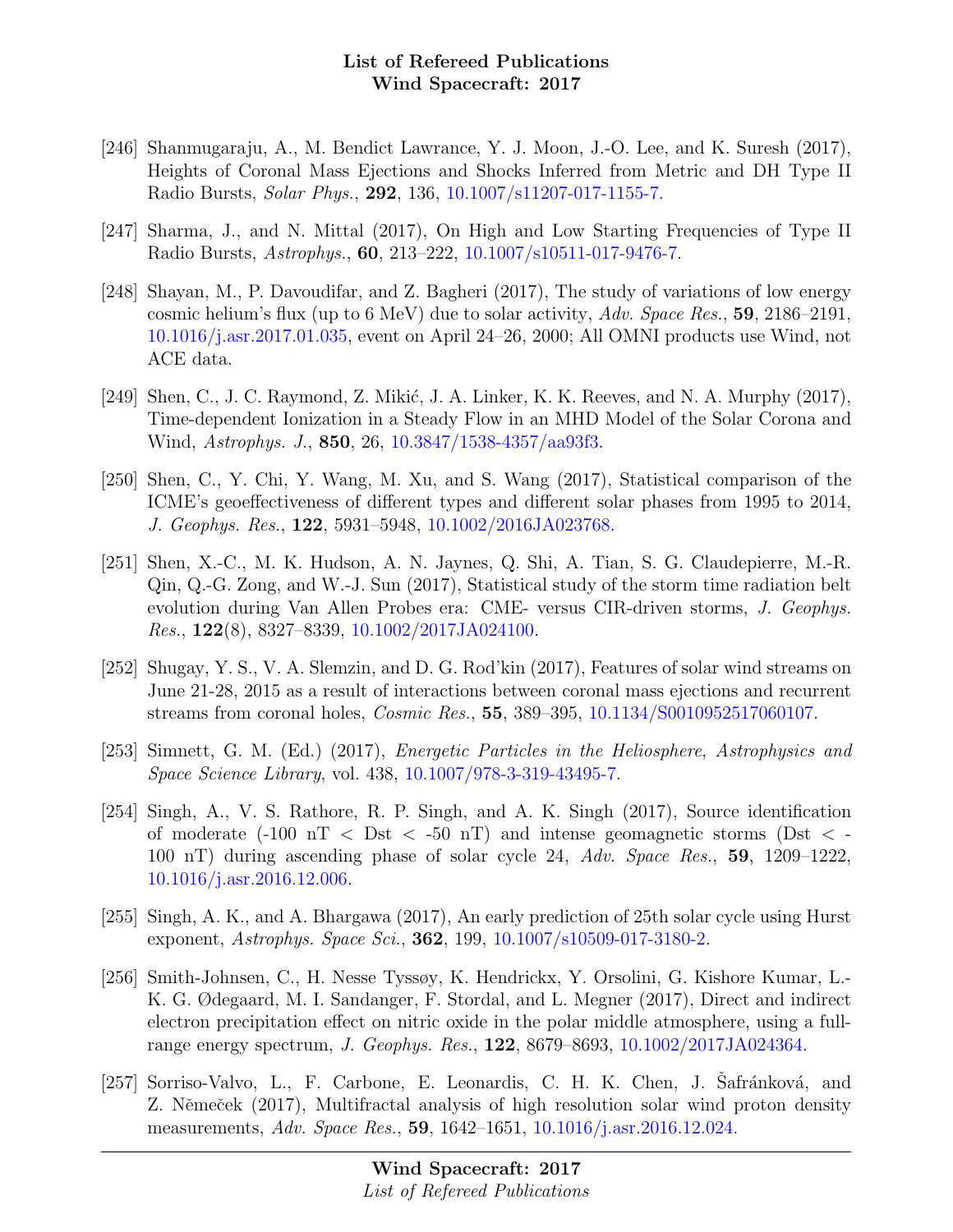- [258] Sukma, I., and Z. Z. Abidin (2017), Study of seismic activity during the ascending and descending phases of solar activity, *Indian J. Phys.*, **91**, 595–606,  $10.1007 \text{/s}12648-016$ -[0943-5.](http://dx.doi.org/10.1007/s12648-016-0943-5)
- [259] Sun, W. J., S. Y. Fu, Y. Wei, Z. H. Yao, Z. J. Rong, X. Z. Zhou, J. A. Slavin, W. X. Wan, Q. G. Zong, Z. Y. Pu, Q. Q. Shi, and X. C. Shen (2017), Plasma Sheet Pressure Variations in the Near-Earth Magnetotail During Substorm Growth Phase: THEMIS Observations, J. Geophys. Res., 122(11), 12,212–12,228, [10.1002/2017JA024603.](http://dx.doi.org/10.1002/2017JA024603)
- [260] Sundberg, T., D. Burgess, M. Scholer, A. Masters, and A. H. Sulaiman (2017), The Dynamics of Very High Alfvén Mach Number Shocks in Space Plasmas, Astrophys. J. Lett., 836, L4,  $10.3847/2041 - 8213/836/1/L4$ .
- [261] Suparta, W. (2017), Impacts of ionospheric electric fields on the GPS tropospheric delays during geomagnetic storms in Antarctica, in Journal of Physics Conference Series, J. Phys. Conf. Ser., vol. 852, p. 012046, [10.1088/1742-6596/852/1/012046.](http://dx.doi.org/10.1088/1742-6596/852/1/012046)
- [262] Suparta, W., and N. Yusop (2017), Response of lightning energy and total electron content with sprites over Antarctic Peninsula, in *Journal of Physics Conference Series, J. Phys.* Conf. Ser., vol. 852, p. 012020, [10.1088/1742-6596/852/1/012020.](http://dx.doi.org/10.1088/1742-6596/852/1/012020)
- [263] Suryanarayana, G. S., and K. M. Balakrishna (2017), Peak flux of flares associated with coronal mass ejections, *Res. Astron. Astrophys.*, **17**, 7, [10.1088/1674-4527/17/1/7.](http://dx.doi.org/10.1088/1674-4527/17/1/7)
- [264] Suvorova, A. V. (2017), Flux Enhancements of > 30 keV Electrons at Low Drift Shells L  $< 1.2$  During Last Solar Cycles, *J. Geophys. Res.*,  $122(11)$ ,  $12$ ,  $10.1002/2017JA024556$ .
- [265] Syed Ibrahim, M., P. K. Manoharan, and A. Shanmugaraju (2017), Propagation of Coronal Mass Ejections Observed During the Rising Phase of Solar Cycle 24, Solar Phys., 292, 133, [10.1007/s11207-017-1151-y.](http://dx.doi.org/10.1007/s11207-017-1151-y)
- [266] Takahashi, N., Y. Kasaba, Y. Nishimura, A. Shinbori, T. Kikuchi, T. Hori, Y. Ebihara, and N. Nishitani (2017), Propagation and evolution of electric fields associated with solar wind pressure pulses based on spacecraft and ground-based observations, J. Geophys. Res., 122, 8446–8461, [10.1002/2017JA023990.](http://dx.doi.org/10.1002/2017JA023990)
- [267] Tan, L. C. (2017), Electron–Ion Intensity Dropouts in Gradual Solar Energetic Particle Events during Solar Cycle 23, Astrophys. J., 846, 18, [10.3847/1538-4357/aa81d1.](http://dx.doi.org/10.3847/1538-4357/aa81d1)
- [268] Tan, L. C., O. E. Malandraki, and X. Shao (2017), Joint Ne/O and Fe/O Analysis to Diagnose Large Solar Energetic Particle Events during Solar Cycle 23, Astrophys. J., 835, 192, [10.3847/1538-4357/835/2/192.](http://dx.doi.org/10.3847/1538-4357/835/2/192)
- [269] Tanskanen, E. I., K. Snekvik, J. A. Slavin, D. P´erez-Su´arez, A. Viljanen, M. L. Goldstein, M. J. Käpylä, R. Hynönen, L. V. T. Häkkinen, and K. Mursula (2017), Solar Cycle Occurrence of Alfvénic Fluctuations and Related Geo-Efficiency, J. Geophys. Res., 122, 9848–9857, [10.1002/2017JA024385.](http://dx.doi.org/10.1002/2017JA024385)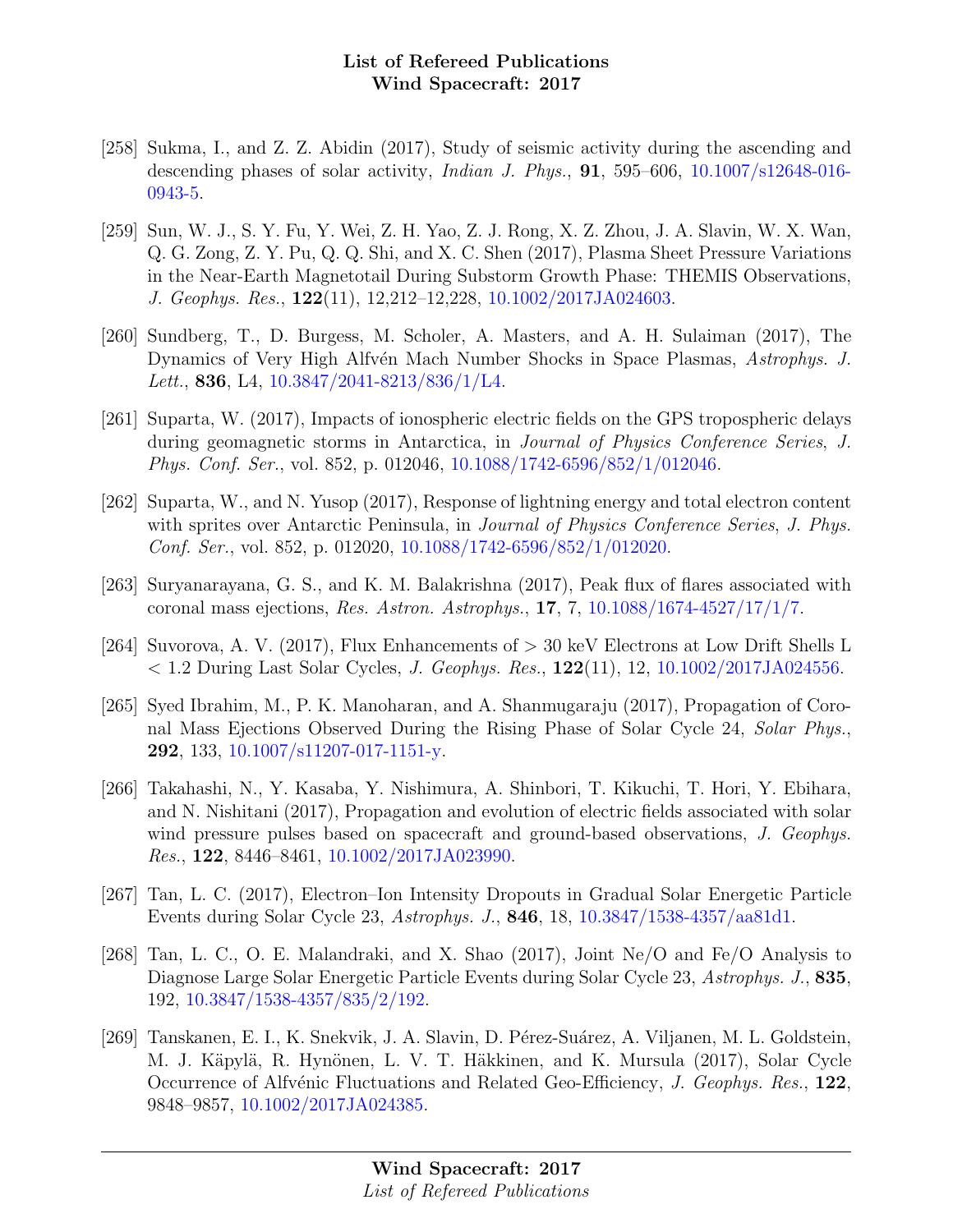- [270] Temmer, M., J. K. Thalmann, K. Dissauer, A. M. Veronig, J. Tschernitz, J. Hinterreiter, and L. Rodriguez (2017), On Flare-CME Characteristics from Sun to Earth Combining Remote-Sensing Image Data with In Situ Measurements Supported by Modeling, Solar Phys., 292, 93, [10.1007/s11207-017-1112-5.](http://dx.doi.org/10.1007/s11207-017-1112-5)
- [271] Tenfjord, P., N. Østgaard, R. Strangeway, S. Haaland, K. Snekvik, K. M. Laundal, J. P. Reistad, and S. E. Milan (2017), Magnetospheric response and reconfiguration times following IMF  $B_y$  reversals, *J. Geophys. Res.*, **122**, 417–431, [10.1002/2016JA023018.](http://dx.doi.org/10.1002/2016JA023018)
- [272] Thomas, S., M. Owens, M. Lockwood, and C. Owen (2017), Decadal trends in the diurnal variation of galactic cosmic rays observed using neutron monitor data, Ann. Geophys., 35, 825–838, [10.5194/angeo-35-825-2017.](http://dx.doi.org/10.5194/angeo-35-825-2017)
- [273] Trattner, K. J., J. L. Burch, R. Ergun, S. Eriksson, S. A. Fuselier, B. L. Giles, R. G. Gomez, E. W. Grimes, W. S. Lewis, B. Mauk, S. M. Petrinec, C. T. Russell, R. J. Strangeway, L. Trenchi, and F. D. Wilder (2017), The MMS Dayside Magnetic Reconnection Locations During Phase 1 and Their Relation to the Predictions of the Maximum Magnetic Shear Model, J. Geophys. Res., 122(11), 11,991–12,005, [10.1002/2017JA024488.](http://dx.doi.org/10.1002/2017JA024488)
- [274] Trattner, K. J., S. Thresher, L. Trenchi, S. A. Fuselier, S. M. Petrinec, W. K. Peterson, and M. F. Marcucci (2017), On the occurrence of magnetic reconnection equatorward of the cusps at the Earth's magnetopause during northward IMF conditions, J. Geophys. Res., 122, 605–617, [10.1002/2016JA023398.](http://dx.doi.org/10.1002/2016JA023398)
- [275] Tsvetkova, A., D. Frederiks, S. Golenetskii, A. Lysenko, P. Oleynik, V. Pal'shin, D. Svinkin, M. Ulanov, T. Cline, K. Hurley, and R. Aptekar (2017), The Konus-Wind Catalog of Gamma-Ray Bursts with Known Redshifts. I. Bursts Detected in the Triggered Mode, Astrophys. J., 850, 161, [10.3847/1538-4357/aa96af.](http://dx.doi.org/10.3847/1538-4357/aa96af)
- [276] Turc, L., D. Fontaine, C. P. Escoubet, E. K. J. Kilpua, and A. P. Dimmock (2017), Statistical study of the alteration of the magnetic structure of magnetic clouds in the Earth's magnetosheath, J. Geophys. Res., 122, 2956–2972, [10.1002/2016JA023654.](http://dx.doi.org/10.1002/2016JA023654)
- [277] Turner, D. L., T. P. O'Brien, J. F. Fennell, S. G. Claudepierre, J. B. Blake, A. N. Jaynes, D. N. Baker, S. Kanekal, M. Gkioulidou, M. G. Henderson, and G. D. Reeves (2017), Investigating the source of near-relativistic and relativistic electrons in Earth's inner radiation belt, J. Geophys. Res., 122, 695–710, [10.1002/2016JA023600.](http://dx.doi.org/10.1002/2016JA023600)
- [278] Durovcová, T., J. Safránková, Z. Němeček, and J. D. Richardson (2017), Evolution of Proton and Alpha Particle Velocities through the Solar Cycle, Astrophys. J., 850, 164, [10.3847/1538-4357/aa9618.](http://dx.doi.org/10.3847/1538-4357/aa9618)
- [279] Vafin, S., M. Riazantseva, and P. H. Yoon (2017), Kinetic Features in the Ion Flux Spectrum, Astrophys. J., 850, 78, [10.3847/1538-4357/aa9519.](http://dx.doi.org/10.3847/1538-4357/aa9519)
- [280] Vandas, M., and E. Romashets (2017), Toroidal Flux Ropes with Elliptical Cross Sections and Their Magnetic Helicity, Solar Phys., 292, 129, [10.1007/s11207-017-1149-5.](http://dx.doi.org/10.1007/s11207-017-1149-5)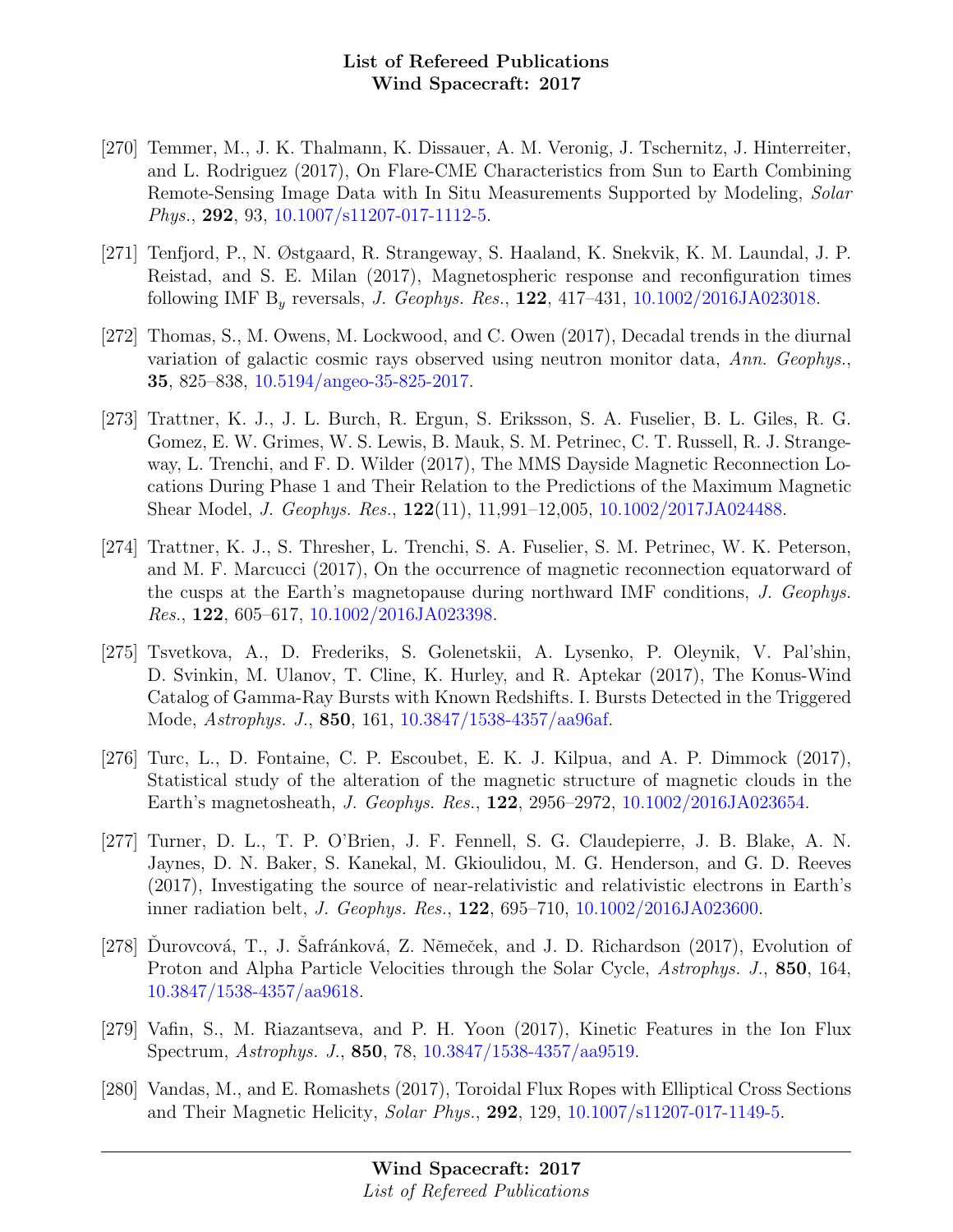- [281] Vandas, M., and E. Romashets (2017), Magnetic cloud fit by uniform-twist toroidal flux ropes, Astron. & Astrophys., 608, 118, [10.1051/0004-6361/201731412.](http://dx.doi.org/10.1051/0004-6361/201731412)
- [282] Vasilyev, R., M. Globa, D. Kushnarev, A. Medvedev, and K. Ratovsky (2017), Spectral characteristics of ionospheric scintillations of VHF radiosignal near magnetic zenith, J. Atmos. Solar-Terr. Phys., 160, 48–55, [10.1016/j.jastp.2017.05.016.](http://dx.doi.org/10.1016/j.jastp.2017.05.016)
- [283] Vasquez, B. J., C. J. Farrugia, K. D. C. Simunac, A. B. Galvin, and D. B. Berdichevsky (2017), Concerning the helium-to-hydrogen number density ratio in very slow ejecta and winds near solar minimum, J. Geophys. Res., **122**, 1487–1512, [10.1002/2016JA023636.](http://dx.doi.org/10.1002/2016JA023636)
- [284] Verscharen, D., C. H. K. Chen, and R. T. Wicks (2017), On Kinetic Slow Modes, Fluid Slow Modes, and Pressure-balanced Structures in the Solar Wind, Astrophys. J., 840, 106, [10.3847/1538-4357/aa6a56.](http://dx.doi.org/10.3847/1538-4357/aa6a56)
- [285] Villarreal, M. N., C. T. Russell, J. G. Luhmann, W. T. Thompson, T. H. Prettyman, M. F. A'Hearn, M. Küppers, L. O'Rourke, and C. A. Raymond (2017), The Dependence of the Cerean Exosphere on Solar Energetic Particle Events, Astrophys. J. Lett., 838, L8, [10.3847/2041-8213/aa66cd.](http://dx.doi.org/10.3847/2041-8213/aa66cd)
- [286] Walach, M.-T., S. E. Milan, T. K. Yeoman, B. A. Hubert, and M. R. Hairston (2017), Testing nowcasts of the ionospheric convection from the expanding and contracting polar cap model, Space Weather, 15, 623–636, [10.1002/2017SW001615.](http://dx.doi.org/10.1002/2017SW001615)
- [287] Wang, W., R. Liu, Y. Wang, Q. Hu, C. Shen, C. Jiang, and C. Zhu (2017), Buildup of a highly twisted magnetic flux rope during a solar eruption, Nature Comm., 8, 1330, [10.1038/s41467-017-01207-x.](http://dx.doi.org/10.1038/s41467-017-01207-x)
- [288] Wang, Y.-M. (2017), Small Coronal Holes Near Active Regions as Sources of Slow Solar Wind, Astrophys. J., 841, 94, [10.3847/1538-4357/aa706e.](http://dx.doi.org/10.3847/1538-4357/aa706e)
- [289] Washimi, H., T. Tanaka, and G. P. Zank (2017), Time-varying Heliospheric Distance to the Heliopause, Astrophys. J. Lett., 846, L9, [10.3847/2041-8213/aa8556.](http://dx.doi.org/10.3847/2041-8213/aa8556)
- [290] Watari, S. (2017), Geomagnetic storms of cycle 24 and their solar sources, Earth, Planets, and Space, 69, 70, [10.1186/s40623-017-0653-z.](http://dx.doi.org/10.1186/s40623-017-0653-z)
- [291] Webb, D., and N. Nitta (2017), Understanding Problem Forecasts of ISEST Campaign Flare-CME Events, Solar Phys., 292, 142, [10.1007/s11207-017-1166-4.](http://dx.doi.org/10.1007/s11207-017-1166-4)
- [292] Welling, D. T., B. J. Anderson, G. Crowley, A. A. Pulkkinen, and L. Rastätter (2017), Exploring predictive performance: A reanalysis of the geospace model transition challenge, Space Weather, 15, 192–203, [10.1002/2016SW001505.](http://dx.doi.org/10.1002/2016SW001505)
- [293] Wilder, F. D., R. E. Ergun, D. L. Newman, K. A. Goodrich, K. J. Trattner, M. V. Goldman, S. Eriksson, A. N. Jaynes, T. Leonard, D. M. Malaspina, N. Ahmadi, S. J. Schwartz, J. L. Burch, R. B. Torbert, M. R. Argall, B. L. Giles, T. D. Phan, O. Le Contel, D. B. Graham, Y. V. Khotyaintsev, R. J. Strangeway, C. T. Russell, W. Magnes, F. Plaschke, and P.-A. Lindqvist (2017), The nonlinear behavior of whistler waves at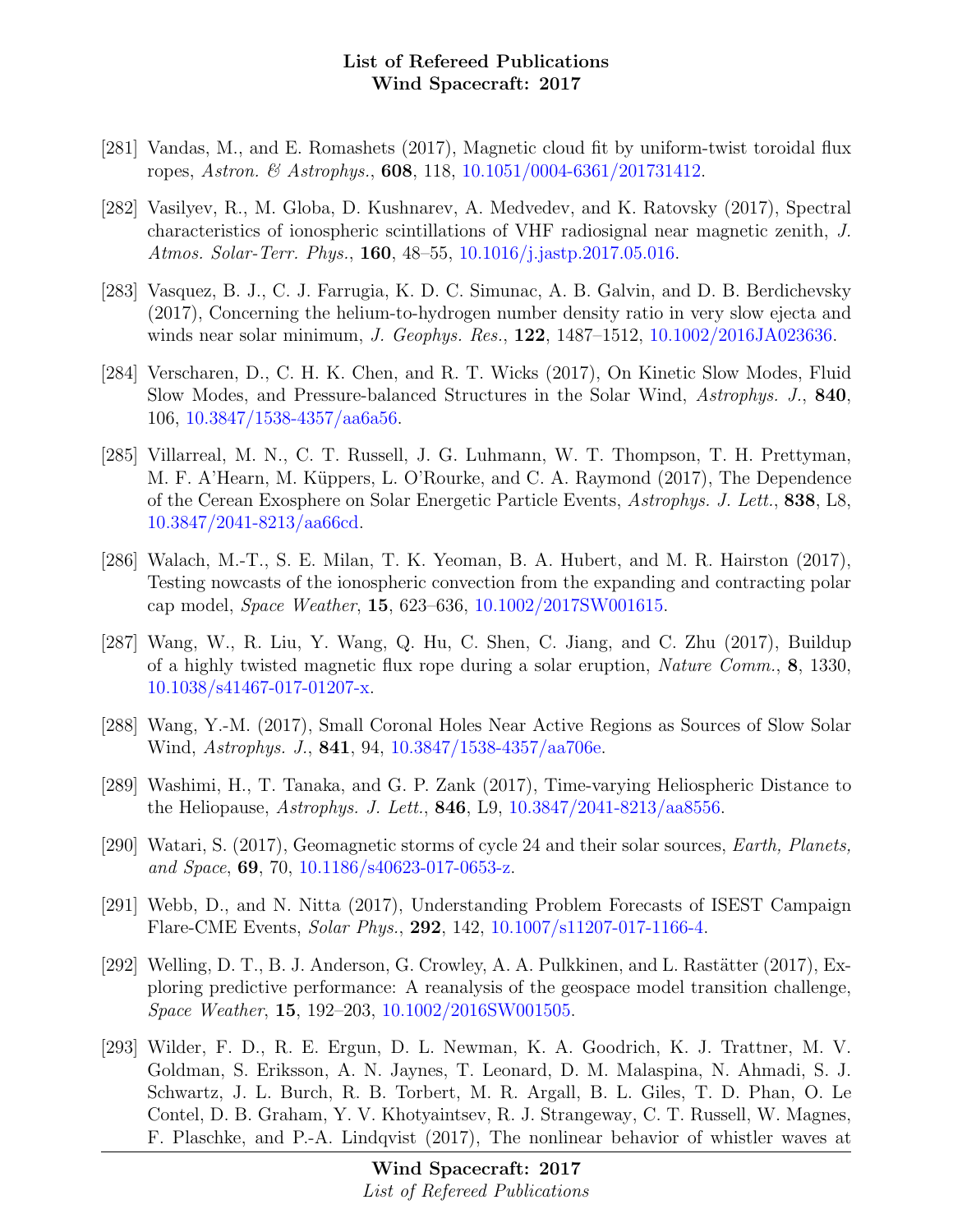the reconnecting dayside magnetopause as observed by the Magnetospheric Multiscale mission: A case study, J. Geophys. Res., 122, 5487–5501, [10.1002/2017JA024062.](http://dx.doi.org/10.1002/2017JA024062)

- [294] Willingale, R., and P. Mészáros (2017), Gamma-Ray Bursts and Fast Transients. Multiwavelength Observations and Multi-messenger Signals, Space Sci. Rev., 207, 63–86, [10.1007/s11214-017-0366-4.](http://dx.doi.org/10.1007/s11214-017-0366-4)
- [295] Wilson III, L. B., A. Koval, A. Szabo, M. L. Stevens, J. C. Kasper, C. A. Cattell, and V. V. Krasnoselskikh (2017), Revisiting the structure of low Mach number, low beta, quasi-perpendicular shocks, J. Geophys. Res., 122(9), 9115–9133, [10.1002/2017JA024352.](http://dx.doi.org/10.1002/2017JA024352)
- [296] Wiltberger, M., E. J. Rigler, V. Merkin, and J. G. Lyon (2017), Structure of High Latitude Currents in Magnetosphere-Ionosphere Models, Space Sci. Rev., 206, 575–598, [10.1007/s11214-016-0271-2.](http://dx.doi.org/10.1007/s11214-016-0271-2)
- [297] Wood, B. E., C.-C. Wu, R. P. Lepping, T. Nieves-Chinchilla, R. A. Howard, M. G. Linton, and D. G. Socker (2017), A STEREO Survey of Magnetic Cloud Coronal Mass Ejections Observed at Earth in 2008–2012, Astrophys. J. Suppl., 229, 29, [10.3847/1538-](http://dx.doi.org/10.3847/1538-4365/229/2/29) [4365/229/2/29.](http://dx.doi.org/10.3847/1538-4365/229/2/29)
- [298] Wu, C.-C., K. Liou, R. P. Lepping, A. Vourlidas, S. Plunkett, D. Socker, and S. T. Wu (2017), Observation of an Extremely Large-Density Heliospheric Plasma Sheet Compressed by an Interplanetary Shock at 1 AU, Solar Phys., 292, 109, [10.1007/s11207-017-](http://dx.doi.org/10.1007/s11207-017-1114-3) [1114-3.](http://dx.doi.org/10.1007/s11207-017-1114-3)
- [299] Wu, C.-C., R. P. Lepping, D. B. Berdichevsky, and K. Liou (2017), A comparison between the geoeffectiveness of north-south and south-north magnetic clouds and an associated prediction, Space Weather, 15, 517–525, [10.1002/2016SW001520.](http://dx.doi.org/10.1002/2016SW001520)
- [300] Wu, H., X. Wang, C. Tu, L. Wang, J. He, and H. Tian (2017), A Study on Sunward Propagating Alfvénic Fluctuations With a Power Law Spectrum Observed by the Wind Spacecraft, J. Geophys. Res., 122, 9768–9776, [10.1002/2017JA024422.](http://dx.doi.org/10.1002/2017JA024422)
- [301] Xiao, F., S. Liu, X. Tao, Z. Su, Q. Zhou, C. Yang, Z. He, Y. He, Z. Gao, D. N. Baker, H. E. Spence, G. D. Reeves, H. O. Funsten, and J. B. Blake (2017), Generation of extremely low frequency chorus in Van Allen radiation belts, J. Geophys. Res., 122, 3201–3211, [10.1002/2016JA023561.](http://dx.doi.org/10.1002/2016JA023561)
- [302] Xie, H., P. Mäkelä, C. St. Cyr, and N. Gopalswamy (2017), Comparison of the coronal mass ejection shock acceleration of three widespread SEP events during solar cycle 24, J. Geophys. Res., 122, 7021–7041, [10.1002/2017JA024218.](http://dx.doi.org/10.1002/2017JA024218)
- [303] Xiong, Y., L. Chen, L. Xie, S. Fu, Z. Xia, and Z. Pu (2017), Relativistic electron's butterfly pitch angle distribution modulated by localized background magnetic field perturbation driven by hot ring current ions, Geophys. Res. Lett., 44, 4393–4400, [10.1002/2017GL072558.](http://dx.doi.org/10.1002/2017GL072558)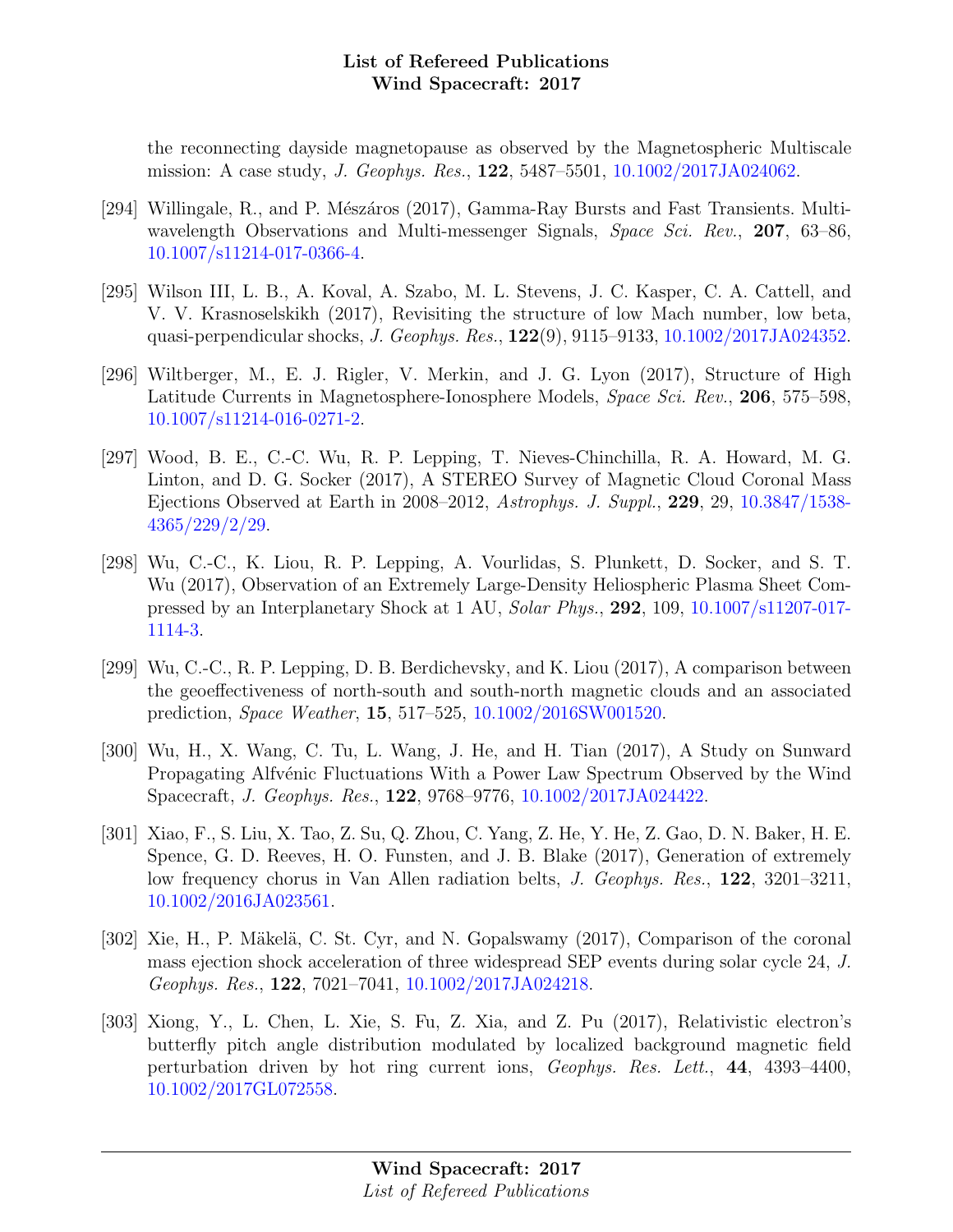- [304] Xu, X., V. Angelopoulos, Y. Wang, P. Zuo, H.-C. Wong, and J. Cui (2017), The Energetic Particle Environment of the Lunar Nearside: SEP Influence, Astrophys. J., 849, 151, [10.3847/1538-4357/aa9186.](http://dx.doi.org/10.3847/1538-4357/aa9186)
- [305] Xu, Z. G., C. Li, and M. D. Ding (2017), Observations of a Coronal Shock Wave and the Production of Solar Energetic Particles, Astrophys. J., 840, 38, [10.3847/1538-](http://dx.doi.org/10.3847/1538-4357/aa6ba2) [4357/aa6ba2.](http://dx.doi.org/10.3847/1538-4357/aa6ba2)
- [306] Yagova, N. V., B. Heilig, V. A. Pilipenko, A. Yoshikawa, N. S. Nosikova, K. Yumoto, and J. Reda (2017), Nighttime Pc3 pulsations: MM100 and MAGDAS observations, Earth, Planets, and Space, 69, 61, [10.1186/s40623-017-0647-x,](http://dx.doi.org/10.1186/s40623-017-0647-x) times Jan. 1 to April 1, 2003; All OMNI products use Wind for  $\geq 15$  days, 1 hour data mostly Wind.
- [307] Yang, L., L. C. Lee, J. P. Li, Q. Y. Luo, C. L. Kuo, J. K. Shi, and D. J. Wu (2017), Radial Variations of Outward and Inward Alfvénic Fluctuations Based on Ulysses Observations, Astrophys. J., 850, 177, [10.3847/1538-4357/aa9615.](http://dx.doi.org/10.3847/1538-4357/aa9615)
- [308] Yang, Y. Y., C. Shen, Z. J. Rong, M. Dunlop, X. H. Shen, J. P. Huang, and Z. Q. Chen (2017), The evolution of geomagnetotail magnetic flux in isolated substorms, J. Atmos. Solar-Terr. Phys., 164, 163–171, [10.1016/j.jastp.2017.08.016.](http://dx.doi.org/10.1016/j.jastp.2017.08.016)
- [309] Yeeram, T. (2017), Interplanetary drivers of daytime penetration electric field into equatorial ionosphere during CIR-induced geomagnetic storms, J. Atmos. Solar-Terr. Phys., 157, 6–15, [10.1016/j.jastp.2017.02.008.](http://dx.doi.org/10.1016/j.jastp.2017.02.008)
- [310] Yermolaev, Y. I., I. G. Lodkina, N. S. Nikolaeva, and M. Y. Yermolaev (2017), Dynamics of Large-Scale Solar-Wind Streams Obtained by the Double Superposed Epoch Analysis: 2. Comparisons of CIRs vs. Sheaths and MCs vs. Ejecta, Solar Phys., 292, 193, [10.1007/s11207-017-1205-1.](http://dx.doi.org/10.1007/s11207-017-1205-1)
- [311] Yonezu, Y., K. Shiokawa, M. Connors, M. Ozaki, J. Manninen, H. Yamagishi, and M. Okada (2017), Simultaneous observations of magnetospheric ELF/VLF emissions in Canada, Finland, and Antarctica, J. Geophys. Res., 122, 6442–6454, [10.1002/2017JA024211.](http://dx.doi.org/10.1002/2017JA024211)
- [312] Yoon, P. H. (2017), Kinetic instabilities in the solar wind driven by temperature anisotropies, Rev. Mod. Plasma Phys., 1, 4, [10.1007/s41614-017-0006-1.](http://dx.doi.org/10.1007/s41614-017-0006-1)
- [313] Yu, X., Z. Yuan, S. Huang, D. Wang, H. Li, Z. Qiao, and F. Yao (2017), EMIC waves covering wide L shells: MMS and Van Allen Probes observations, J. Geophys. Res., 122, 7387–7395, [10.1002/2017JA023982.](http://dx.doi.org/10.1002/2017JA023982)
- [314] Yue, C., J. Bortnik, L. Chen, Q. Ma, R. M. Thorne, G. D. Reeves, and H. E. Spence (2017), Transitional behavior of different energy protons based on Van Allen Probes observations, Geophys. Res. Lett., 44, 625–633, [10.1002/2016GL071324.](http://dx.doi.org/10.1002/2016GL071324)
- [315] Zank, G. P., L. Adhikari, P. Hunana, D. Shiota, R. Bruno, and D. Telloni (2017), Theory and Transport of Nearly Incompressible Magnetohydrodynamic Turbulence, Astrophys. J., 835, 147, [10.3847/1538-4357/835/2/147.](http://dx.doi.org/10.3847/1538-4357/835/2/147)